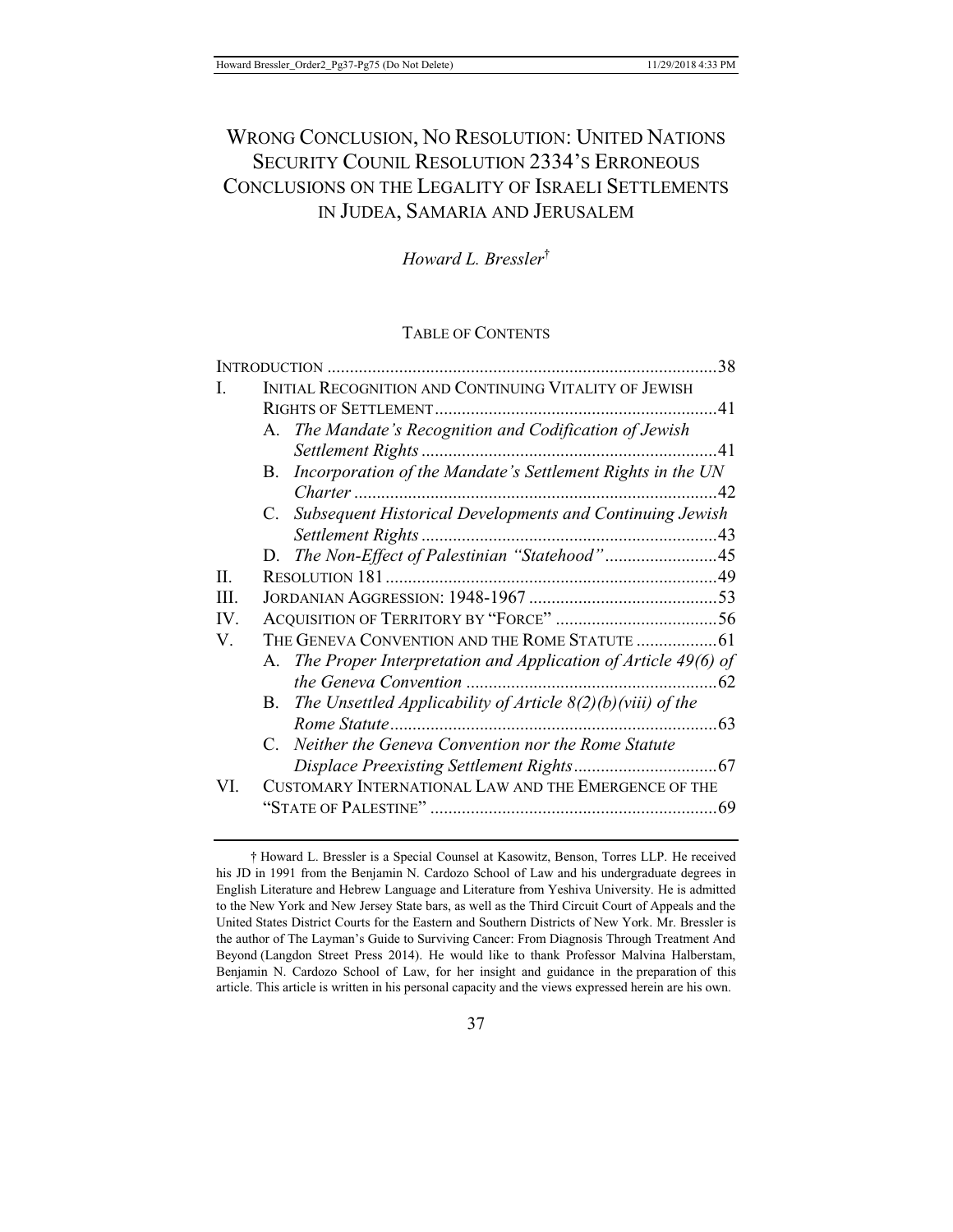#### **INTRODUCTION**

The issue of Israeli settlements in Judea, Samaria and Jerusalem (the area labeled the "West Bank" in common parlance<sup>1</sup>), has often captured center-stage in discussions about securing an enduring peace between Israel and both the Palestinians in particular and the wider Arab world in general. Indeed, they have become so much the focus of the dispute that other, far more salient issues — including regional security, the ultimate status of Jerusalem and the ongoing, wide and abject rejection of Israel's existence in any state, of any size, in the Middle East — are often pushed aside. Moreover, the criticism of Israeli settlement policies in the Judea/Samaria region and Jerusalem's old city (often referred to as "East Jerusalem" or "Arab East Jerusalem," constructs that stem only from the illegal occupation and abortive annexation of it by Jordan) is rooted, at least in part, in the characterization of those settlements as being illegal under international law. In fact, descriptions of Israeli settlements in these territories are often couched in that language, *i.e*., "illegal Israeli settlements."

This issue came to a head once again during the waning days of the administration of President Barack Obama. With the acquiescence (and, perhaps, tacit backing) of the Obama administration, on December 23, 2016, the United Nations Security Council (the "Security Council" or "UNSC") passed Resolution 2334, by a vote of 14 in favor and with the United States abstaining.<sup>2</sup> In so doing, the Security Council, *inter alia*, (i) "condemned" the "construction and expansion" of Israeli settlements in the "Palestinian territories" (which it defined as including "East Jerusalem") and the "transfer of Israeli settlers" into them; (ii) expressed "grave concern" that Israeli settlement activities are "imperilling [sic] the viability of a two-state solution based on the 1967 lines"; (iii) "reaffirmed" that all Israeli settlements in Judea, Samaria and East

<sup>1</sup> As noted by Professor Halberstam, "Judea and Samaria are not only the Biblical names, as is frequently stated . . . but are also the historical names, which were used in League of Nations and British Mandatory documents until 1948." Malvina Halberstam, *Nationalism and the Right to Self-Determination: The Arab-Israeli Conflict*, 26 N.Y.U. J. INT'L. & POL. 573, 579 n.31 (1994) (citations omitted).

<sup>2</sup> Press Release, Security Council, Israel's Settlements Have No Legal Validity, Constitute Flagrant Violation of International Law, Security Council Reaffirms, U.N. Press Release SC/12657 (Dec. 23, 2016).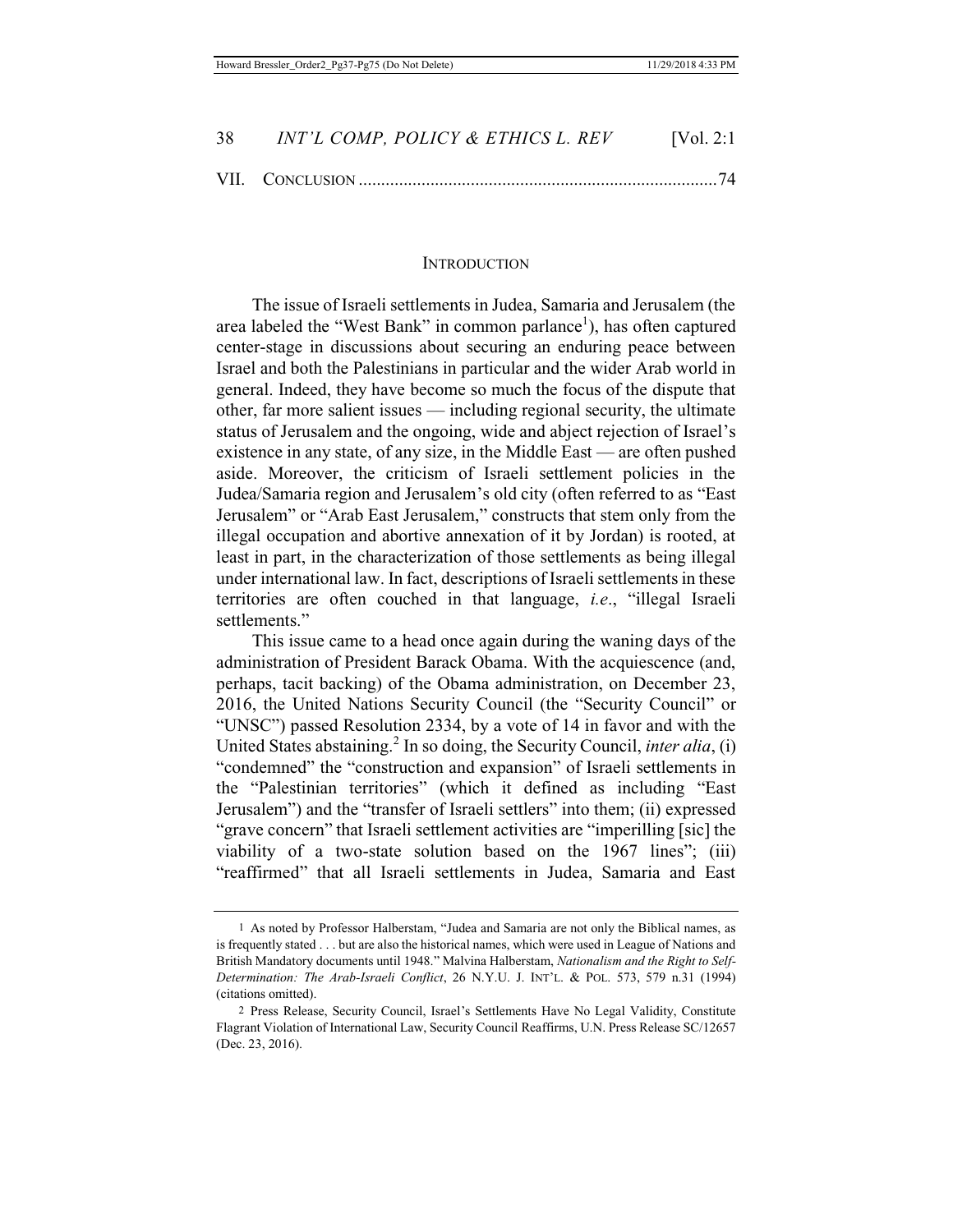Jerusalem are in "flagrant violation of international law"; (iv) demanded that Israel "cease all settlement activity" in these territories; and (v) went so far as to call for "affirmative steps" to "reverse the negative trends on the ground."<sup>3</sup> In essence, the resolution was a call for the uprooting of Israeli settlements in Judea, Samaria and East Jerusalem and the removal of Israeli citizens from them.

This resolution was not the first time that the Security Council has weighed in on the issue of the supposed illegality of Israeli settlements, nor the first time that an American administration allowed such a resolution to pass. Yet the stridency and extent of the language of Resolution 2334, and the fact that it had been several years since an American veto had not been exercised to block such a resolution (as well as the fact that the United States picked this particular time to abstain, *i.e*., contemporaneously with Palestinian efforts to bring Israel before the International Criminal Court (the "ICC")), magnifies its potential impact.4 The issue of the legality of Israeli settlement in these areas is also likely to be reignited by President Trump's December 6, 2017 recognition of Jerusalem as Israel's capital and the United States' relocation of its embassy to Jerusalem, and the likelihood that, incensed by what they perceive as a predisposition of the status of Jerusalem (notwithstanding that the President's declaration expressly left open the boundaries of and ultimate sovereignty over Jerusalem), the Palestinians will pursue their remedies before the ICC.

The weight of pronouncements on the legality of Israeli settlements, at least in number, certainly sits most heavily on the side of the scale opposite from the Israeli view that they are legal, but that balance does not mean that those pronouncements are correct; a pound of lead on one side of the scale will weigh it down more than an ounce of gold on the other, yet the side of the scale in the air remains the more valuable. As this article proposes, the oft-expressed position that Israeli settlements in Judea, Samaria and East Jerusalem are illegal fails to consider properly or weigh accurately several relevant legal and historical points and should be reconsidered.

Why is this issue important? Because, among other things, denying the long-recognized (and codified) right of Jews to settle in these areas

<sup>3</sup> S.C. Res. 2334, pmbl., ¶¶ 1, 2, 4 (Dec. 23, 2016).

<sup>4</sup> Indeed, the United States previously had objected to similar language in Security Council resolutions. *See, e.g*., Security Council Minutes, 3351st Meeting, 49th Year (S/PV.3351), statement of Madeline Albright (emphasizing, on behalf of the United States, that "[w]e simply do not support the description of the territories occupied by Israel in the 1967 war as 'occupied Palestinian territory'" and that the United States objected to the inclusion of Jerusalem within the term 'occupied Palestinian territory.'").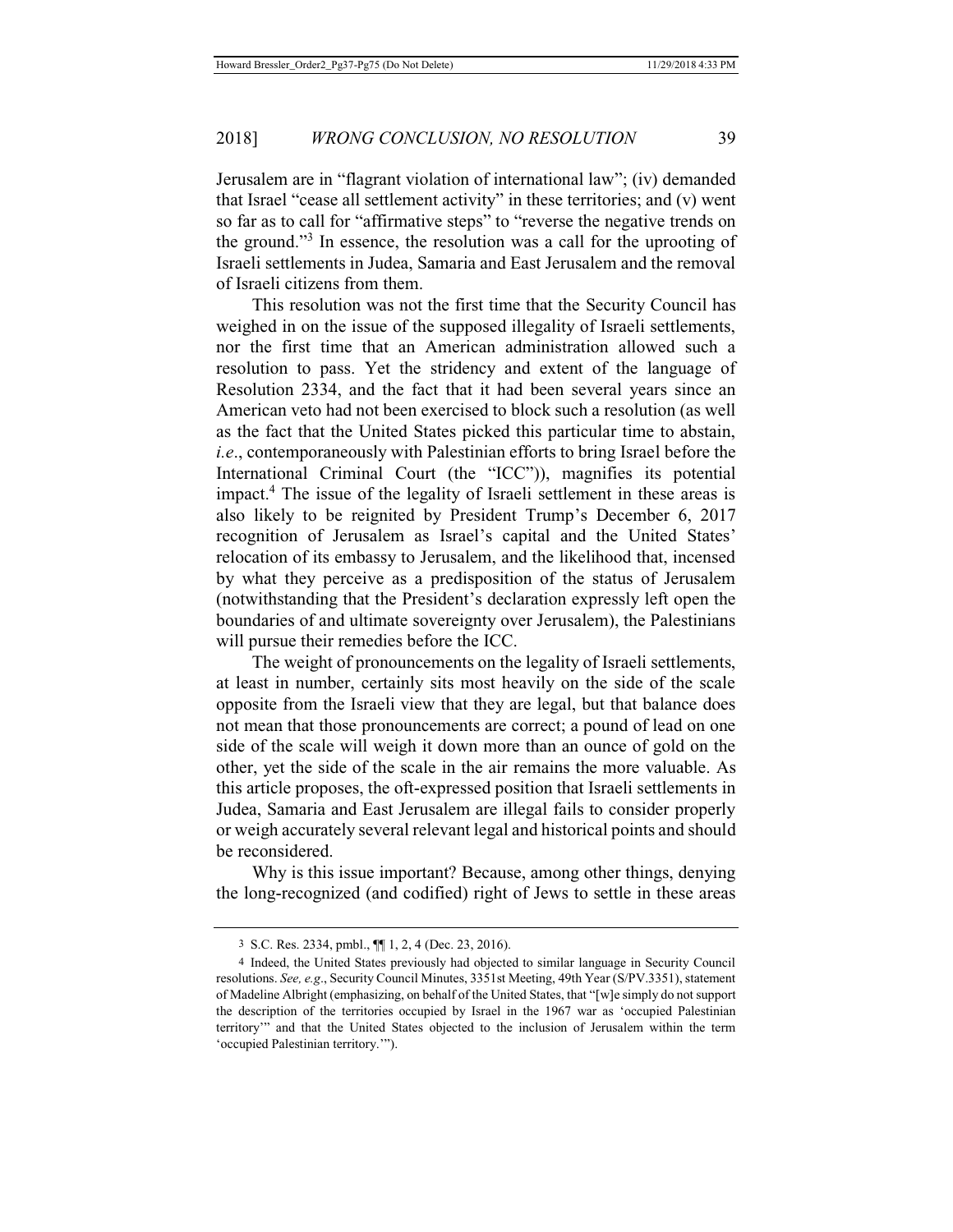minimizes the position of the state of Israel *vis a vis* that right and, therefore, the value of what it is willing to concede in negotiations directed toward a genuine peace agreement, before those negotiations even begin. Indeed, "[i]n vindicating the now-'dominant' Palestinian narrative, [Resolution] 2334's legal rhetoric entrenches the PA's maximalism and widens the gap between the parties' expectations."<sup>5</sup> Beginning a discussion of the Middle East peace process from the predetermined conclusions of Resolution 2334 also predetermines rights on the ground, and does so in a manner that is, in fact, in direct contravention of history and a reasonable interpretation and application of international law (thus *derogating* from, rather than *promoting*, the cause of genuine peace). As set forth in greater detail below:

- The right of Jews to settle in Judea, Samaria and Jerusalem was recognized and established as a "sacred trust" in a binding international document, the League of Nations Mandate for Palestine (the "Mandate") and carried forward by the UN Charter itself (in Article 80). That right has never been superseded by any binding international agreement between the relevant parties (Israel and her Arab neighbors, including the Palestinians). To the extent that any UN resolutions or treaties purport to divest this right, they are contrary to the UN Charter and void as to this issue;
- Any divestiture of such rights of settlement that would have accompanied acceptance and realization of United Nations General Assembly (the "General Assembly" or "UNGA") Resolution 181 ("Resolution 181" or the "Partition Plan") even assuming, *arguendo*, that Resolution 181's acceptance by all parties concerned would, in fact, have divested the right of individual Jews to live in a proposed Arab state — never came to fruition, in light of the Arabs': (i) outright rejection of Resolution 181; and (ii) aggressive, violent and illegal efforts to preclude its coming into effect;
- Jewish rights to settle in Judea, Samaria and Jerusalem were not, and could not be superseded or affected in any way by the Arab aggression in 1948, Jordanian attempts to annex these areas or other acts of Arab aggression, including, *inter alia*, hundreds of Palestinian terror attacks against Israel. To so hold would reward aggression and other illegal acts that directly contravene the UN Charter and applicable provisions of international law;

<sup>5</sup> *International Law – Israel's Settlement Activities – United Nations Security Council Asserts Illegality – S.C. Res. 2334 (Dec. 23, 2016)*, 130 HARV. L. REV. 2267, 2271 (2017) [hereinafter *Settlement Activities*].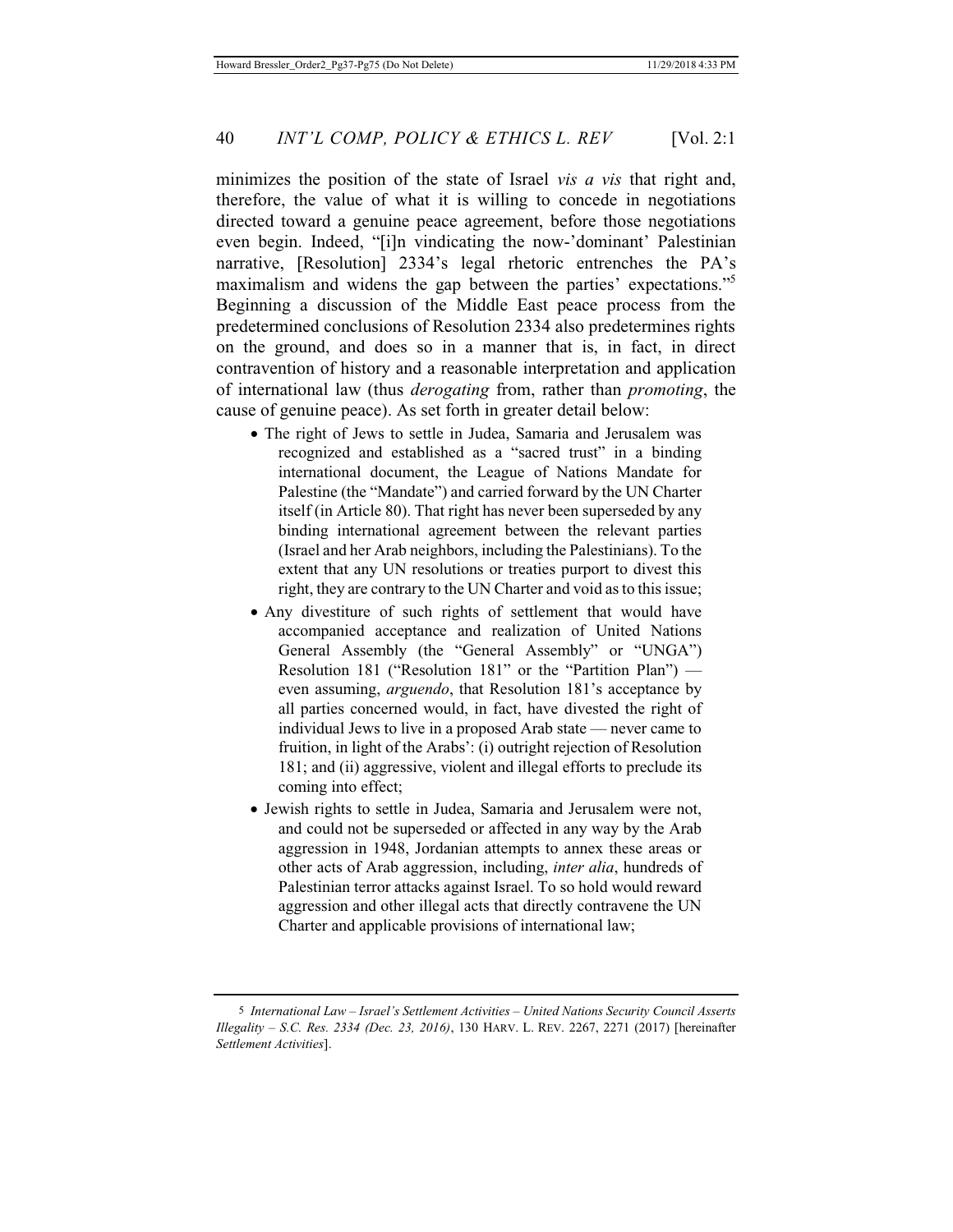#### 2018] *WRONG CONCLUSION, NO RESOLUTION* 41

- While international law renders illegal the acquisition of territory by aggressive warfare, it does not preclude the acquisition of territory through defensive force or the loss of territory on the part of an aggressor (at a minimum, it did not so prohibit such territorial acquisition at the time that Israel came into possession of Judea, Samaria and East Jerusalem in 1967). Indeed, UNSC Resolution 242 codifies this point in recognizing and accepting the fact that, in an ultimate resolution of the conflict between Israel and her Arab neighbors, Israel would be expected to keep part of the territories it obtained in the 1967 Six-Day War;
- The provisions of the Geneva Convention Relative to the Protection of Civilian Persons in Times of War (the "Geneva Convention" or the "Convention") and the Rome Statute of the International Criminal Court (the "Rome Statute") prohibiting an occupying power from "transferring" its own citizens into occupied territory or "deporting" local residents out of such territory should not be applied to the voluntary movement of citizens of the occupying power into that territory. Moreover, the Convention and the Rome Statute do not, and could not, divest *already existing* settlement rights, such as the Jewish right to "close settlement" in Judea, Samaria and Jerusalem (which was only temporarily denied to them by Jordanian aggression); and
- Any purported customary law that is claimed to have evolved that strips away the Jewish right of settlement in Judea, Samaria and Jerusalem does not constitute *opinio juris* by which Israel is bound and, therefore, no customary international law renders Israeli settlement in these areas illegal.

# I. INITIAL RECOGNITION AND CONTINUING VITALITY OF JEWISH RIGHTS OF SETTLEMENT

The right of Jews to settle throughout Palestine (including Judea, Samaria and Jerusalem) was recognized in the Mandate. That right subsequently was effectively incorporated into the UN Charter and is unaffected by subsequent developments.

# A. *The Mandate's Recognition and Codification of Jewish Settlement Rights*

The Mandate directed the establishment of a "Jewish national home" in Palestine and guaranteed the right of Jews to "close settlement" within its boundaries (which then not only included Judea, Samaria and Jerusalem, but also what became Israel and Jordan, although Article 25 gave the mandatory power of discretion, subject to the consent of the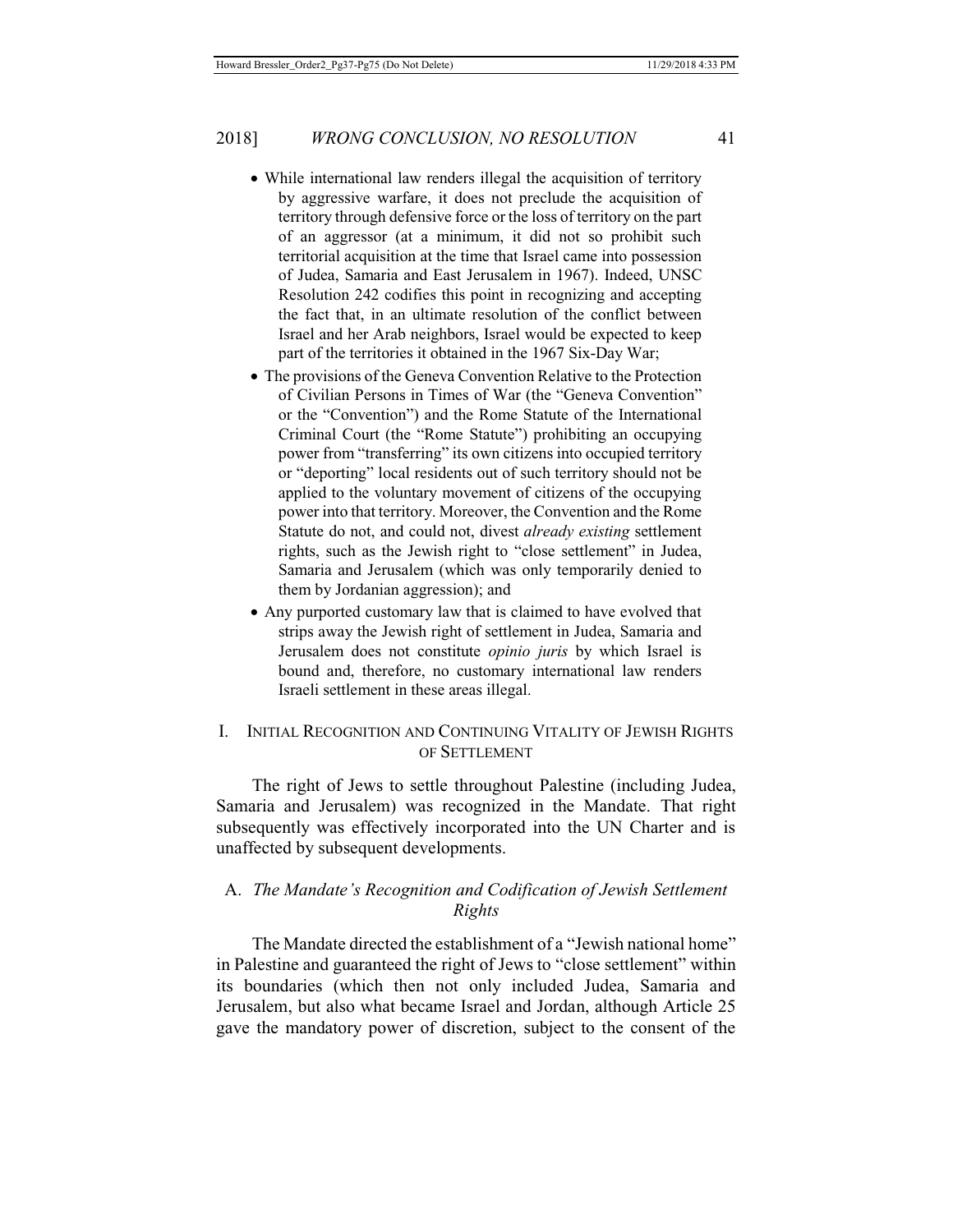League of Nations, to suspend its terms as applicable to territory east of the Jordan river, *i.e.*, what is now Jordan).<sup>6</sup> Notably, the Mandate recognized the "civil and religious," but not national rights of the other inhabitants of Palestine.<sup>7</sup>

The Mandate also effectively had the status in international law of a treaty. As explained by the International Court of Justice (the "ICJ"), the mandates system established by Article 22 of the League of Nations Covenant "formed a sacred trust of civilization."<sup>8</sup> Moreover, in the Namibia decision, the ICJ remarked that, notwithstanding the dissolution of the League of Nations, "[The League's mandates'] *raison d'etre* and original object remained. Since their fulfilment did not depend on the existence of the League of Nations, they could not be brought to an end merely because this supervisory organ ceased to exist."<sup>9</sup> Furthermore, "[t]he Members of the League, upon effecting the dissolution of that organization, did not declare, or accept even by implication, that the mandates would be cancelled or lapse with the dissolution of the League." $10$ 

# *B. Incorporation of the Mandate's Settlement Rights in the UN Charter*

Significantly, and perhaps dispositively, Article 80 of the UN Charter itself carries forward the viability of the Mandate's terms, decreeing that, until a "trusteeship" is set up to determine the ultimate disposition of mandatory territory, "nothing in this Chapter shall be construed in or of itself to alter in any manner the rights whatsoever of any states or any peoples or the terms of existing international

<sup>6</sup> *See* British Mandate for Palestine arts. 2, 6, July 24, 1922, 3 L.N.O.J. 1007 (1922); *see also* Malvina Halberstam, *Self-Determination in the Arab-Israeli Conflict: Meaning, Myth, and Politics*, 21 N.Y.U.J.INT'L L. & POL. 465, 474-475 (1988-1989); Marilyn J. Berliner, *Palestinian Arab Self-Determination and Israeli Settlements in the West Bank*, 8 LOY. L.A. INT'L & COMP. L. REV. 551, 568 (1986) (noting that, although the mandatory power could "postpone or withhold" Jewish settlement rights in the portion of the Mandate east of the Jordan River, this proviso "did not apply to Jewish rights of immigration and close settlement in the West Bank and Gaza."). It should be noted, however, that Great Britain's severing of approximately 78% of the mandatory land area for the creation of an exclusively Arab state, Transjordan (now Jordan), as a result of which Jewish settlement in most of the mandatory area was precluded, arguably violated the terms of the Mandate, in particular Article 15, which states that "[n]o person shall be excluded from Palestine on the sole ground of his religious belief."

<sup>7</sup> *See* British Mandate for Palestine, *supra* note 6, at art. 2.

<sup>8</sup> Legal Consequences for States of the Continued Presence of South Africa in Namibia (South-West Africa) Notwithstanding Security Council Resolution 276 (1970), Advisory Opinion, 1971 I.C.J. Rep. 16, 28 (June 21) [hereinafter Namibia Decision].

<sup>9</sup> *Id.* at 32-33.

<sup>10</sup> *Id.* at 34.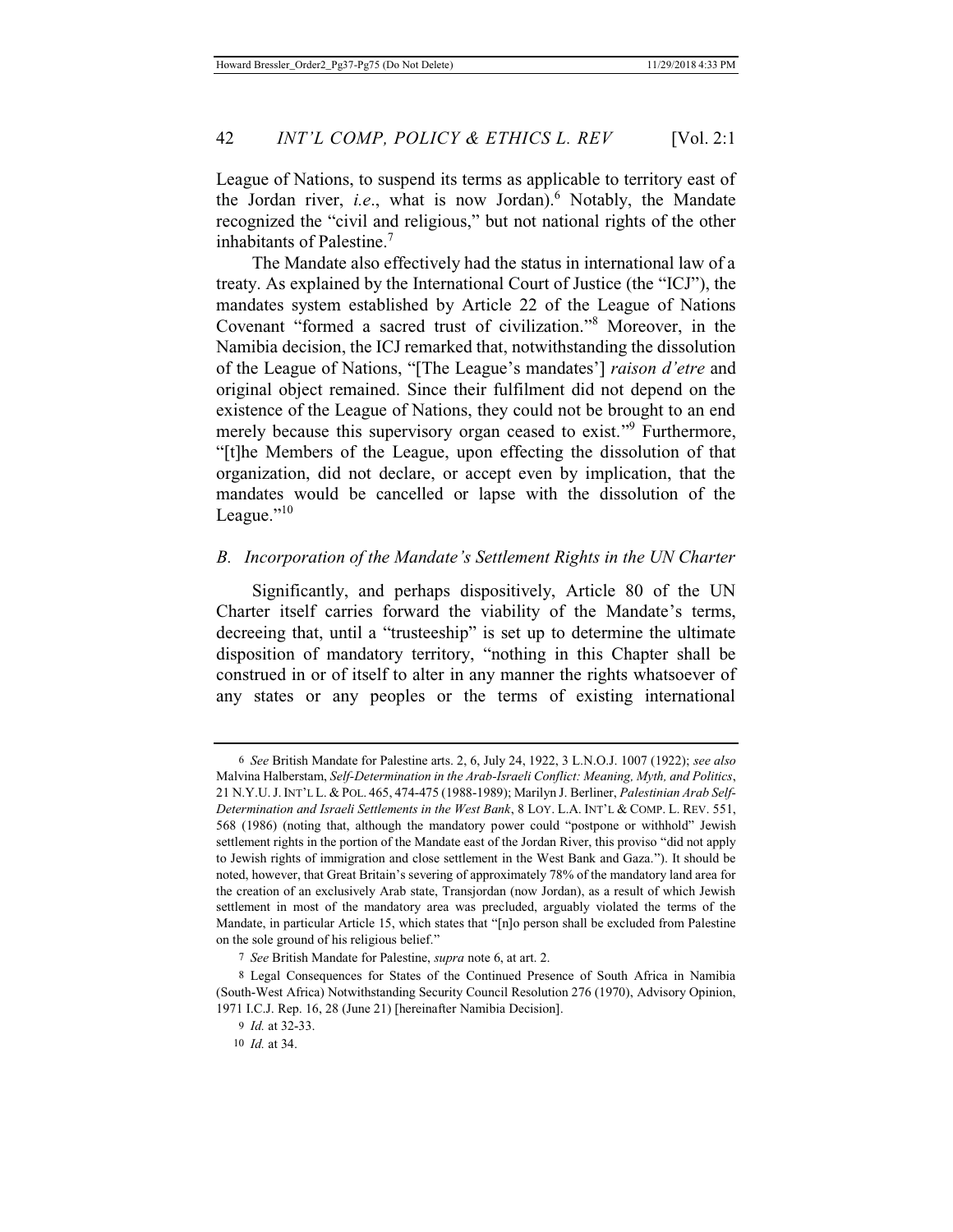instruments to which Members of the United Nations may respectively be parties."11 The continuing validity of that Article has been recognized in several ICJ opinions. $^{12}$ 

The predominance of the UN Charter over other sources of international law is reflected in Article 103, the UN Charter's "supremacy clause": "In the event of a conflict between the obligations of the Members of the United Nations under the present Charter and their obligations under any other international agreement, their obligations under the present Charter shall prevail."<sup>13</sup> Thus, "the Charter is the supporting frame of all international law and, at the same time, the highest layer in a hierarchy of norms of international law" because "Article 103 of the Charter . . . can only be read to give the Charter priority over all conflicting obligations of states regardless of their formal source."<sup>14</sup>

Indeed, because of this hierarchical order, "[Security] Council decisions are binding only *in so far as they are in accordance with the Charter*."<sup>15</sup> Accordingly, no other treaty (such as the Geneva Convention or the Rome Statute), UNSC resolution, or development of customary law can contravene Article 80 itself, and any that purport to do so are invalid as a matter of law. *A fortiori*, a UNSC resolution, like Resolution 2334, passed pursuant to Article VI of the UN Charter (dealing with pacific resolution of disputes), which is only advisory in nature and has no legally binding force,<sup>16</sup> cannot displace UN Charter provisions (or any other law).

14 Fassbender, *supra* note 13, at 585-86; *see also* Bruno Simma, *NATO, the U.N. and the Use of Force: Legal Aspects*, 10 EUR.J. INT'L L. 1, 5 (1999) ("Article 103 renders the UN Charter itself, as well as the obligations arising under it. . .a 'higher law' *vis a vis* all other treaty commitments of the UN Member States.").

15 *See* Derek Bowett, *The Impact of Security Council Decisions on Dispute Settlement Procedures,* 5 EUR. J. INT'L L. 89, 92 (1994) (emphasis added); *see also* HANS KELSEN, THE LAW OF THE UNITED NATIONS: A CRITICAL ANALYSIS OF ITS FUNDAMENTAL PROBLEMS 95 (1950) ("[T]he meaning of Article 25 is that the Members are obliged to carry out only those decisions which the Security Council has taken *in accordance with the Charter*.") (emphasis added).

16 *See, e.g*., ERIKA DE WET, THE CHAPTER VII POWERS OF THE UNITED NATIONS SECURITY COUNCIL 39-40 (Hart Publ'g 2004) ("Allowing the Security Council to adopt binding measures under Chapter VI would undermine the structural division of competencies foreseen by Chapters VI and VII, respectively. The whole aim of separating these chapters is to distinguish between voluntary and binding measures."); Bowett, *supra* note 15, at 96 ("…Chapter VI confers only powers of recommendation."); Michael A. Schaeftler, *The Legal Meaning and Implications of* 

<sup>11</sup> U.N. Charter art. 80 ¶ 1.

<sup>12</sup> *See, e.g*., Namibia Decision, *supra* note 9; *International Status of South-West Africa,* 1950 ICJ REP. 128, 133-34, 137-38 (July 11).

<sup>13</sup> U.N. Charter art. 103; *see also* Bardo Fassbender, *The United Nations Charter as Constitution of the International Community,* 36 COL. J. TRANS. L. 529, 577-78 (1998) (noting that Article 103 gives voice to the UN's adoption of "a hierarchical model" of international constitutional law).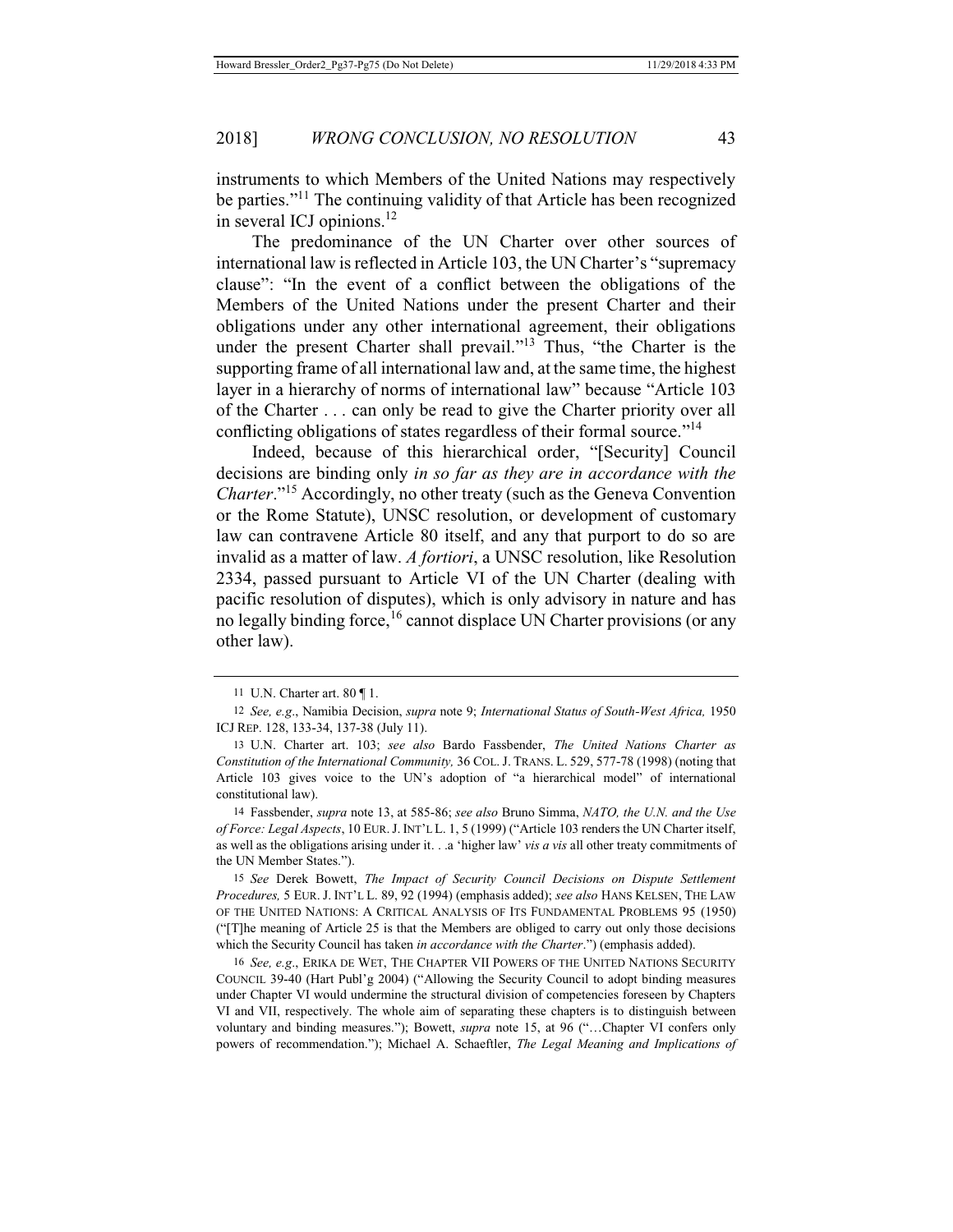## *C. Subsequent Historical Developments and Continuing Jewish Settlement Rights*

The importance of this hierarchy also comes into focus when analyzing the course of historical events that have  $-$  and have not  $$ affected the legal status of the territories that once comprised the Mandate (and today encompass Israel, Jordan and the Judea/Samaria/East Jerusalem region). The terms of the Mandate no longer apply to areas that have become the territory of member states of the United Nations (Israel and Jordan). But because there has never been a trusteeship set up for the remaining part (Judea and Samaria), by the very terms of the UN Charter itself (as incorporated by Article 80), the rights set forth in the Mandate's terms — including the right to "close settlement" by Jews there continue to exist.<sup>17</sup> Thus:

From a legal point of view . . . the West Bank and Gaza are unallocated parts of the British Mandate, since the Mandate was not terminated when Great Britain resigned as the mandatory power . . . . [T]he Mandate ceased to be operative as to the territories of Israel and Jordan when those states were recognized by the international community. But its rules still apply to the West Bank and the Gaza Strip, which have not been allocated either to Israel or to Jordan, or become an independent state.<sup>18</sup>

In other words, "[s]ince the Security Council never accepted the recommendation of the General Assembly in 1947 to partition Palestine into an Arab and a Jewish state, the right of the Jewish people to make 'close settlement' in all of western Palestine survives, protected by

*Security Council Resolution 242*, 7 COMP. INT'L L. J. S. AFR. 53, 59 (1974) (citing authorities for this proposition).

<sup>17</sup> *See* Namibia Decision, *supra* note 8; *see also* Eugene Rostow, *The Future of Palestine*, INST. FOR NAT'L STRATEGIC STUDIES 9-11 (Nov. 1993) [hereinafter Eugene Rostow, *The Future of Palestine*]; Howard Grief, *Article 80 and the UN Recognition of a "Palestinian State,"* THE ALGEMEINER (Sept. 22, 2011), https://www.algemeiner.com/2011/09/22/article-80-and-the-unrecognition-of-a-%E2%80%9Cpalestinian-state%E2%80%9D.

<sup>18</sup> *See* Michael Curtis, *International Law and the Territories*, 32 HARV. INT'L L. J. 457, 473 (1991) (citing Eugene Rostow, *Palestinian Self-Determination: Possible Futures for the Unallocated Territories of the Palestine Mandate*, 5 YALE STUD. IN WORLD PUB. ORDER 147 (1979)). That the Mandate's terms continued (and continue) to apply to unallocated portions of the Mandate is evidenced further by the fact that Egypt itself — during its occupation of the Gaza Strip — continued to apply to that territory the laws in effect during the British Mandate. *See id*. at 465; *see also* Berliner, *supra* note 6, at 580 ("[T]he West Bank may be viewed as an integral part of the Palestine Mandate in which a Jewish national home was to be established; the territory 'must be considered today to be unallocated territory;' and the future of the West Bank . . . must be 'arranged by peaceful international agreement in ways which fulfill the policies of the Mandate.'") (citations omitted).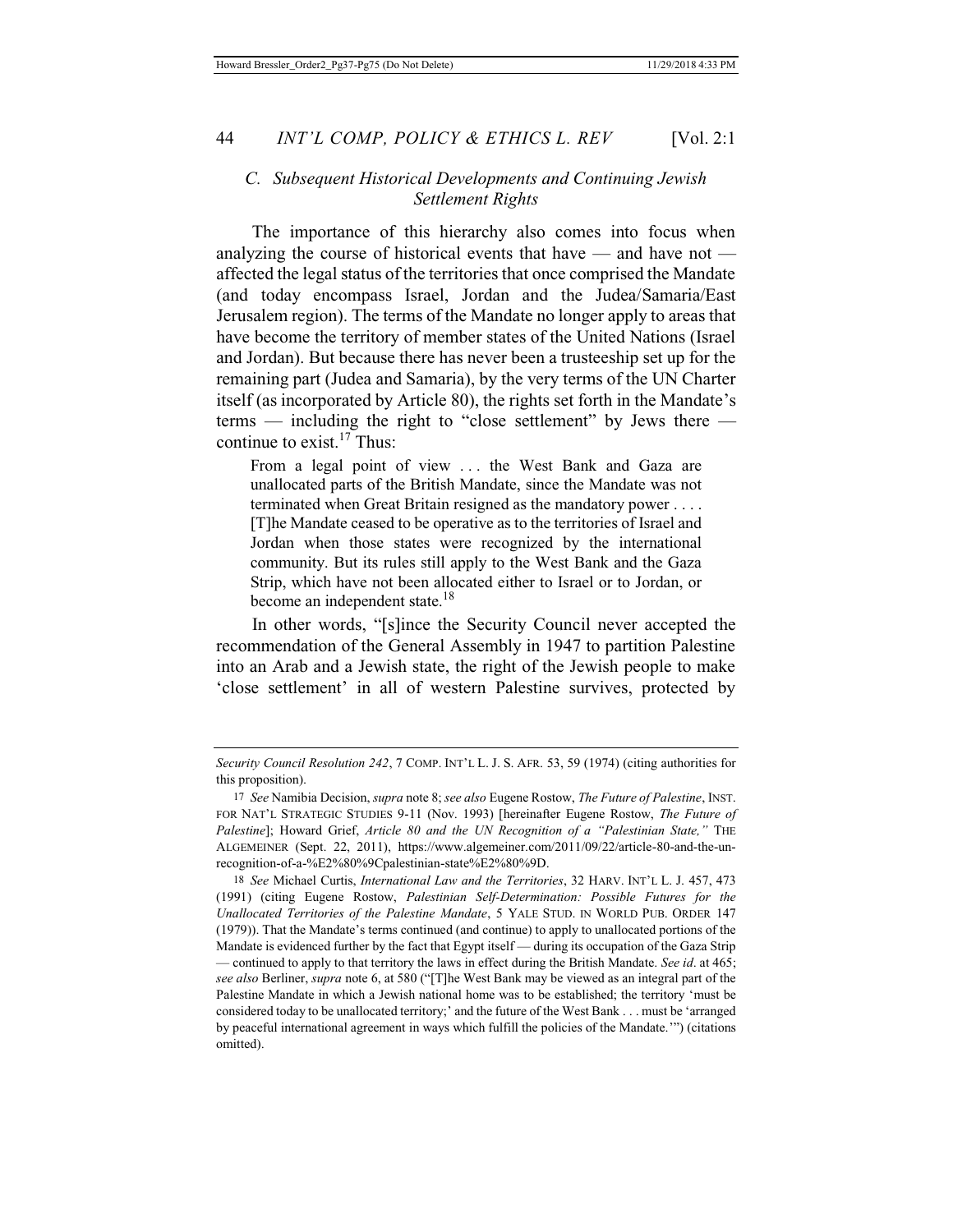Article 80 of the Charter."19 Accordingly, "[a] demand that this territory be kept *judenrein* would be a gross travesty" of the rights recognized in, and the purposes of, the Mandate, thus "turning international law on its head." $^{20}$ 

#### *D. The Non-Effect of Palestinian "Statehood"*

While Palestine has been upgraded to a non-member observer state at the UN and has been granted membership in certain UN-related and other international bodies, that fact does not resolve (or override) Jewish settlement rights in Judea, Samaria and Jerusalem. Such recognition alone does not create statehood in fact, and there is, at a minimum, significant dispute over whether Palestine satisfies the criteria for statehood under international law (and how, if it did, that would affect the issues as regards Jewish settlements in disputed portions of the proposed territory of such a state).

In this regard, tensions exist between the adherents of two competing theories of the establishment of statehood, *i.e*., the declaratory and constitutive theories. The former adheres to criteria set forth in the Convention on the Rights and Duties of States (the "Montevideo Convention"): (i) a permanent population; (ii) a defined territory; (iii) government; and (iv) "capacity to enter into relations with other states"<sup>21</sup> — and looks, *inter alia*, to a "purported state's assertion of its sovereignty within the territory it exclusively controls" $2^2$  — criteria which Palestine does not satisfy. Among other things: (i) its territory is not clearly defined, as ultimate sovereignty over Judea, Samaria and East Jerusalem is widely recognized to be subject to negotiation with Israel<sup>23</sup>; (ii) its

<sup>19</sup> Eugene Rostow, *The Perils of Positivism: A Response to Professor Quigley*, 2 DUKE J. COMP. &INT'L L. 229, 239-40 (1992) [hereinafter Eugene Rostow, *The Perils of Positivism*] ("With the establishment of Jordan in 1946 and Israel in 1948, these areas of Palestine [Judea and Samaria] were allocated neither to Jordan nor to Israel, and remain parts of the Mandate; their future should be determined in accordance with its terms.").

<sup>20</sup> JULIUS STONE, ISRAEL AND PALESTINE: ASSAULT ON THE LAW OF NATIONS 181 (1981).

<sup>21</sup> Convention on Rights and Duties of States art. 1, Dec. 26, 1933, 165 L.N.T.S. 19, 49 Stat. 3097 [hereinafter Montevideo Convention].

<sup>22</sup> *See* William Worster, *Law, Politics and the Conception of the State in State Recognition Theory*, 27 B.U. INT'L L. J. 115, 119 (2009*)*; *see also* RESTATEMENT (THIRD) OF THE FOREIGN RELATIONS LAW OF THE UNITED STATES § 201 (AM. LAW INST. 1987) (defining a state as an "entity that has a defined territory and a permanent population, *under the control of its own government*") (emphasis added).

<sup>23</sup> This shortcoming may not be dispositive, inasmuch as the lack of definite borders does not necessarily preclude a finding of "defined" borders. *Compare* Paul Eden, *Palestinian Statehood: Trapped Between Rhetoric and* Realpolitik, 62 INT'L & COMP. L. Q. 225 (2013) (noting that "a state does not require exactly defined or undisputed borders to exist or to become a member of the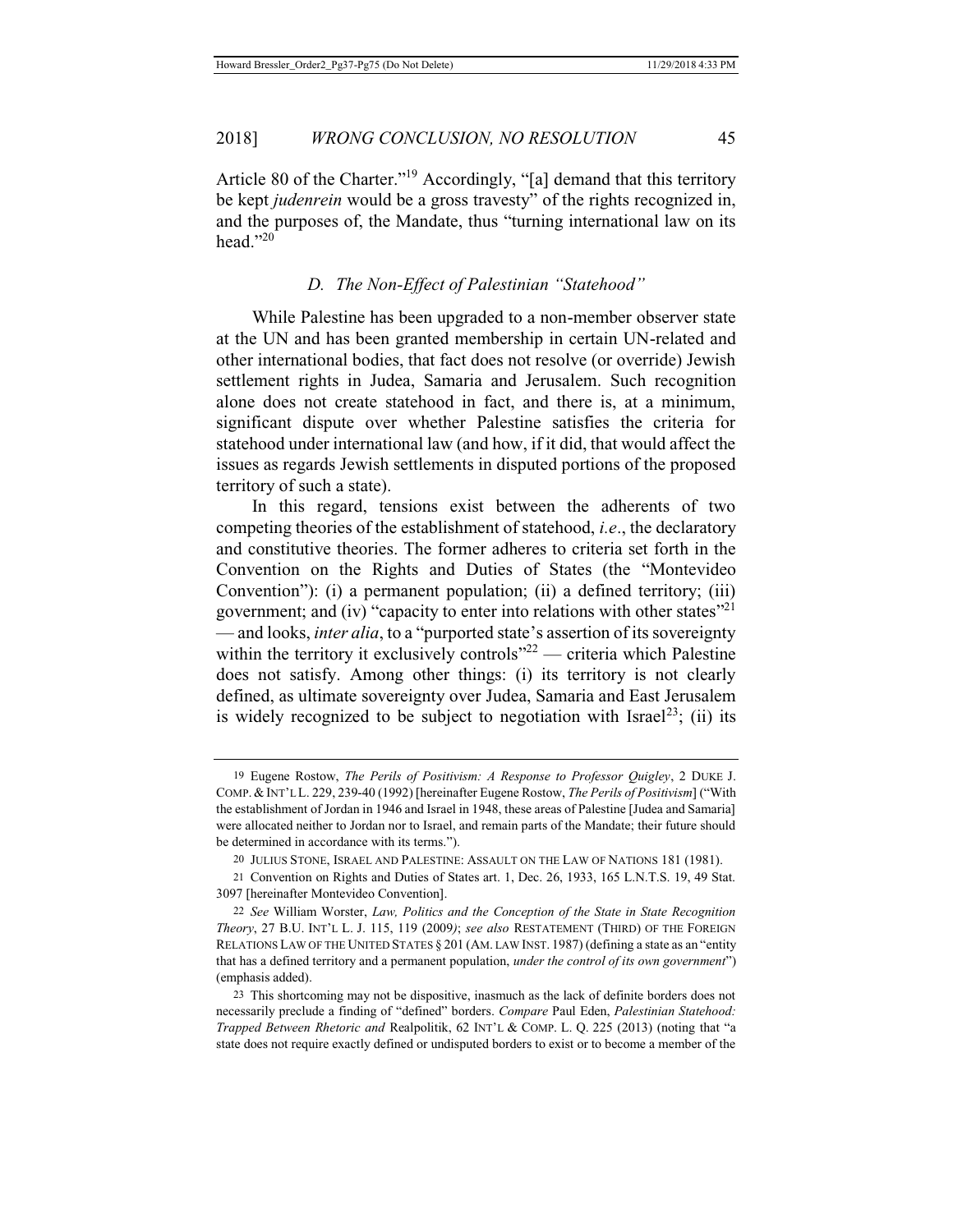government lacks the ability to act as an independent sovereign in several crucial areas generally associated with statehood, such as security, control of borders, and immigration into the state's territory<sup>24</sup>; (iii) its government in fact is not unitary, with the Palestinian Authority (the "PA") governing one portion of the territory and Hamas controlling the other; and (iv) the PA is limited by the Oslo Accords from acting in many ways as a sovereign state (the Oslo Accords state expressly that sovereignty over Judea, Samaria and East Jerusalem is unresolved).<sup>25</sup>

Palestine's lack of actual sovereign independence is particularly salient on this issue. The ability to function independently is one of the

24 *See, e.g*., Hurst Hannum & Richard Lillich, *The Concept of Autonomy in International Law*, 74 AM. J. INT'L L. 858, 872 (1980) ("There is an overwhelming consensus that responsibility for and authority over national defense matters rest with the central or sovereign government and that, in general, the autonomous, non-sovereign entity exercises no power in the national defense area."); United States v. Gutierrez-Casada, 553 F. Supp. 2d 1259, 1266 (D. Kan. 2008) ("It is an 'accepted principle of international law, that every sovereign nation has the power, as inherent in sovereignty and essential to self-preservation, to forbid the entrance of foreigners within its dominions, or to admit them only in such cases and upon such conditions as it may see fit to prescribe.'") (quoting United States ex rel Turner v. Williams, 194 U.S. 279, 290 (1904)).

25 DECLARATION OF PRINCIPLES ON INTERIM SELF-GOVERNMENT ARRANGEMENTS art. V (1993).

United Nations") *with* Tal Becker, *International Recognition of a Unilaterally Declared Palestinian State: Legal and Policy Dilemmas*, Jerusalem Center for Public Affairs, http://www.jcpa.org/art/becker1.htm ("It is generally accepted that the boundaries of a nascent state need not be accurately delimited in their entirety for an entity to satisfy [the defined territory] criterion of statehood. But the issue is a relative one. The greater the lack of definition, the more the statehood of the entity is in question … 'when the doubts as to the future frontiers [are] of a serious nature, statehood becomes in doubt."") (citing HERSCH LAUTERPACHT, RECOGNITION IN INTERNATIONAL LAW 30 (Cambridge Univ. Press 1947)); *see also* JAMES CRAWFORD, THE CREATION OF STATES IN INTERNATIONAL LAW 447 (Oxford Univ. Press 2d ed. 2006) ("where serious issues remain to be resolved about the constitution and boundaries of the putative State…statehood should not be regarded as existing already, as it were, by operation of law"). Paradoxically, following Israel's 1948 War of Independence, it was Israel (and several other states) that took the position that the non-fixed nature of the 1949 armistice lines did not preclude its admission as a state in the UN, whereas the Arab world (and Great Britain) insisted that Israel could not be admitted as a member state at that time because its borders were not definitively fixed. *See, e.g*., U.N. SCOR, 3d Sess., 385th mtg. at 3-4, U.N. Doc. S/PV.385 (Dec. 17, 1948); U.N. SCOR, 3d Sess., 386th mtg. at 23-25, U.N. Doc. S/PV.386 (Dec. 17, 1948); U.N. SCOR, 3d Sess., 383d mtg. at 15-16, 19, U.N. Doc. S/PV.383 (Dec. 2, 1948); U.N. GAOR, 3d Sess., 207th plen. mtg. at 107, 181, 220, 222, 267, 289, 294-295, 305-306, 321, U.N. Doc. A/PV.207 (May 11, 1949). The critical difference between Israel's argument in support of its own admission and the situation today with Palestine is perhaps demonstrated by the statement of the United States' representative at the time of the debate over Israel's admission: "[T]here must be some portion of the earth's surface which [a proposed state's] people inhabit and over which its Government exercises authority. No one can deny that the State of Israel responds to this requirement." U.N. SCOR, 3d Sess., 383d mtg. at 11, U.N. Doc. S/PV.383 (Dec. 2, 1948). At the time of the debate over Israel's admission to the UN, notwithstanding that its boundaries remained in dispute, its government exercised complete authority and practical control over all aspects of domestic and foreign policy within the disputed borders, *i.e*. the 1949 armistice lines. *Id*. at 10-11. The same cannot be said of Palestine.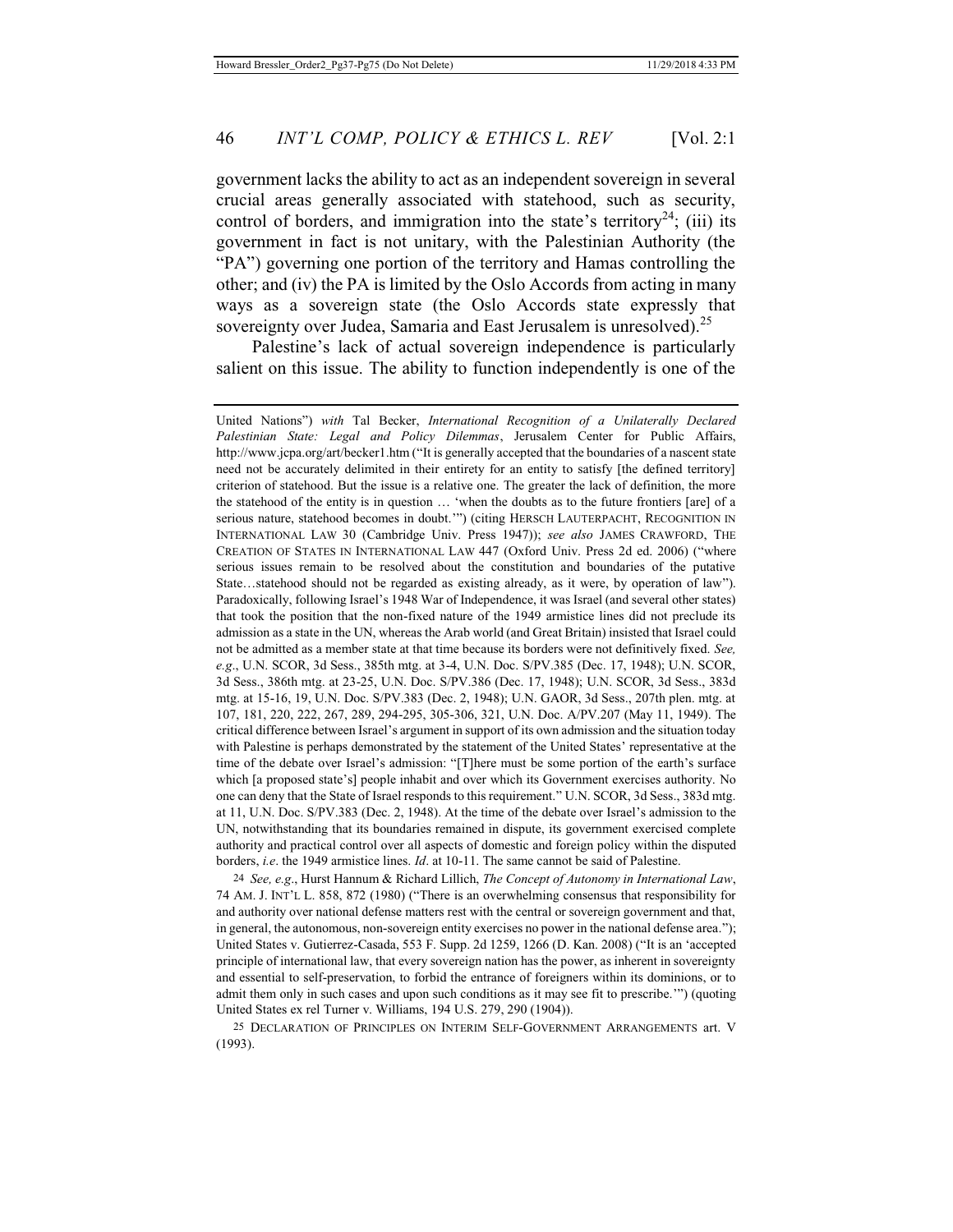hallmarks of statehood (particularly emerging statehood): "Independence in regard to a portion of the globe is the right to exercise therein, *to the exclusion of any other State*, the functions of a State."26 Dapo Akande, Professor of Public International Law at the University of Oxford, elaborates on this point:

I suggest that the best understanding of [the fourth Montevideo criterion] is that it means *independence*. It is that independence that provides a *capacity* to enter into relations with other States, as a State. But what does independence mean and how is it acquired? There are factual and legal aspects to independence. Factually, it is about the physical ability to govern a territory without taking direction from another State. Legal independence means that there are no other valid claims by other States to govern that territory. $27$ 

Palestine, by any reasonable construction, does not meet this criterion. It does not have the physical ability to govern the territory it claims as its state without taking direction from Israel. Professor Eden concludes similarly that "the powers currently possessed by the Palestinian Authority fall short of the independence necessary for Palestine (as currently constituted) to be regarded as a sovereign State.<sup>228</sup> Indeed, in *Ungar v. Palestine Liberation Organization*, the court rejected the argument that the PA satisfied the criteria for statehood, noting that the authority that the PA exercises "was limited" and that Israel "explicitly reserved control over all matters not transferred" to the PA, a

<sup>26</sup> The Island of Palmas (U.S. v. Neth.), 2 R.I.A.A. 829, 838 (Perm. Ct. Arb. 1928) (emphasis added); *see also* Worster, *supra* note 22, at 154-56 (noting that having a government that controls all of its claimed territory is vital to statehood and listing additional proposed criteria, including, *inter alia*, democracy and civil rights, establishment in conformance with international law and *jus cogens*, feasibility of the new state, and a willingness to observe international law); 1 OPPENHEIM'S INT'L L. 120 (Robert Jennings & Arthur Watts eds., 9th ed. 2008) (sovereignty implies "independence all around, within and without the borders of the country").

<sup>27</sup> Dapo Akande, *The Importance of Legal Criteria for Statehood: A Response to Jure Vidamar*, EJIL: *TALK!* (Aug. 7, 2013), https://www.ejiltalk.org/the-importance-of-legal-criteria-forstatehood-a-response-to-jure-vidmar; *see also* Robert Weston Ash, *Is Palestine a "State"? A Response to Professor John Quigley's Article, "The Palestine Declaration to the International Criminal Court: The Statehood Issue,"* 36 RUTGERS L. REC. 186, 193 (2009) ("[E]ven when the PA began to exercise a modicum of governmental authority, that authority did not include external security, control of airspace, or control of Israeli civilians and settlements. This fact is crucial because the ability to govern one's territory is also an indispensable requirement to establish statehood."); James Crawford, *The Creation of the State of Palestine: Too Much Too Soon?*, 1 EUR. J. INT'L L. 307, 309 (1990) (explaining that as a prerequisite to statehood, independence "embodies two elements – the existence of an organized community on a particular territory, exclusively or substantially exercising self-governing power, and secondly, the absence of the exercise of another state, and of the right of another state to exercise, self-governing powers over the whole of that territory.").

<sup>28</sup> Eden, *supra* note 23, at 9.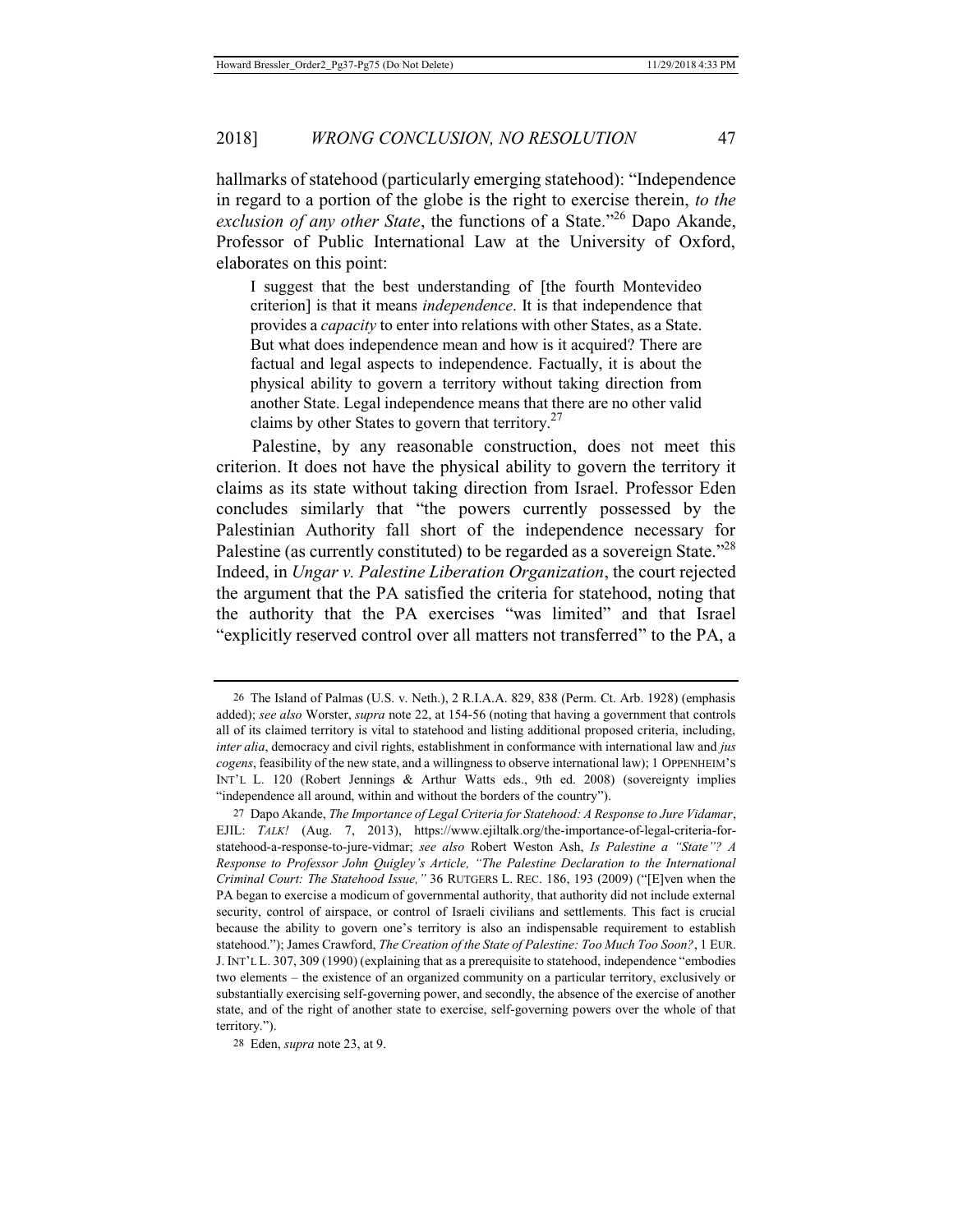situation that was "incompatible with the notion that the PA had independent government control over the defined territory."29 In light of Israeli control over, *inter alia*, territorial borders and airspace, and limitations on the PA's ability to conduct foreign relations and lawmaking, it is "transparently clear that the PA has not yet exercised sufficient governmental control over Palestine to satisfy" the requirement that a proposed state exercise control of defined territory under its own government.30 Moreover, for the reasons set forth herein, Israel has valid claims to at least part of the territory that Palestine claims<sup>31</sup> and, in fact, exercises its control and jurisdiction over much of it. Thus, Palestine lacks both factual and legal independence.

The constitutive theory, in contrast, looks primarily to recognition accorded to a proposed state's existence as a state. $32$  Under this theory, Palestine's claim to statehood is more compelling, inasmuch as it has received wide (but not universal, and sometimes conditional) recognition. However, while it is virtually impossible to remove purely political considerations from the establishment of statehood, one of the criticisms of the constitutive theory is that it "permits states to ignore the facts," whereas "[t]here is a need for the law to reflect facts, and any other conclusion results in the assignment of recognition to the purely political process rather than a justiciable rights-based process."33 Considering how little the Palestinian Authority in fact controls in terms of actual territory and several of the critical duties and indicia of independent governance,

32 Worster, *supra* note 22, at 120.

<sup>29</sup> Ungar v. Palestine Liberation Org., 402 F.3d 274, 291 (1st Cir. 2005).

<sup>30</sup> *Id.* at 292; *see also* Ash, *supra* note 27, at 200 ("[G]iven the current degree of Israeli military and economic control and influence over the West Bank and the Gaza Strip, it remains highly problematic to assert that an Arab Palestinian entity (like the PLO or PA) is 'sovereign' over any Palestinian territory at all."); Daniel Benoliel, *Israel and the Palestinian State: A Reply to Quigley*, 1 UNIV. BALT. J. INT'L L. 1, 22-23 (2012) ("[M]uch to the Palestinians' dismay, the PNA is also, admittedly, lacking control over external borders. PNA does not possess control over movement and access of people, goods, and services within and between the West Bank and Gaza Strip, nor has jurisdiction over natural resources, airspace and the sea."); *Id.* at 24 ("[W]ith less than a fifth of territories over which the Palestinians practice self governance in the West Bank, including East Jerusalem . . . and with some segments over which Israel has competing titles; it is highly questionable whether the Palestinians['] present claim to statehood withstands Israel's present territorial integrity.").

<sup>31</sup> Benoliel, *supra* note 30, at 35-36 (noting the competing Israeli claims based on Resolution 242 and that "Israel has evidently claimed title and a possibly negotiated land swap of the Jordan Valley, and major settlement blocs bordering Israel. Israel similarly claimed title of East Jerusalem, including the holy places therein . . . .").

<sup>33</sup> *Id.*; *see also* Robert D. Sloane, *The Changing Face of Recognition in International Law: A Case Study of Tibet*, 16 EMORY INT'L L. REV. 107, 117-118 (2002) ("To reduce the international law of recognition to a pure matter of political will eviscerates its status as law.") (citations omitted).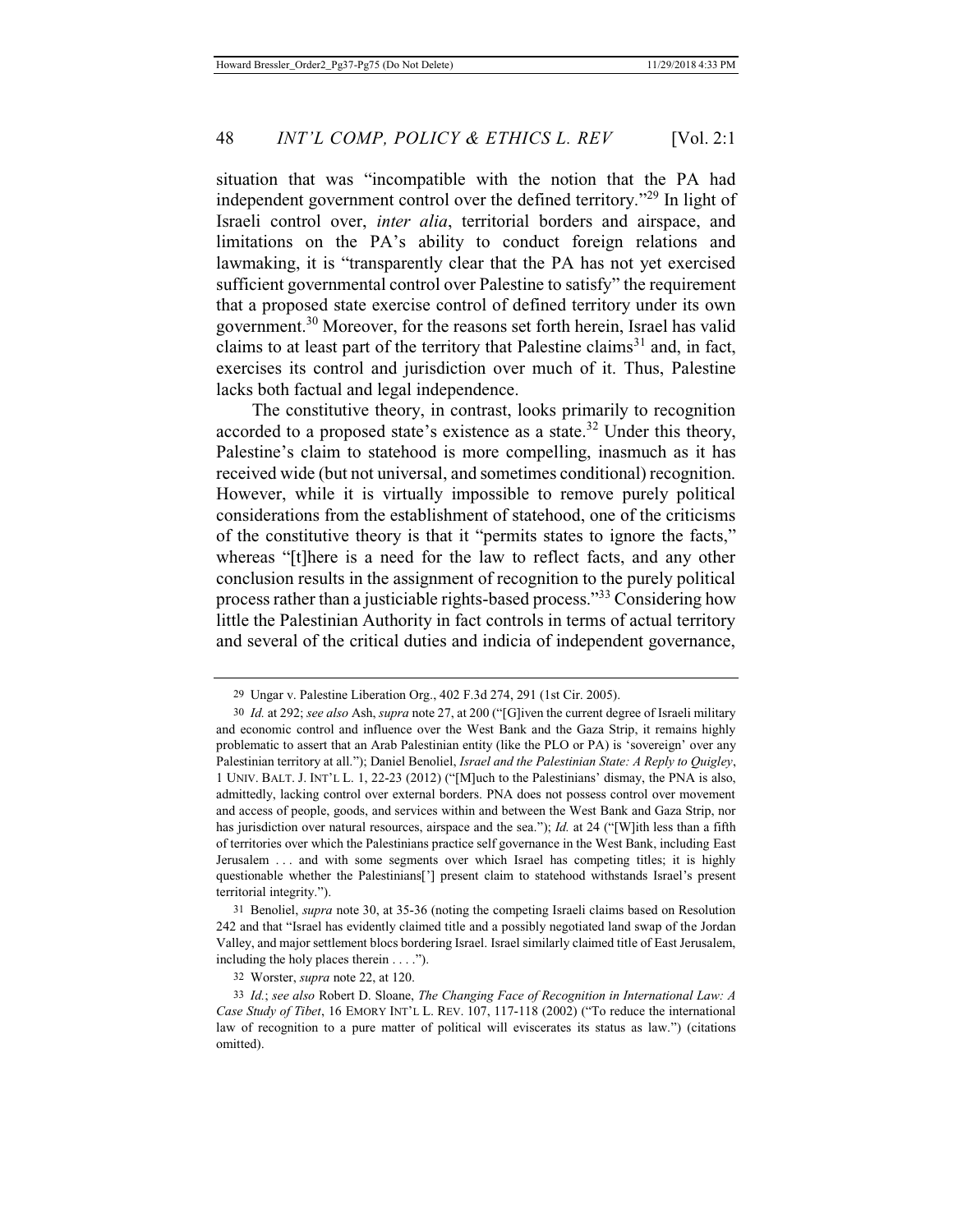the application of politics over facts in its recognition as a state is apparent.<sup>34</sup> Perhaps because of this tendency of politics to invade (or supplant) facts when it comes to establishing statehood, "[t]he majority of contemporary scholars and commentators favor [the declaratory] theory."35

While the conclusion that Palestine lacks state status may seem, to some, unfair or politically inexpedient, that is of no legal moment: "[r]ights could not be presumed to exist merely because it might seem desirable that they should."<sup>36</sup> Mere recognition of a state of "Palestine", even by a majority of UN member states, particularly in light of the fact that the borders of such a proposed state must be negotiated with Israel, taking into account Israel's own rights, claims and security needs, does not override any already existing rights established by the Mandate and codified in Article 80 of the UN Charter. The UN Charter is the ultimate arbiter of international law. *See supra* Part I Section B. Member states and the UNSC may not violate or contradict its terms and, if they do, their pronouncements — including, in this instance, pronouncements that purport to affect or undermine Jewish rights of settlement in Judea, Samaria and Jerusalem — can have no legal validity. $37$ 

#### II. RESOLUTION 181

Many proponents of Palestinian statehood and opponents of the settlements rely on the Partition Plan in support of the notion that the UN intended portions of Judea and Samaria to be part of an Arab state — Jerusalem, which the Partition Plan envisioned as a *corpus separatum*, was not intended under its abortive terms to be a sovereign part of *either*

<sup>34</sup> *See, e.g.*, David Davenport, *Palestinian Statehood: Who Should Decide and How*, FORBES, Jan. 9, 2015, https://www.forbes.com/sites/daviddavenport/2015/01/09/palestinian-statehoodwho-should-decide-and-how/#5075535f1e04 (characterizing the UNGA vote to upgrade Palestine's status to non-member observer state as "largely political" and having "made no attempt to determine whether Palestine satisfies the legal criteria for statehood").

<sup>35</sup> Worster, *supra* note 22, at 119; *see also id.* at 128 (the inconclusive status, rights and obligations of a state not universally recognized is a "concern [that] has preoccupied many authors, leading to the conclusion that [the constitutive theory] cannot be the rule"); Crawford, *supra* note 27, at 309 (the constitutive theory "inevitably leads to extreme subjectivity in the notion of the state" and "there are compelling reasons for rejecting the constitutive theory, and most modern authorities do so").

<sup>36</sup> South West Africa (Ethiopia v. S. Africa, Liberia v. S. Africa), Second Phase, Judgment, 1966 ICJ Rep. 6, 48 (July 18).

<sup>37</sup> *Uphold International Law*, UNITED NATIONS, http://www.un.org/en/sections/what-wedo/uphold-international-law (last visited October 25, 2018) (The UN Charter is "an instrument of international law, and UN Member States are bound by it.").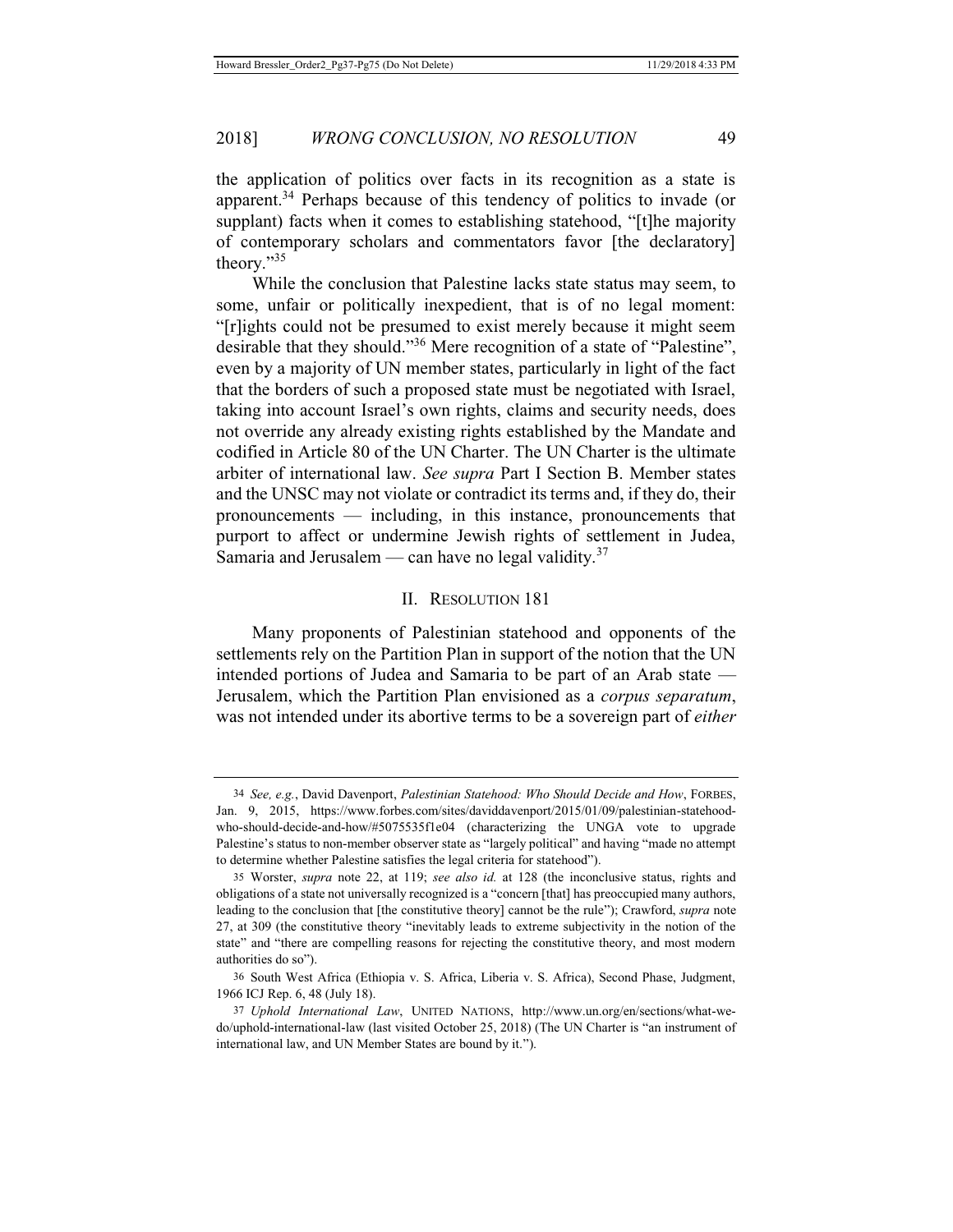of the proposed states — and that, therefore, Israeli settlement in those areas is illegal. Again, they are wrong.

Resolution 181 was not a legally binding resolution, but merely a recommendation by the UNGA, as it is "well-settled that adopted General Assembly resolutions are merely recommendations" and "are not an expression of current and binding international law."<sup>38</sup> Its potential legal status hinged on its acceptance by the parties. Had both the Jews and the Arabs of Mandatory Palestine accepted it and settled all claims to the territories encompassed by the Mandate, the Mandate's terms would have been superseded. However, while Palestine's Jews accepted the Partition Plan (an acceptance that could, of course, only be exercised practically based on corresponding Arab acceptance), Palestine's Arabs and the broader Arab world rejected it and promised to oppose its implementation by force (which, in fact, they did).

Thus, as reported at the United Nations Palestine Commission, Moshe Shertok, the representative of the Jewish Agency for Palestine, appeared before the Commission and represented that: "[t]he Jewish Agency for Palestine, on behalf of the Jewish people, will co-operate in the implementation of the Assembly's recommendations [regarding partition]."39 The Arabs, in contrast, refused to even attend the Commission's sessions and expressed clearly their intention to oppose partition in all ways:

ARAB HIGH COMMITTEE IS DETERMINED [TO] PERSIST IN REJECTION [OF] PARTITION AND IN REFUSAL [TO] RECOGNIZE UNO RESOLUTION [IN] THIS RESPECT AND ANYTHING DERIVING THEREFROM. FOR THESE REASONS IT IS UNABLE TO ACCEPT [THE COMMISSION'S] INVITATION.<sup>40</sup>

Indeed, the United Kingdom's representative to the Commission lamented that:

The [British] Government of Palestine fear that strife in Palestine will be greatly intensified when the Mandate is terminated, and that the international status of the United Nations Commission will mean little or nothing to the Arabs in Palestine, to whom *the killing of Jews now* 

<sup>38</sup> Shimon Shetreet, *Negotiations and Agreements Are Better Than Legal Resolutions: A Response to Professor John Quigley*, 32 CASE W. RES. J. INT'L L. 259, 265 (2000); *see also* South-West Africa Voting Procedure Advisory Opinion, 1955 ICJ Rep. 67, 114 (Lauterpacht, J., separate concurring opinion) (noting that UNGA resolutions "are not legally binding upon the Members of the United Nations").

<sup>39</sup> Palestine Comm'n, First Monthly Progress Rep. to the Security Council, ¶ 9, U.N. Doc. A/AC.21/7, Jan. 29, 1948.

<sup>40</sup> *Id*. ¶ 3(d).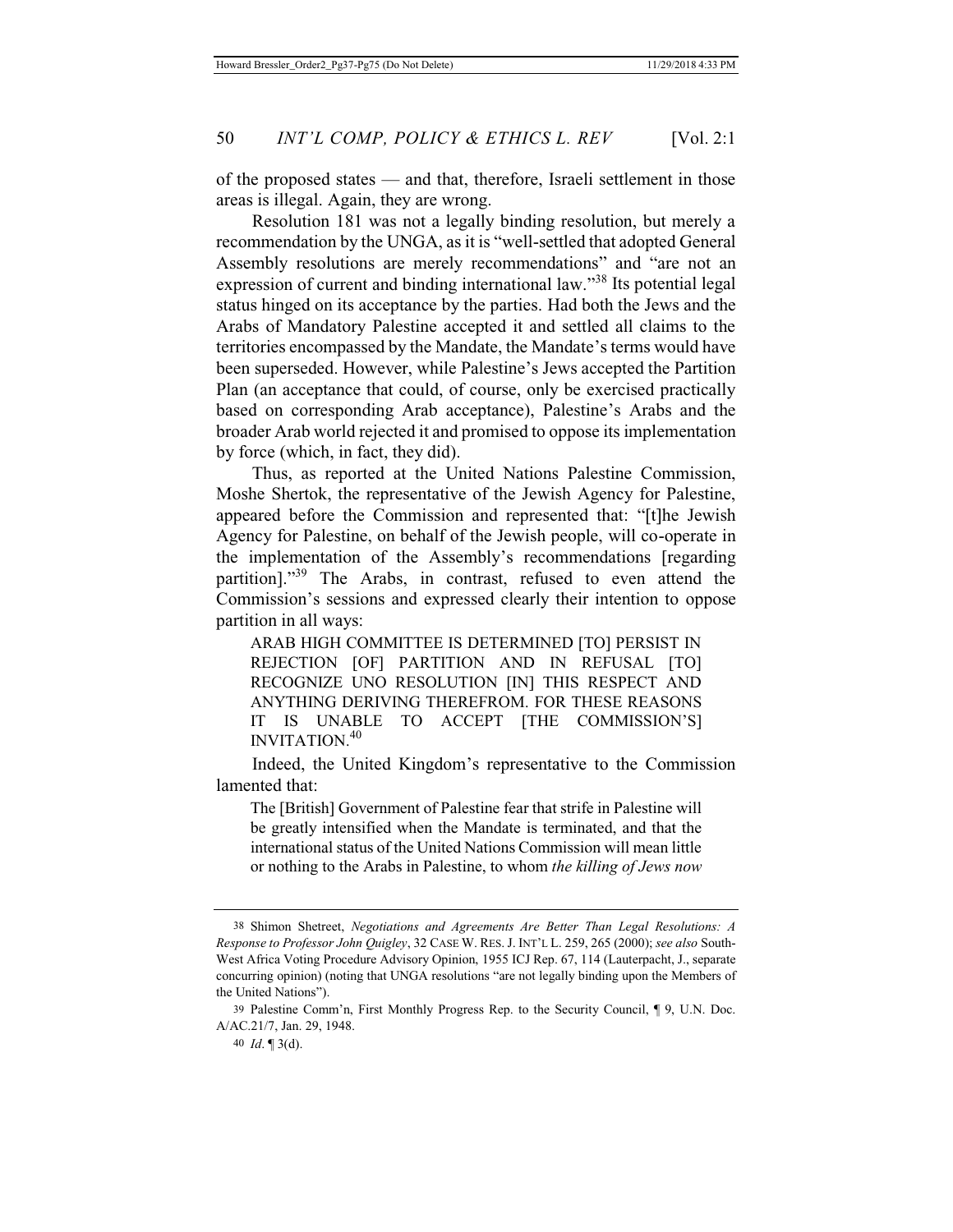*transcends all other considerations.* Thus, the Commission will be faced with the problem of how to avert certain bloodshed on a very much wider scale than prevails at present. … The Arabs have made it quite clear and have told the Palestine government that they do not propose to co-operate or to assist the Commission, and that, far from it, they *propose to attack and impede* its work in every possible way. We have no reason to suppose that they do not mean what they say.<sup>41</sup>

In fact, the Palestine National Charter states unequivocally that "[t]he Partition of Palestine, which took place in 1947 . . . [is] fundamentally invalid. $142$  Once it was rejected by the Arab side, Resolution 181 became a dead letter.

Professor Julius Stone, one of the preeminent international jurists of his day, rejected the notion that Resolution 181 could be resurrected *ex post facto*:

To attempt to show . . . that Resolution 181(II) "remains" in force [decades after its rejection] is thus an undertaking even more miraculous than would be the revival of the dead. It is an attempt to give life to an entity that the Arab states had themselves aborted before it came to maturity and birth. To propose that Resolution 181(II) can be treated as if it has binding force in 1981 [when Stone addressed the issue or, even more so, today], for the benefit of the same Arab states, who by their aggression destroyed it *ab initio,* also violates general principles of law, such as those requiring claimants to equity to come "with clean hands," and forbidding a party who has unlawfully repudiated a transaction from holding the other party to terms that suit the later expediencies of the repudiating party. $43$ 

Similarly, Professor Curtis asked (rhetorically): "After such an aggressive attempt [to prevent the vitality of the Partition Plan] has failed, can international law sanction a return to the *status quo ante bellum*? Can an offered transaction once refused still be available once the party that repudiated it now thinks it advantageous after more than [40] years?"<sup>44</sup> This issue was perhaps best summarized by Abba Eban, Israel's most eloquent spokesman on the international stage, who remarked famously that "[t]ime and again these [Arab] governments have rejected proposals today—and longed for them tomorrow."45 However, as Professor Stone

<sup>41</sup> *Id*. ¶¶ 7(c) & (d) (emphasis added).

<sup>42</sup> Palestine National Charter, art. 19 (July 17, 1968).

<sup>43</sup> STONE, *supra* note 20, at 128.

<sup>44</sup> Curtis, *supra* note 18, at 474.

<sup>45</sup> U.N. GAOR, 23rd Sess., 1686th plen. mtg. at 13, U.N. Doc. A/PV.1686 (Oct. 8, 1968).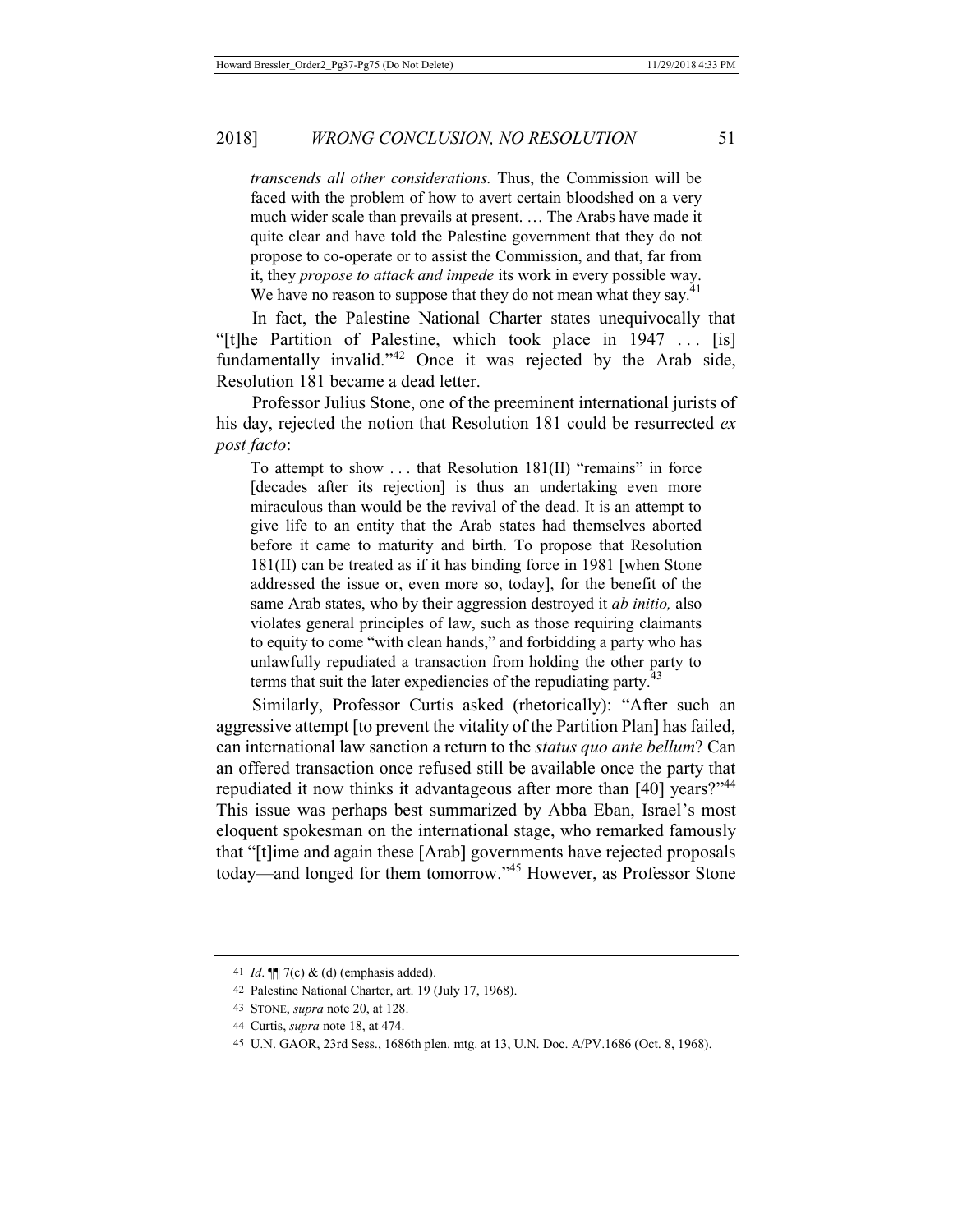noted above, such longing does not resuscitate a proposal suffocated at birth by the very parties seeking to later animate it.<sup>46</sup>

Sir Elihu Lauterpacht, who served as a Professor of International Law and was the director of the Research Centre for International Law at Cambridge University, as well as a judge *ad hoc* of the ICJ, opined that the Partition Plan could only have derived binding force from mutual agreement of the parties intended to be bound by it, *i.e*., the Jews and Arabs of Mandatory Palestine.<sup>47</sup> Absent such agreement, Israel's legal existence is independent of the Partition Plan's abortive terms: "[T]he coming into existence of Israel does not depend legally upon the Resolution. The right of a State to exist flows from its factual existence especially when that existence is prolonged, shows every sign of continuance and is recognized by the generality of nations."48

Professor Stone concurred with Judge Sir Lauterpacht's position, concluding that: "The State of Israel is thus not legally derived from the partition plan, but rests (as do most other states in the world) on assertion of independence by its people and government, on the vindication of that independence by arms against assault by other states, and on the establishment of orderly government within territory under its stable control."49 Moreover, Resolution 181's dead-letter status is reflected by the subsequent adoption by the UNSC of Resolution 242, which, by its terms and legislative history, does not anticipate or require a withdrawal by Israel even to the pre-June 1967 lines (which were themselves beyond the proposed borders reflected in the abortive Partition Plan).<sup>50</sup>

Thus, Resolution 181 has no legal ramifications*.* That is, while Resolution 181 recognized the potential benefit of creating separate

<sup>46</sup> *See* STONE, *supra* note 20, at 128.

<sup>47</sup> ELIHU LAUTERPACHT, JERUSALEM AND THE HOLY PLACES 19 (1968).

<sup>48</sup> *Id.*

<sup>49</sup> STONE, *supra* note 20, at 61.

<sup>50</sup> *See*, *e.g.*, Howard L. Bressler, *Israel Has to do More Than Agree to Talk: Occupied Territories*, N.Y. TIMES (Aug. 8, 1991), http://www.nytimes.com/1991/08/08/opinion/l-israel-hasto-do-more-than-agree-to-talk-occupied-territories-195791.html [hereinafter *Occupied Territories*]; *see also* Eugene Rostow, *The Future of Palestine*, *supra* note 17, at 6-7; Shetreet, *supra* note 38, at 265 (criticizing Professor Quigley for disregarding the "well established and widely supported interpretation that the language and history of Resolution 242 in 1967 does not support his position for total Israeli withdrawal and instead favors territorial compromise and partial withdrawal"); Becker, *supra* note 23 ("[I]n order to respond to the new realities that emerged in the years and decades following the Partition Resolution, the United Nations itself abandoned the proposal contained in Resolution 181. In its place, the Security Council adopted Resolutions 242 and 338, which provided a radically different formula for the settlement of the conflict"); Benoliel, *supra* note 30, at 41 (Resolutions 242 and 338 "could most probably be considered *lex specialis* and *lex posterior*, whereby overruling the former 181(II) Partition Plan Resolution, particularly in concerning both parties' competing land titles.").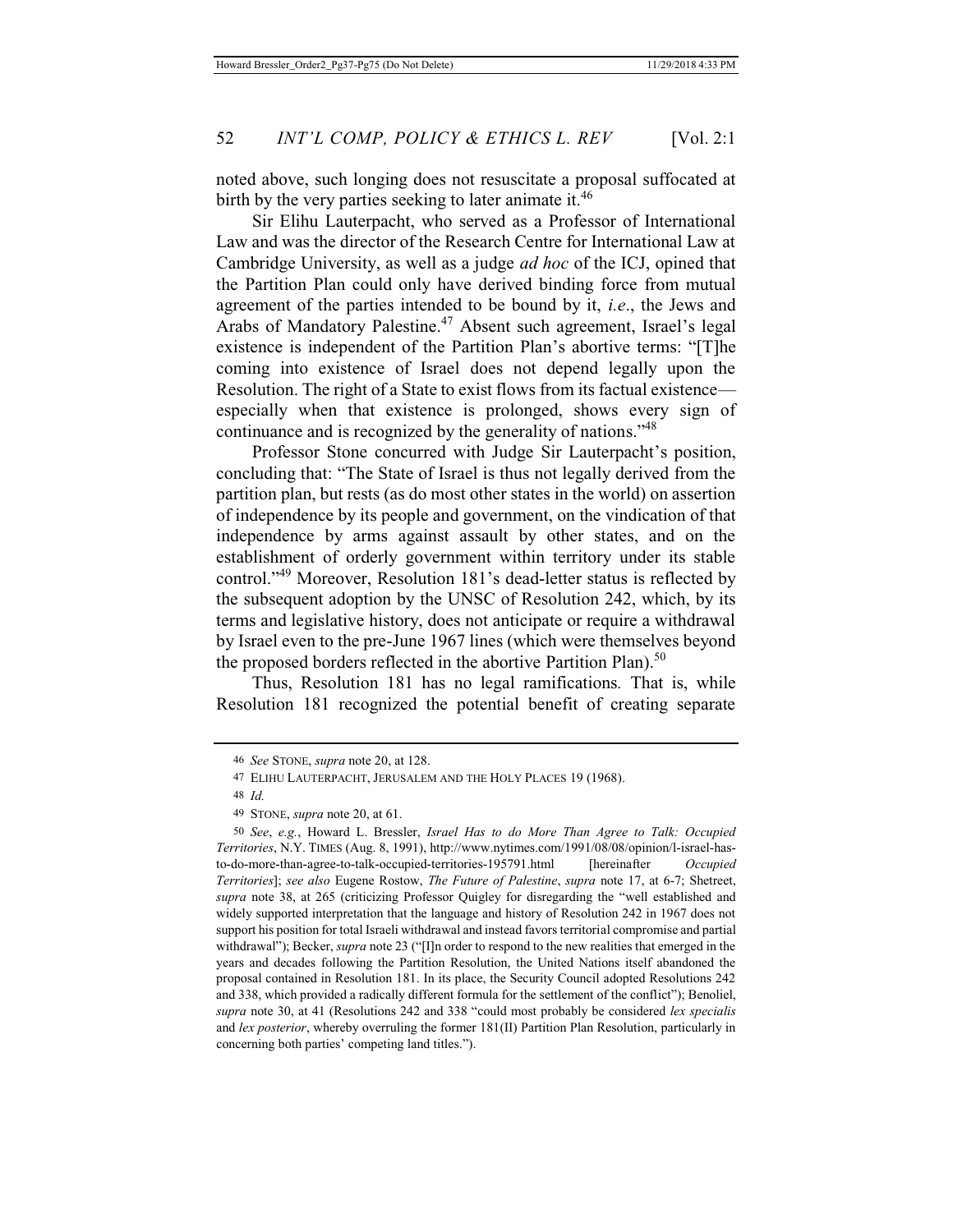Jewish and Arab states in what remained of Palestine *circa* 1947, its validity as a potentially legal and binding agreement was never consummated. It can, therefore, have no bearing on the issue of the legality of Israeli settlements in any areas to which it might have applied.

## III. JORDANIAN AGGRESSION: 1948-1967

One of the reasons why Resolution 2334 is so perverted in characterizing Israeli settlements — including even Jews living in the Jewish Quarter of Jerusalem's old city — as "illegal" is because such a declaration goes directly contrary to the *sine qua non* of the UN, recognized in the very first Article of the UN Charter, *i.e*., the promotion of friendly relations among nations, inasmuch as it lends credence to the notion that aggression brings reward. As indicated above, the right of Jews to "close settlement" in these areas was recognized in an international agreement bearing the legal status of a treaty, *i.e*., the Mandate. There can be no dispute, even from those who contend that current settlements are illegal, that those rights remained intact, at a minimum, until 1948, when Israel declared its independence and Jordan aggressively and illegally seized those territories. Jewish communities in fact existed in these areas for centuries and Jewish towns had been built, on lawfully purchased land, within these territories in the preceding decades, including, for example, in the Gush Etzion bloc (one of the settlement blocs that all serious advocates of a two-state solution recognize will remain part of Israel).<sup>51</sup> As well, the Jewish community in the Old City of Jerusalem had existed for millennia and had at various times — and, of significance, in the century or so before the establishment of the modern state of Israel — generally constituted a majority or plurality of the Old City's population.<sup>52</sup>

Following Israel's declaration of independence, as is well known, the armies of several Arab countries invaded it, and many of the Arabs of

<sup>51</sup> *See, e.g*., YOSSI KATZ, BETWEEN JERUSALEM AND HEBRON: JEWISH SETTLEMENT IN THE HEBRON MOUNTAINS AND THE ETZION BLOC IN THE PRE-STATE PERIOD 8, 265 (Bar Ilan Univ. Press 1998); Halberstam*, supra*, note 6, at 472, 485; *see also* Curtis, *supra* note 18, at 493 (arguing that the United Nations' repeated condemnation of Israeli settlement building "disregards historical and legal rights of Jews in the Etzion bloc and in Hebron, and in the incorporation into the Jerusalem area of Neve Ya'acov and Atatot, which were Jewish villages before 1948").

<sup>52</sup> *See, e.g*., Edwin Wallace, *The Jews in Jerusalem, in* COSMOPOLITAN 317, 324 (1980); YEHOSHUA BEN ARIEH, JERUSALEM IN THE 19TH CENTURY: THE OLD CITY 1 (Palgrave MacMillan, 1st ed. 1985) ("In the second half of the nineteenth century and at the end of that century, Jews comprised the majority of the population of the Old City."); TERRENCE PRITTIE, WHOSE JERUSALEM? 21, 23-28 (Frederick Muller Ltd. 1981) (discussing the population of the city at various historical periods).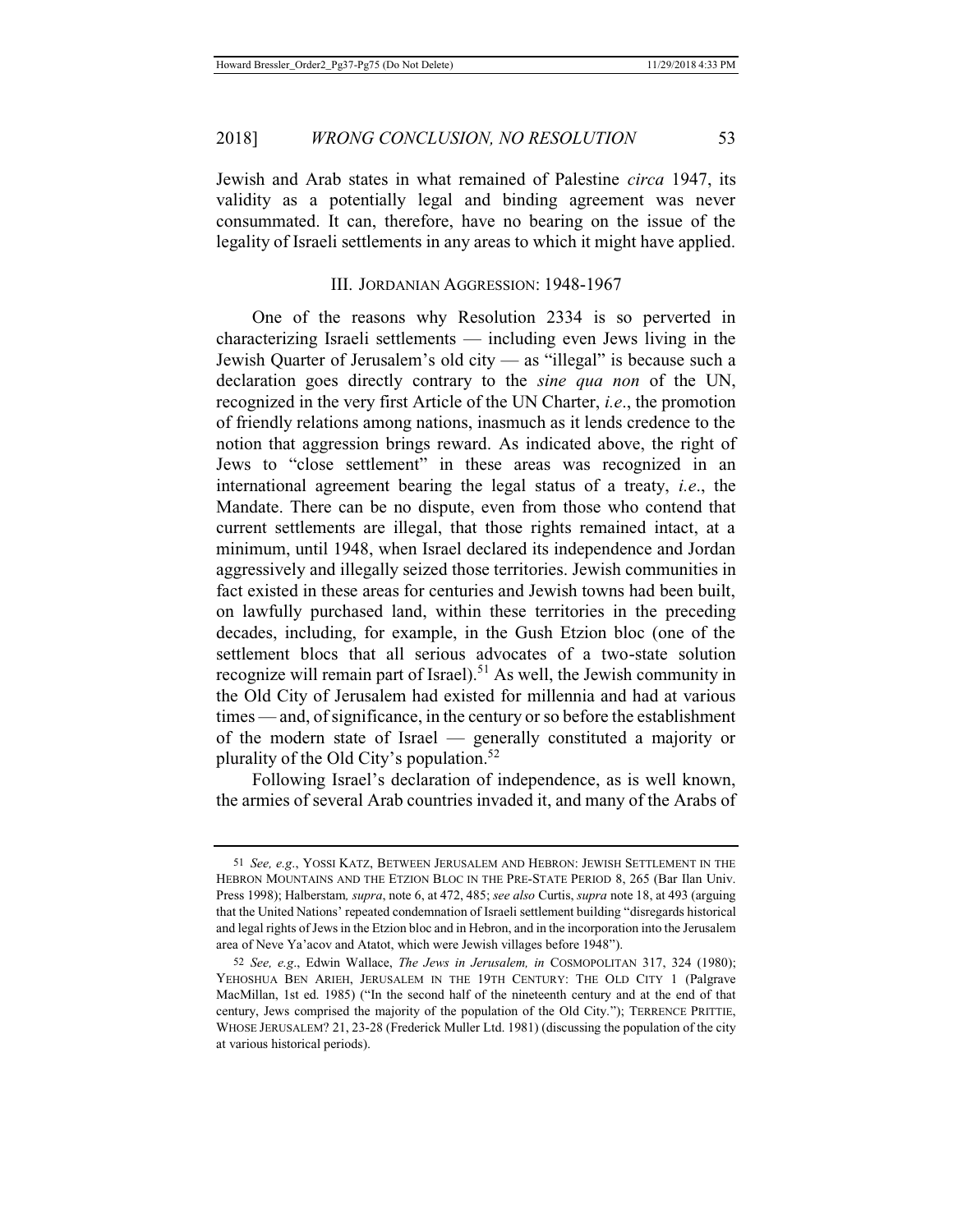Palestine took up arms against it, in what they described quite openly as a war of intended annihilation. Thus, for example, Secretary General of the Arab League, stated in 1947 that the coming Arab war against the nascent Jewish state would be one of "extermination and momentous massacre."53 Iraqi Prime Minister Nuri Said proclaimed similarly that the Arab forces would "smash the country with our guns and obliterate every place the Jews seek shelter in."54 In other words, the Arab parties embarked on an aggressive war (and intended genocide) against the Jews of Palestine. In the immediate wake of the Holocaust, one would be hardpressed to identify a more egregious violation of international law than the Arab aggression of 1948. Indeed, Trygve Lie, who was then the Secretary General of the United Nations, described the Arab assault as "the first armed aggression which the world had seen" since World War  $II<sup>55</sup>$  In the course of Jordan's participation in that aggression, the lawfully constituted and long-existing Jewish communities of Judea, Samaria and Jerusalem's old city were forcibly, ethnically cleansed of all their Jewish residents. Through that action, Jordan thus *illegally* occupied Judea, Samaria and the old city of Jerusalem and its environs. While it purported to annex those areas, that annexation was not recognized internationally.

No one could seriously argue that Jewish rights to settle in Judea, Samaria and Jerusalem were eliminated by Jordanian aggression. As Judge Stephen Schwebel, who served on the ICJ for approximately 20 years (including acting as its president from 1997-2000), has noted: "Where the prior holder of territory had seized the territory unlawfully, the state which subsequently takes that territory in the lawful exercise of

<sup>53</sup> David Barnett & Ephraim Karsh, *Azzam's Genocidal Threat*, MIDDLE EAST QUARTERLY 87, 87 (2011); Habib Issa, Pasha's successor as Secretary-General of the Arab League, confirmed Pasha's representations: "Azzam Pasha assured the Arab peoples that the occupation of Palestine and of Tel Aviv would be as simple as a military promenade . . . and that all the millions the Jews had spent on land and economic development would be easy booty, for it would be a simple matter to throw the Jews into the Mediterranean . . ." *Al Hoda*, June 8, 1951.

<sup>54</sup> MYRON KAUFMAN, THE COMING DESTRUCTION OF ISRAEL 26-27 (New Am. Library, 1970); *Benny Morris – "1948 as Jihad,"* INST. FOR THE STUDY OF GLOBAL ANTISEMITISM & POL'Y, (Feb. 3, 2009), https://isgap.org/media/2009/02/benny-morris-1948-as-jihad/. Benny Morris elaborated on this point. Among other things, he recounted the comments of Matiel Murghannam, the head of the Arab Women's Organization, the female arm of the Arab Higher Committee, who stated: "The UN [Partition Plan] has united all Arabs, as they have never been united before, not even against the Crusaders . . . . [A Jewish state] has no chance to survive now that the 'holy war' has been declared. All the Jews will eventually be massacred." In that lecture, Morris also cited to several examples of calls for "jihad" against the Jews of Palestine, including a decree from the Ulama of the University of Al-Azhar that: "The liberation of Palestine [is] a religious duty for all Muslims without exception, great and small. The Islamic and Arab governments should without delay take effective and radical measures, military or otherwise" in the prosecution of that jihad.

<sup>55</sup> *See* Curtis, *supra* note 18, at 458 (citing TRYGVE LIE, IN THE CAUSE OF PEACE 174 (1954)).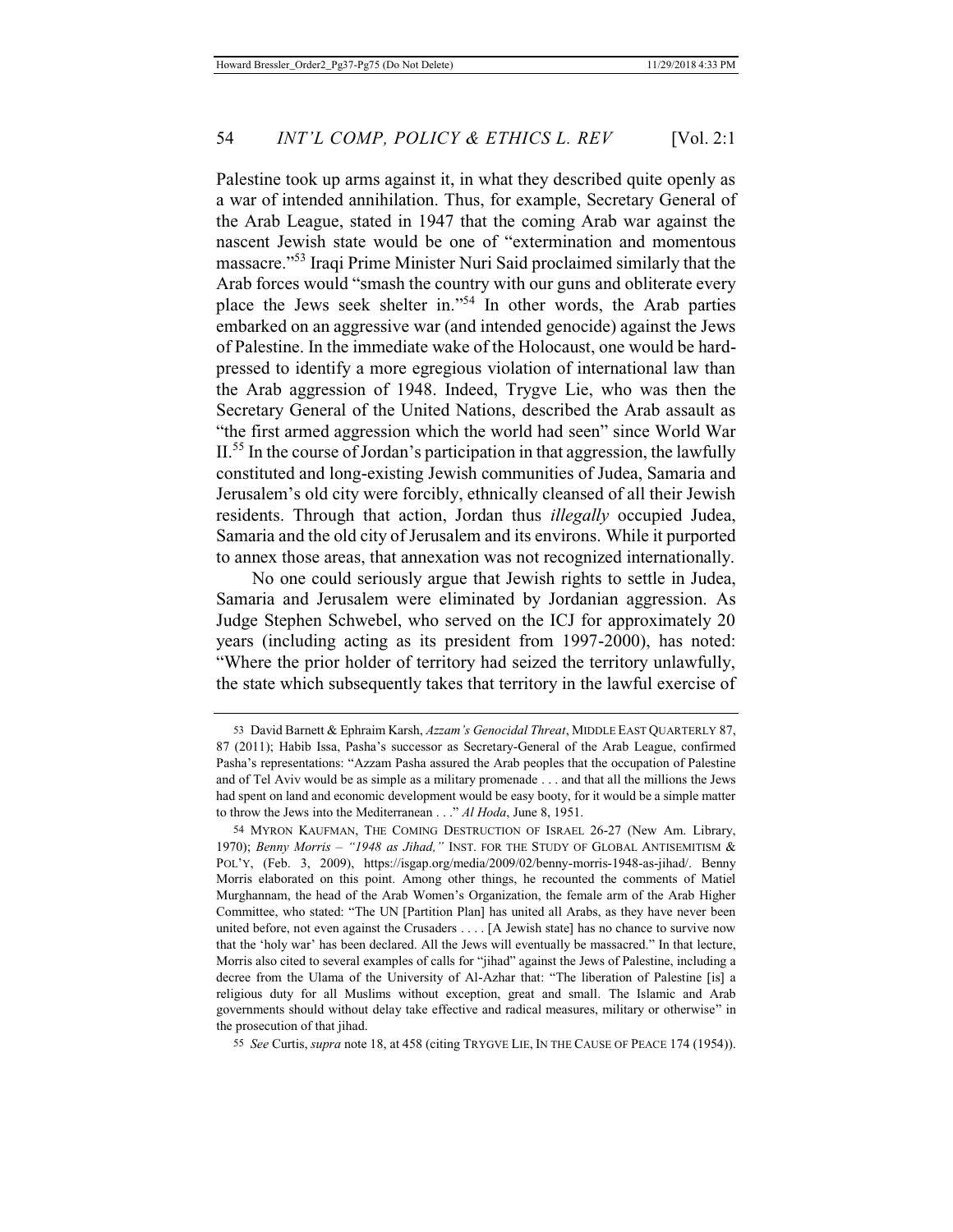self-defense has, against that prior holder, better title."<sup>56</sup> Further, there is a controlling principle of international law, *ex injuria jus non oritur*, which means that unjust acts cannot create law. In the context of warfare, this means that no territorial rights can accrue from and no lawful territorial or settlement rights can be eliminated by aggressive actions, which are in direct contravention of Article 2 of the UN Charter.<sup>57</sup>

Similarly, since (and even before) 1967, the Palestinians have used these territories to pursue their own quest for the elimination of Israel, in repeated violation of international law, including engaging in countless acts of terrorism. Further, they continue to insist on terms of resolution that in themselves would render Israel militarily indefensible and demographically Arab, thereby eliminating it as a Jewish state (*i.e*., by demanding a return to the 1949 Armistice lines and a "right of return" of all Palestinian refugees and their millions of descendants to live in Israel, a country to whose very existence they are hostile).<sup>58</sup>

Accordingly, neither Jordan nor any of the other parties engaged in that illegal warfare could obtain any legal rights to Judea, Samaria and Jerusalem and none of their acts — or, *a fortiori*, Israel's defensive actions taken in response — could undo the *already existing* rights of Jews to settle in those areas. However, by declaring these areas to be "Palestinian territory" and labeling all Jewish settlement in them illegal,

58 *See Settlement Activities*, *supra* note 5, at 2272, n.53. Indeed, the Palestinian demands bring to mind another of Abba Eban's famous quotes: "I think that this is the first war in history that on the morrow the victors sued for peace and the vanquished called for unconditional surrender." Abba Eban, *Israel's Dilemmas: An Opportunity Squandered*, *in* THE IMPACT OF THE SIX-DAY WAR: A TWENTY-YEAR ASSESSMENT 25 (Stephen J. Roth ed., 1988).

<sup>56</sup> Stephen M. Schwebel, *What Weight to Conquest?*, 64 AM. J. INT'L L. 344, 346 (1970).

<sup>57</sup> *Id.* As Judge Schwebel wrote: "The facts of the 1948 hostilities between the Arab invaders of Palestine and the nascent state of Israel further demonstrate that Egypt's seizure of the Gaza strip, and Jordan's seizure and subsequent annexation of the West Bank and the old city of Jerusalem, were unlawful. Israel was proclaimed to be an independent state within the boundaries allotted to her by the General Assembly's partition resolution. The Arabs of Palestine and of neighboring Arab states rejected that resolution. But that rejection was no warrant for the invasion by those Arab states of Palestine, whether of territory allotted to Israel, to the projected stillborn Arab state or to the projected, internationalized city of Jerusalem. It was no warrant for attack by the armed forces of neighboring Arab states upon the Jews of Palestine, whether they resided within or without Israel. But that attack did justify Israeli defensive measures, both within and, as necessary, without the boundaries allotted her by the partition plan (as in the new city of Jerusalem). It follows that the Egyptian occupation of Gaza, and the Jordanian annexation of the West Bank and Jerusalem, could not vest in Egypt and Jordan lawful, indefinite control, whether as occupying power or sovereign; *ex injuria jus non oritur*."; *see also* Curtis, supra *note* 18, at 465 ("[S]ince the Arab states' use of force in 1948-1949 against Israel was illegal, Jordan's subsequent annexation of the West Bank . . . which was unacceptable to and unrecognized even by the Arab League, could not give Jordan any legal title to the territories. The principle *ex injuria jus non oritur* . . . prohibits Jordan from benefitting from its unlawful aggression.").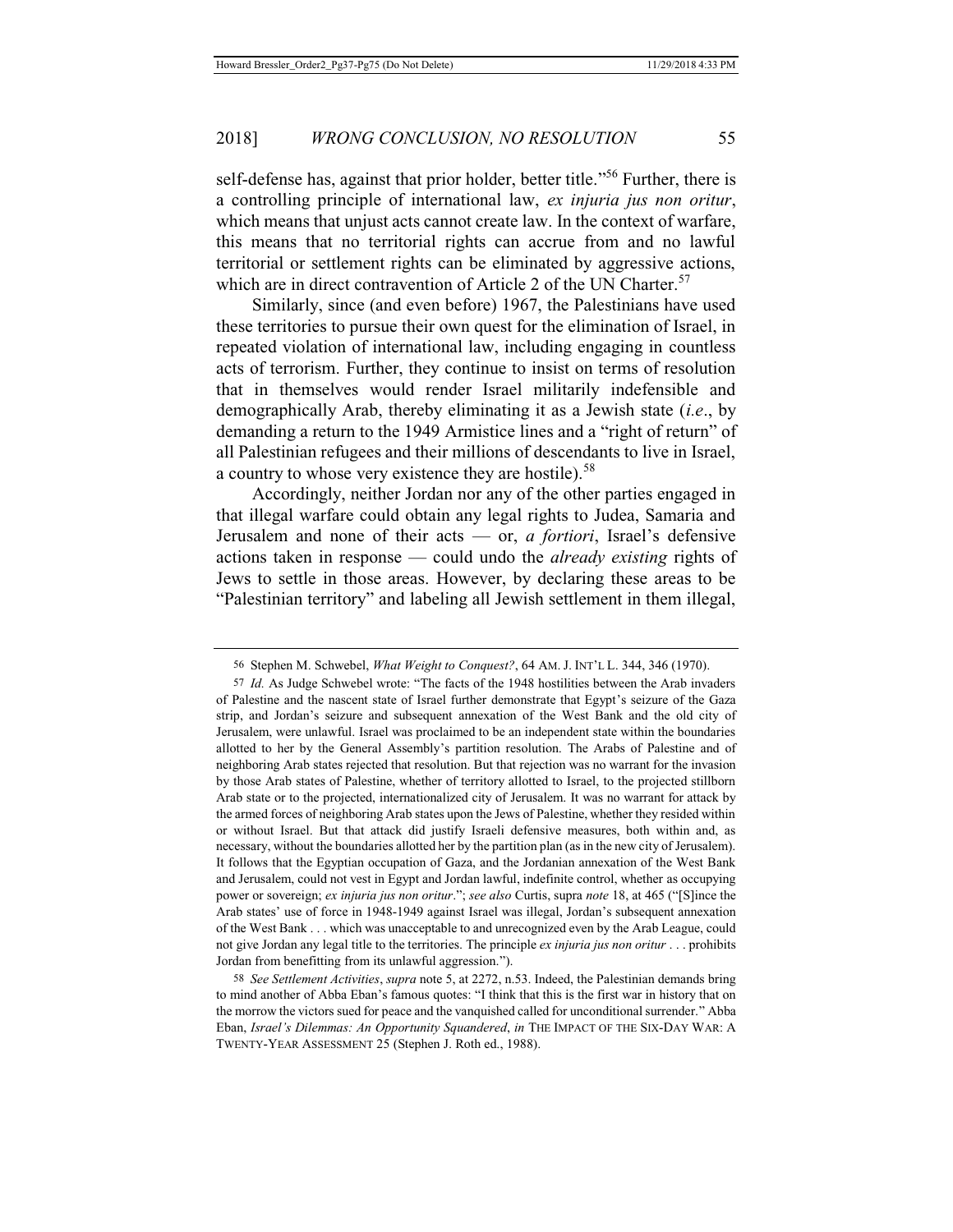the UNSC, in Resolution 2334: (i) purports to strip away Jewish rights to live in these areas; (ii) turns the *ex injuria* principle on its head; and (iii) effectively rewards aggression*,* all in direct contravention of international law.

## IV. ACQUISITION OF TERRITORY BY "FORCE"

Resolution 2334 also reiterates the inapplicability of the acquisition of territory by "force," seemingly to undermine Israeli claims to these territories. In other words, it is saying that it is illegal to acquire territory by force and therefore Israeli settlements are illegal because Israel does not have sovereignty over these territories. Again, that is a fundamental and, frankly, dangerous misapplication of the law.

Historically, there has been a recognized distinction between aggressive force, which is illegal under Article 2 of the UN Charter, and defensive force, which is endorsed by Article 51 of the UN Charter (indeed, whereas Resolution 242 refers to the inapplicability of the acquisition of territory by "war," Resolution 2334 and other resolutions water down that term, referring instead to the acquisition of territory by "force").<sup>59</sup> As Professor Stone explained:

International law forbids the acquisition of territory by *unlawful* force, but not where, as in the case of Israel's self-defense in 1967, the entry on the territory was lawful. It does not so forbid it, in particular, when the force is used to stop an aggressor, for the effect of such prohibition would be to guarantee to all potential aggressors that, even if their aggression failed, all territory lost in the attempt would be automatically returned to them. Such a rule would be absurd to the point of lunacy. There is no such rule. $60$ 

Indeed:

[I]t is apparent that this proposed rule [that territory may not be acquired even in countering aggression] would be disastrously undesirable. It would assure every prospective aggressor that if he fails, he will be entitled to restoration of any territory he has lost … By such a rule an international law which sets out by the *ex injuria* principle to discourage aggressors, would end with a rule encouraging

<sup>59</sup> The variance between these terms is not merely a distinction without a difference: "The expression 'by war' is not a legal synonym for 'as a result of armed conflict.' The principle pertains only to the conquest of territory through *military aggression*, of which Israel was manifestly not guilty [in 1967]." Michael I. Krauss, *Why Israel is Free to Set its Own Borders*, Commentary (July 1, 2006) (emphasis in original), https://www.commentarymagazine.com/articles/why-israel-isfree-to-set-its-own-borders/.

<sup>60</sup> STONE, *supra* note 20, at 52.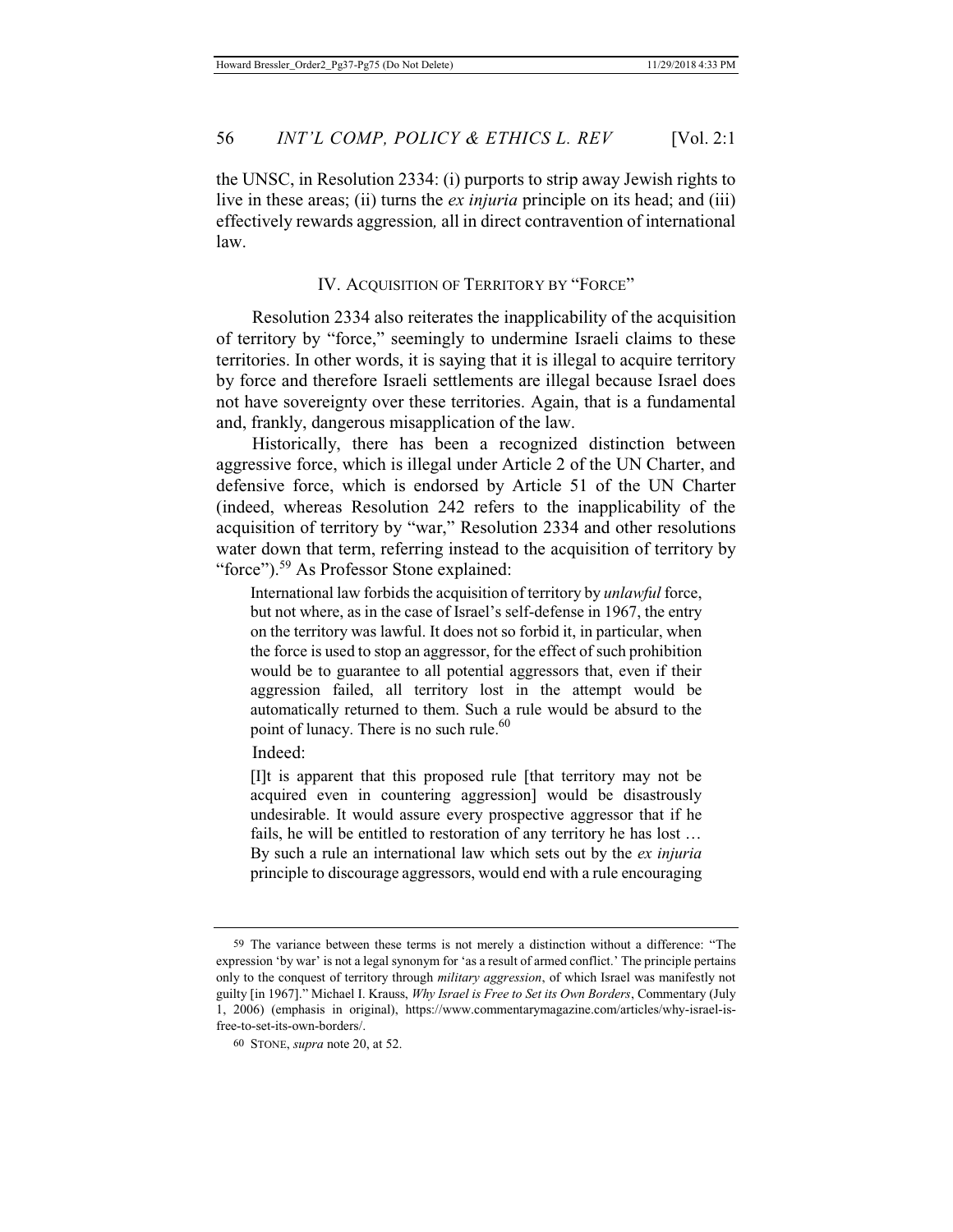aggressors by insuring them in advance against the main risks involved in the case of defeat.<sup>61</sup>

Judge Sir Lauterpacht noted similarly:

[T]erritorial change cannot properly take place as a result of the "unlawful" use of force. But to omit the word 'unlawful' is to change the substantive content of the rule and to turn an important safeguard of legal principle into an aggressor's charter. For if force can never be used to effect lawful territory change, then if territory has once changed hands as a result of the unlawful use of force, the illegitimacy of the position thus established is sterilized by the prohibition upon the use of force to restore the lawful sovereign. This cannot be regarded as reasonable or correct.<sup>62</sup>

Likewise, Judge Schwebel stressed the need to distinguish between aggressive conquest and defensive conquest:

[The] principle [that the acquisition of territory by war is inadmissible] must be read in particular cases together with other general principles, among them the still more general principle of which it is an application, namely, that no legal right shall spring from a wrong, and the Charter principle that the Members of the United Nations shall refrain in their international relations from the threat or use of force against the territorial integrity or political independence of any state. So read, the distinctions between aggressive conquest and defensive conquest, between the taking of territory legally held and the taking of territory illegally held, become no less vital and correct than the central principle itself. $63$ 

The fact that territorial acquisition through defensive force is acceptable under international law (or, at a minimum, was circa 1967), is evidenced by the fact that such acquisitions were undertaken and sanctioned by the very countries that created the UN and drafted its Charter. As Professor Halberstam has noted,

This interpretation of the Charter, permitting the acquisition of territory resulting from the use of force when that use of force is in response to aggression, is consistent with the action taken following World War II by the states that drafted the Charter and established the United Nations. In fact, all of the states guilty of aggression in World War II—Germany, Japan, and Italy—were forced to give up territory

<sup>61</sup> Schaeftler, *supra* note 16, at 67 (citing JULIUS STONE, NO PEACE – NO WAR IN THE MIDDLE EAST 33 (1970)).

<sup>62</sup> *LAUTERPACHT, supra note 48, at 52*.

<sup>63</sup> Schwebel, *supra* note 56, at 345; *see also* Schaeftler, *supra* note 16, at 65 ("The Latin phrase *es injuria non oritur ius* suggests that no country should gain from the fruits of an illegal act but where the act is legal as in self defence, there is a place for such gains."); *id.* at 65-66 (citing authorities recognizing the potential for acquisition of territory through defensive force).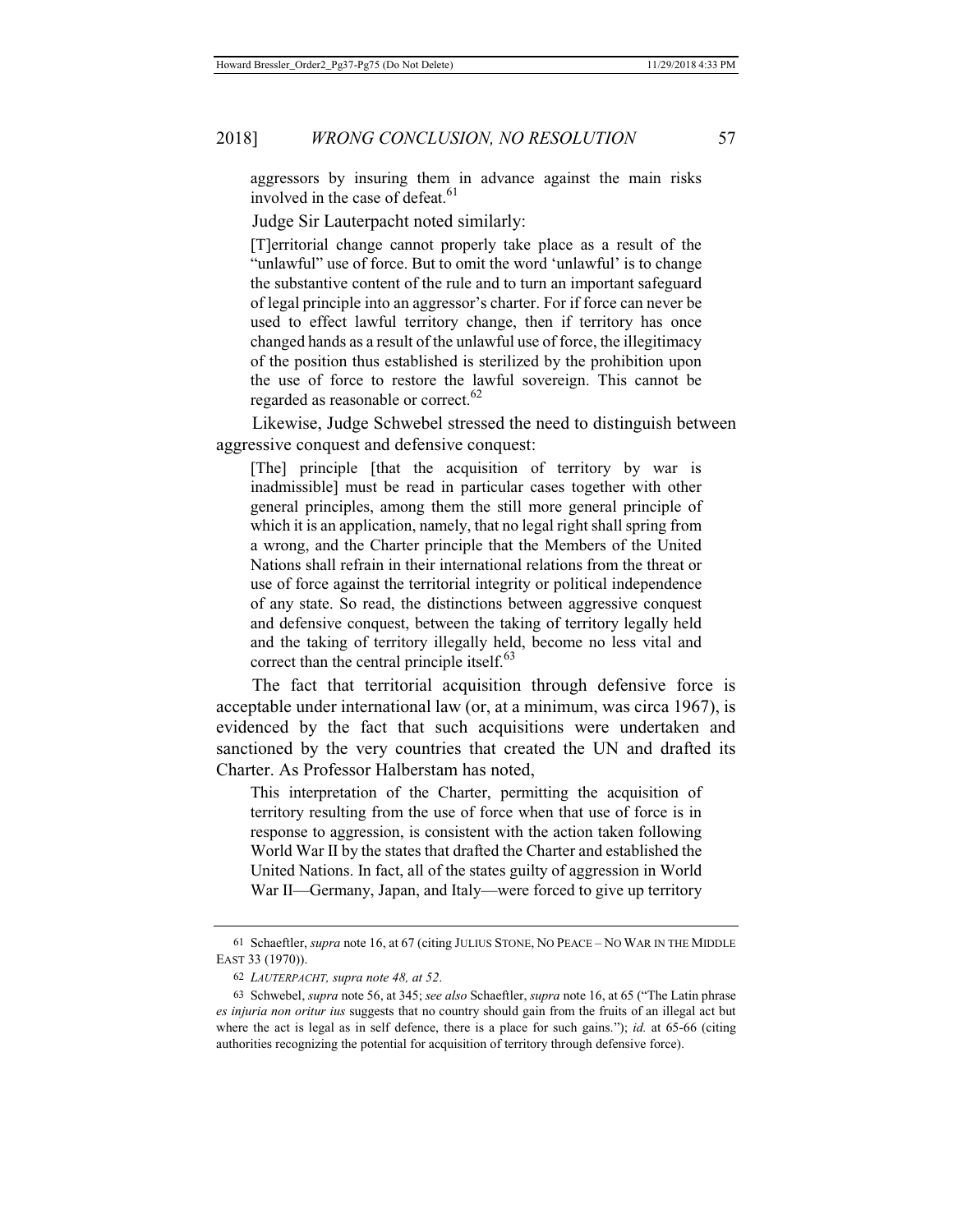which they held prior to W.W. II. For example, Germany was forced to give up land east of the Oder and Niesse Rivers to Poland and the U.S.S.R. Italy was forced to give up former Italian territory to France and to the former Yugoslavia in the modification of pre-war borders. Japan was forced to give up Korea, the islands of Quelpart, Port Hamilton and Dagelet, Formosa, the Pescadores, the Kurile Islands, part of Sakhalin and the Islands adjacent to it, and the Spratly Islands<sup>64</sup>

As Judge Schwebel observed, the same principle was applied in Korea, where "substantial territory north of the 38th parallel from which the aggressor was driven" was allowed to remain in South Korean possession.<sup>65</sup>

In fact, the principle that territory can be acquired through lawful, defensive use of force — and lost through aggressive force — has effectively been recognized already with regard to Israel and Palestine. As a result of its defense in 1948, Israel obtained territories outside of those intended to be allotted to the Jewish State under the abortive Partition Plan. Notwithstanding that extension of Israeli territory, and the agreement that the 1949 Armistice lines were not to be considered final borders, those territories are not considered "occupied territory" and have been wholly outside the discussion of possible territorial relinquishment by Israel in exchange for a peace agreement with the Palestinians and any other Arab party. Thus, the territorial *status quo post bellum* has been accepted in practice. In other words, the 1949 Armistice lines, including the territory obtained by Israel through defensive force outside of its initially recognized borders, are almost universally recognized as the *minimum* borders of the Jewish State from which withdrawal is neither required nor expected.<sup>66</sup>

Further, while much is made of the expression in Resolution 242 of the inapplicability of the acquisition of territory "by war"  $-$  in the resolution's pre-ambulatory, not operative, section — by recognizing in adopting Resolution 242 that Israel would *not* be compelled, even under

<sup>64</sup> Malvina Halberstam, *The Myth that Israel's Presence in Judea and Samaria is Comparable to Iraq's Presence in Kuwait*, 19 SYRACUSE J. INT'L L. & COM. 1, 8-9 (1993).

<sup>65</sup> Schwebel, *supra* note 56, at 347.

<sup>66</sup> *See, e.g.*, Nicholas Rostow, *The Historical and Legal Contexts of Israeli Borders*, JERUSALEM CENTER FOR PUB. AFF. 75, 80 (2011), http://jcpa.org/wpcontent/uploads/2012/02/Kiyum-rostow.pdf [hereinafter Nicholas Rostow, *The Historical and Legal Context of Israeli Borders*] (Resolution 242 "treated [the 1949 armistice lines] only as marking a minimum Israeli territory. Resolution 242 arguably entitled Israel to more territory than that"); Schaeftler, *supra* note 16, at 74 ("The only clear and obvious principle is that the withdrawal [referenced in Resolution 242] is to be from territories occupied in the 'recent conflict,' that is not over and beyond the armistice demarcation lines as they stood on June 4, 1967.").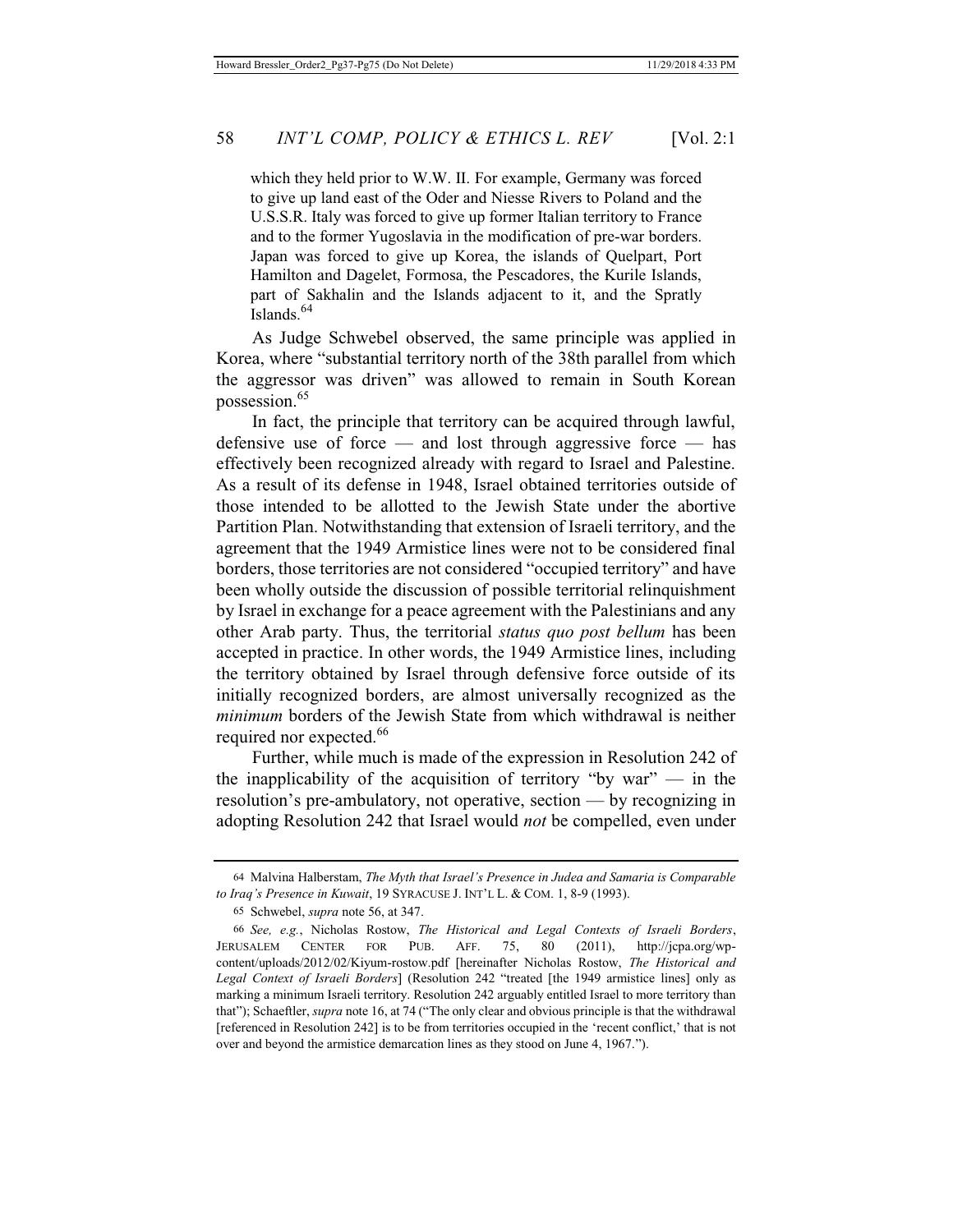a peace agreement, to retreat back to the 1949 Armistice lines, the UNSC effectively recognized the foregoing distinction between the acquisition of territory in defensive versus aggressive warfare. Indeed, if, in fact, there can be no acquisition of territory by force of *any* kind, even defensive force, then there would have been *no basis* — and moreover it would have been a *violation of the law* — to require less than a complete, unequivocal withdrawal by Israel from *all* territories it captured in 1967 *regardless* of whether Israel was acting in self-defense, yet Resolution 242 deliberately did not require such a complete withdrawal.<sup>67</sup> In fact, the Soviet Union and the Arab parties argued in 1967 that Israel should be labeled an aggressor state, and therefore forced back to the 1949 Armistice lines, and their arguments were rejected not only by the Security Council but the General Assembly (a notoriously anti-Israel body) as well. $68$ 

Professor Eugene Kontorovich addresses this issue in a similar manner. He notes — in addition to the foregoing scholarly recitation of the historical distinctions between aggressive, unlawful use of force and defensive, lawful use of force *vis a vis* the acquisition of territory, and the history of Resolution 242 itself — that a review of other United Nations resolutions pertinent to the issue of the acquisition of territory by force indicates that Resolution 242 is distinct from them linguistically, in a

<sup>67</sup> *See* Shetreet *supra* note 38, at 265; *see also* Schaeftler, *supra* note 16, at 64 (pointing out that a reading of Resolution 242's pre-ambulatory language as evidencing a blanket prohibition on any territorial acquisition would create a situation where "the occupying state must withdraw before peace is secured, and even if the territory was occupied in self-defence," and that it was "questionable that such a principle is well established in the rules of customary international law"); Eugene Rostow*, The Perils of Positivism*, *supra* note 19, at 244 (with regard to the pre-ambulatory admonition on the non-acquisition of territory by war, Professor Rostow noted that: "The phrase has always been treated as either a rhetorical flourish devoid of content, or as meaning that territory should not be acquired by aggressive war.").

<sup>68</sup> *See* Schwebel, *supra* note 56, at 344 n.4, 346; Eugene Rostow, *The Drafting of Security Council Resolution 242: The Role of the Non-Regional Actors,* 25 N.Y.U. J. INT'L L. & POL. 489, 501-502 (1993) ("*The Drafting of Security Council Resolution 242*"); *Occupied Territories*, *supra* note 47; Curtis, *supra* note 18, at 494. Even Richard Falk, who misses virtually no opportunity to lambast Israeli policies and actions, was forced to admit that "Israel was entitled to strike first in June of 1967, so menacing and imminent was the threat of aggression being mounted against her." Richard Falk, *Reply to Professor Julius Stone*, 64 AM. J. INT'L L. 162, 163 (1970). It should be noted as well that while both Resolution 242 and Resolution 2334 were adopted under Chapter VI of the Charter, which does not confer legally binding status, UNSC Resolution 338 made Resolution 242 *legally binding*. *See* Eugene Rostow*, The Future of Palestine*, *supra* note 17, at 5. Moreover, Resolutions 242 and 338 "are the only documents setting out principles for peacemaking on which Israel, its Arab neighbors, and the Security Council have formally agreed." *The Drafting of Security Council Resolution 242,* at 490; *see also* Becker, *supra* note 23 (the formula set forth in Resolutions 242 and 338 "is the only formula which has been accepted by both sides as the basis for permanent status negotiations"). Thus, as between Resolutions 242 and 2334, Resolution 242 should control.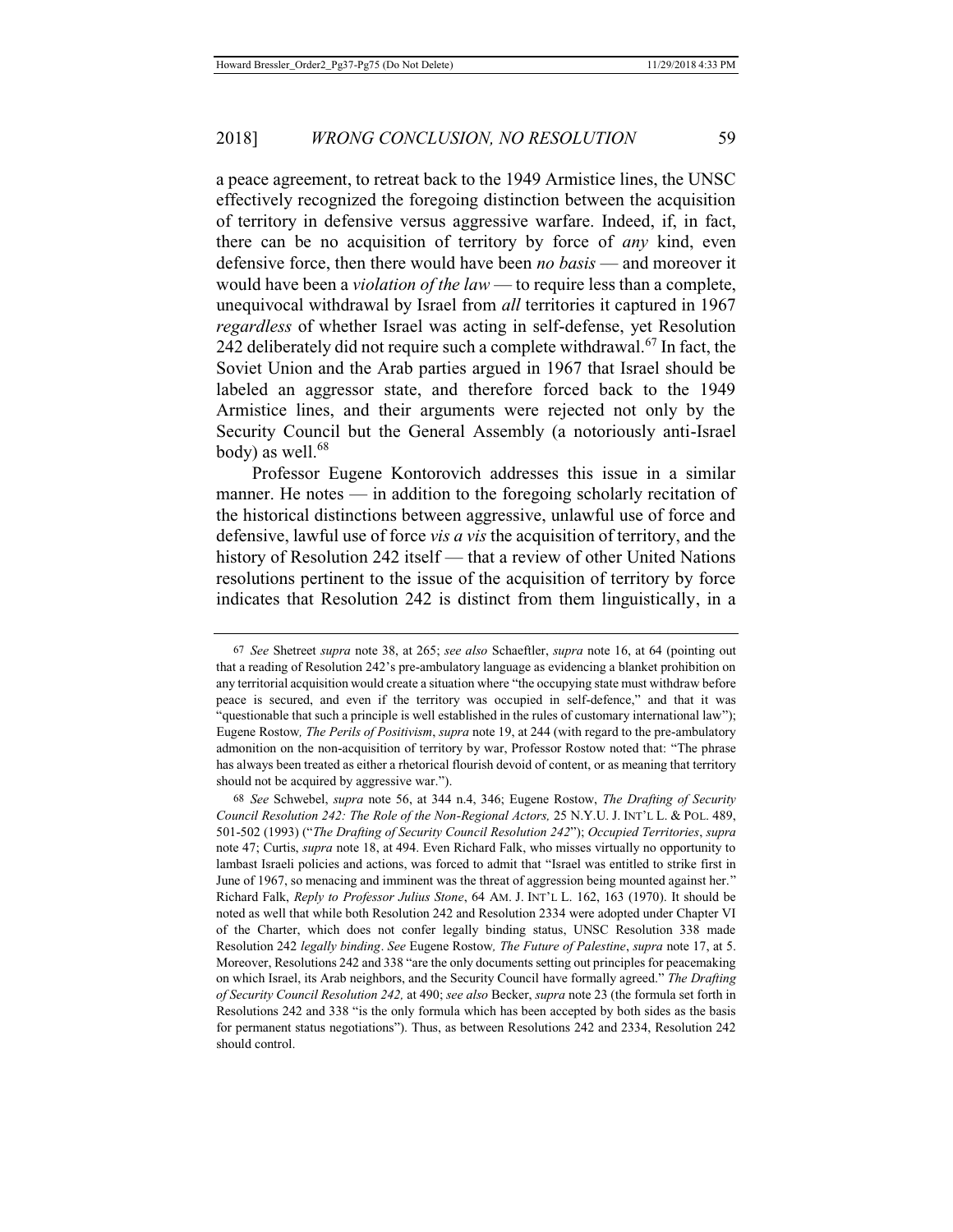manner that supports the conclusion that it does not require a complete Israeli withdrawal to the 1949 armistice lines:

Territorial withdrawal demands occur in at least eighteen other Security Council Resolutions [besides Resolution 242], ranging from the first days of the U.N. to the present, and in a variety of geopolitical contexts. Among all the resolutions, there are certain common patterns of language and phrasing. However, Resolution 242's phrase "withdrawal ... from territories" is entirely unique in Security Council practice. Instead, resolutions before and after demand total withdrawal either by using the definite article or by explicitly referring to the antebellum status quo (thus clearly defining a complete withdrawal). *Thus resolutions that demand full territorial withdrawal say so unambiguously, unlike Resolution 242*. Indeed, some of the other resolutions resemble the proposed Soviet draft for Resolution 242, which specified a return to the antebellum lines. Moreover, several resolutions use comprehensive modifiers like "all" or "whole" to describe the extent of the territorial withdrawal. *Those modifiers were explicitly rejected in the negotiations over the drafting of Resolution 242*. Similarly, General Assembly resolutions calling for withdrawal in other contexts clearly specify the extent of the withdrawal.<sup>69</sup>

Moreover, the history of scholarly debate over whether *any and all* employments of force *—* including lawful, defensive uses of it *—* are subsumed within the proscription against the acquisition of territory indicates that, at least as of the time Resolution 242 was passed, a substantial body of international legal jurists and bodies believed that exceptions to the general principle of non-acquisition could be applied to situations in which an aggressor nation was deprived of territory in the pursuit of its aggression and a defending nation acquired that territory in opposing it.<sup>70</sup> In light of that position, it is no surprise that the various pronouncements in international law regarding the illegality of the acquisition of territory by force express themselves in the context of the use of force "in violation of" the terms of the UN Charter (*i.e*., Article 2

<sup>69</sup> Eugene Kontorovich, *Resolution 242 Revisited: New Evidence on the Required Scope of Israeli Withdrawal*, 16 CHICAGO J. INT'L L. 127, 134 (2015) (emphasis added). As Professor Kontorovich notes further, "[t]he most probative sources for interpreting Resolution 242 are the Security Council's pre-1967 resolutions, as the meaning of legal texts is fixed at the time of their adoption." *Id*.

<sup>70</sup> *Id.* at 140-48; *see also* Schaeftler, *supra* note 16, at 67 (a construction of Resolution 242 that territory may never be obtained through force, even if defensive, "would seem to constitute a new rule of international law, which was not the draftsmen's intention").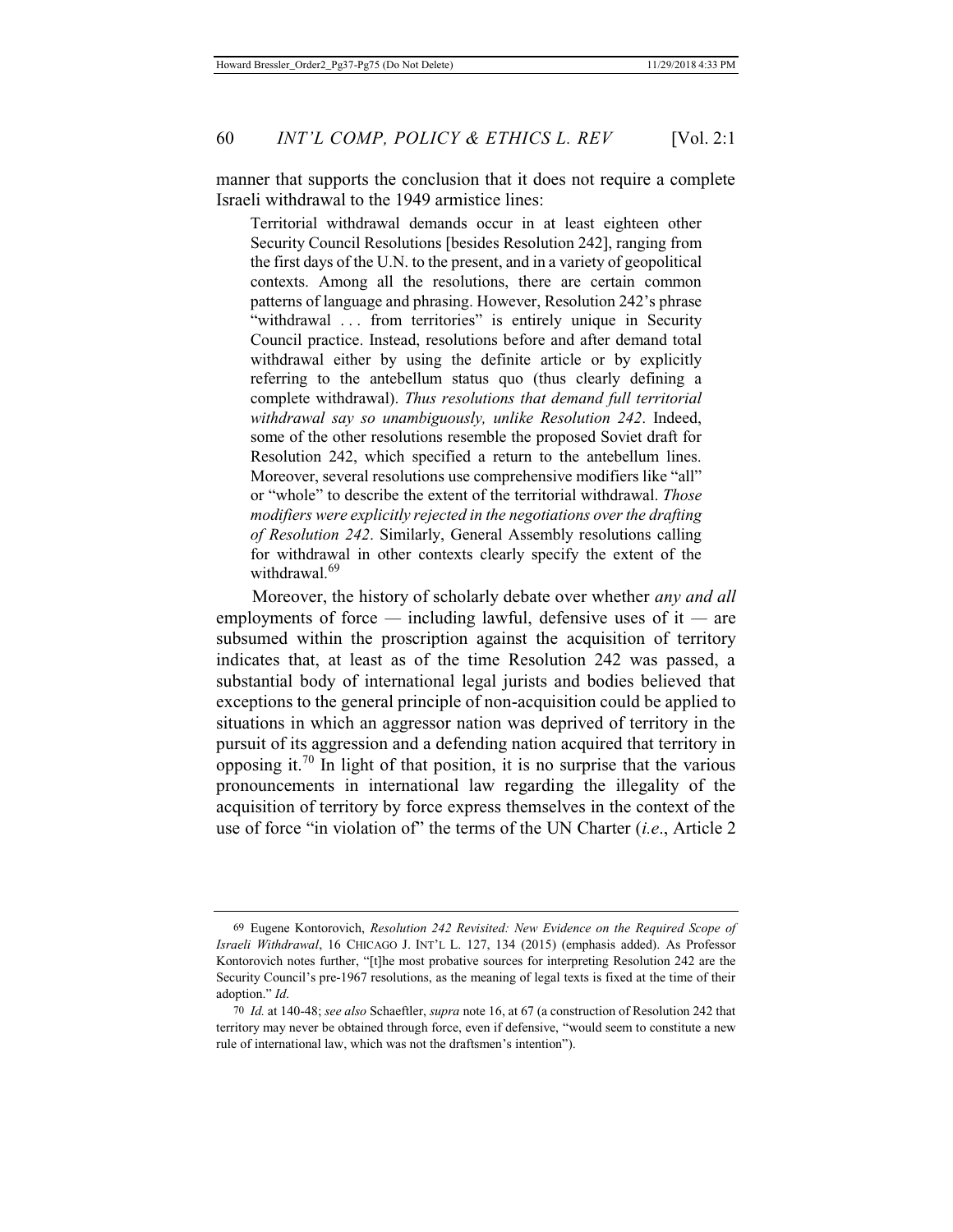of the UN Charter).<sup>71</sup> Israel's self-defense — and its acquisition of territory as a result of that self-defense — in 1967, like its acquisition of additional territory in 1948 through self-defense, was *not* in violation of the terms of the UN Charter, but rather was in fact permitted by Article 51 of the UN Charter. It was under the umbrella of the foregoing legal principle that Resolution 242 was passed. Resolution 2334 ignores these facts and legal principles and is therefore wrong as a matter of law.<sup>72</sup>

#### V. THE GENEVA CONVENTION AND THE ROME STATUTE

Among the primary international legal bases for opposing Israeli settlements and labeling them "illegal" are the terms of the Geneva Convention and Rome Statute, particularly the provisions of those treaties that state that it is illegal for an occupying power to "transfer" or "deport" its citizens into occupied territory.<sup>73</sup> However, application of those terms to Israeli settlements is wrong — and, from a practical standpoint, strained — for a number of reasons.

<sup>71</sup> *See, e.g*., GA Res. 25/2625, ¶ 1, U.N. Doc. A/Res/25/2625 (Oct. 24, 1970) ("The territory of a State shall not be the object of military occupation resulting from the use of force *in contravention of the provisions of the Charter.*") (emphasis added). Note, as well, that the provisions of Res. 2625 that speak to the illegality of territorial acquisition resulting from the "threat or use of force" immediately follow this qualification (*id*.), *i.e*., the ban against the acquisition of territory by force only applies to the threat or use of force in contravention of the Charter. Similarly, in its Definition of Aggression, the UNGA calls upon all states to "refrain from all acts of aggression and other uses of force contrary to the Charter [and Resolution 2625]." G.A. Res. 3314, ¶ 3, U.N. Doc. A/Res/29/3314 (Dec. 14, 1974). Resolution 3314 also reaffirms that the territory of member states shall not be the object of military occupation and that territory may not be obtained via "force taken by another State *in contravention of the Charter*." *Id*., Annex, Definition of Aggression (emphasis added). Additionally, "no territorial acquisition or special advantage *resulting from aggression* is or shall be recognized as lawful." *Id*., art. 5, ¶ 3 (emphasis added).

<sup>72</sup> Resolution 2334 is also wrong in any event in its focus on the issue of acquisition of territory by force on the additional ground that Resolution 242 ultimately envisioned Israel retaining some portion of the territory it had occupied in the Six-Day War *not* solely as a result of its use of *force*, but rather also based on the ultimate conclusion of treaties of *peace* between it and its neighbors. *See* Schwebel, *supra* note 56, at 344 n.4 ("In view of the defeat in the United Nations organs of resolutions holding Israel to have been the aggressor in 1967, presumably the use of the word 'war' was not meant to indicate that Israel's action was not in exercise of self-defense. *It may be added that territory would not in any event be acquired by war, but, if at all, by the force of treaties of peace*.") (emphasis added); Shetreet, *supra* note 38, at 267 ("The fact that the preface to the Resolution emphasizes rejection of acquiring territories by force is of no meaningful consequence, for Israel's intention was to reach a settlement over the territories through mutual consent."). Still, its recognition that such treaties of peace would likely entail Israel's retention of and ultimate sovereignty over territory it acquired through defensive force validates the argument that territory can be lawfully obtained through such means (even assuming *arguendo* that it cannot be obtained *exclusively* thereby).

<sup>73</sup> Geneva Convention art. 49, ¶ 6, Aug. 12, 1949, 75 U.N.T.S. 287; Rome Statute art. 8(2)(b)(viii), July 17, 1998, 2187 U.N.T.S. 90.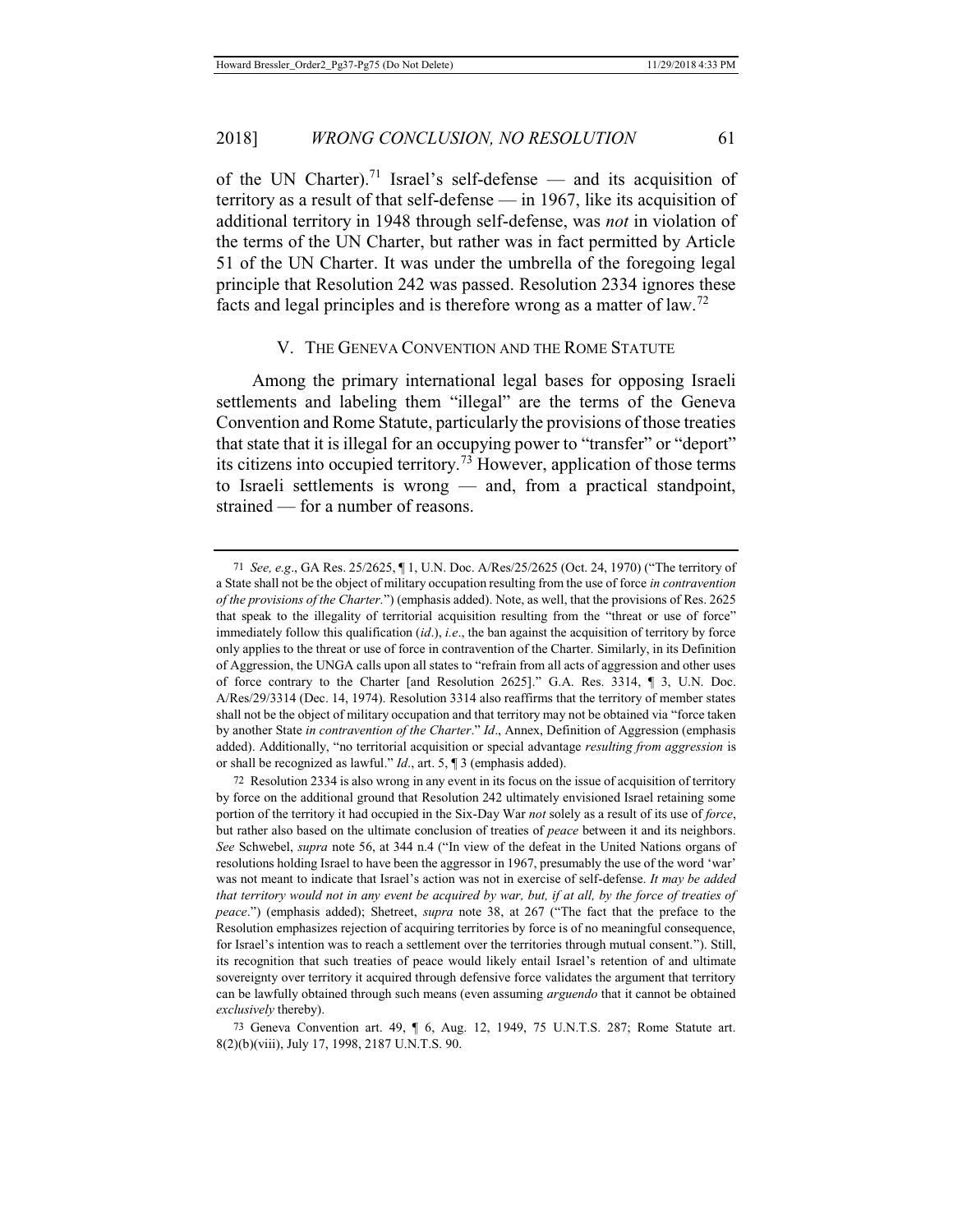# *A. The Proper Interpretation and Application of Article 49(6) of the Geneva Convention*

First, that reading of the "transfer" provision of the Geneva Convention is contrary to what even drafters of the Convention have said about it and is a perversion of the background of its passage and meaning. Professor Eugene Rostow, a former dean of Yale Law School and Under Secretary for Political Affairs during the administration of Lyndon Johnson, and one of the craftsmen behind Resolution 242, explained:

The Jewish settlers in the West Bank are most emphatically volunteers. They have not been "deported" or "transferred" to the area by the Government of Israel, and their movement involves none of the atrocious purposes or harmful effects on the existing population it is the goal of the Geneva Convention to prevent.<sup>74</sup>

Similarly, Ambassador Morris Abram, one of the drafters of the Convention, was emphatic that the Convention "was not designed to cover situations like Israeli settlements in the occupied territories, but rather the forcible transfer, deportation or resettlement of large numbers of people."75

Professor Stone noted as well that the very language of Article 49(6) denotes a compulsory element as a condition precedent to a finding of its violation:

The second aim of the prohibition in Article 49(6) was . . . to protect the inhabitants of the occupant's own metropolitan territory from genocidal or other inhuman acts of the occupant's government. That this was part of, if not the main intention of Article 49(6) seems clear from the use of the term "deport," which clearly refers to a forced movement of its population. The addition of the term 'or transfer' does not alter this import. The word "deport" is usually associated with the involuntary removal by a government of aliens from its territory, and the addition of "transfer" as a synonym seems only directed to indicate that the prohibition was intended to protect the occupant state's own nationals as well as other elements of its population. . . . And *the word "transfer" in itself implies that the movement is not voluntary on the part of the persons concerned, but a magisterial act of the state concerned*. 76

<sup>74</sup> Eugene Rostow, *Prolonged Military Occupations: The Israeli-Occupied Territories Since 1967,* 84 Am. J. Int'l L. 717, 719 (1990) (Correspondence in response to Adam Roberts) [hereinafter Rostow, *Prolonged Military Occupations*].

<sup>75</sup> *See* Alan Baker, *The Settlements Issue: Distorting the Geneva Convention and the Oslo Accords,* 23 JEWISH POL. STUD. REV. 3235 (2011).

<sup>76</sup> STONE, *supra* note 20, at 190 (emphasis added).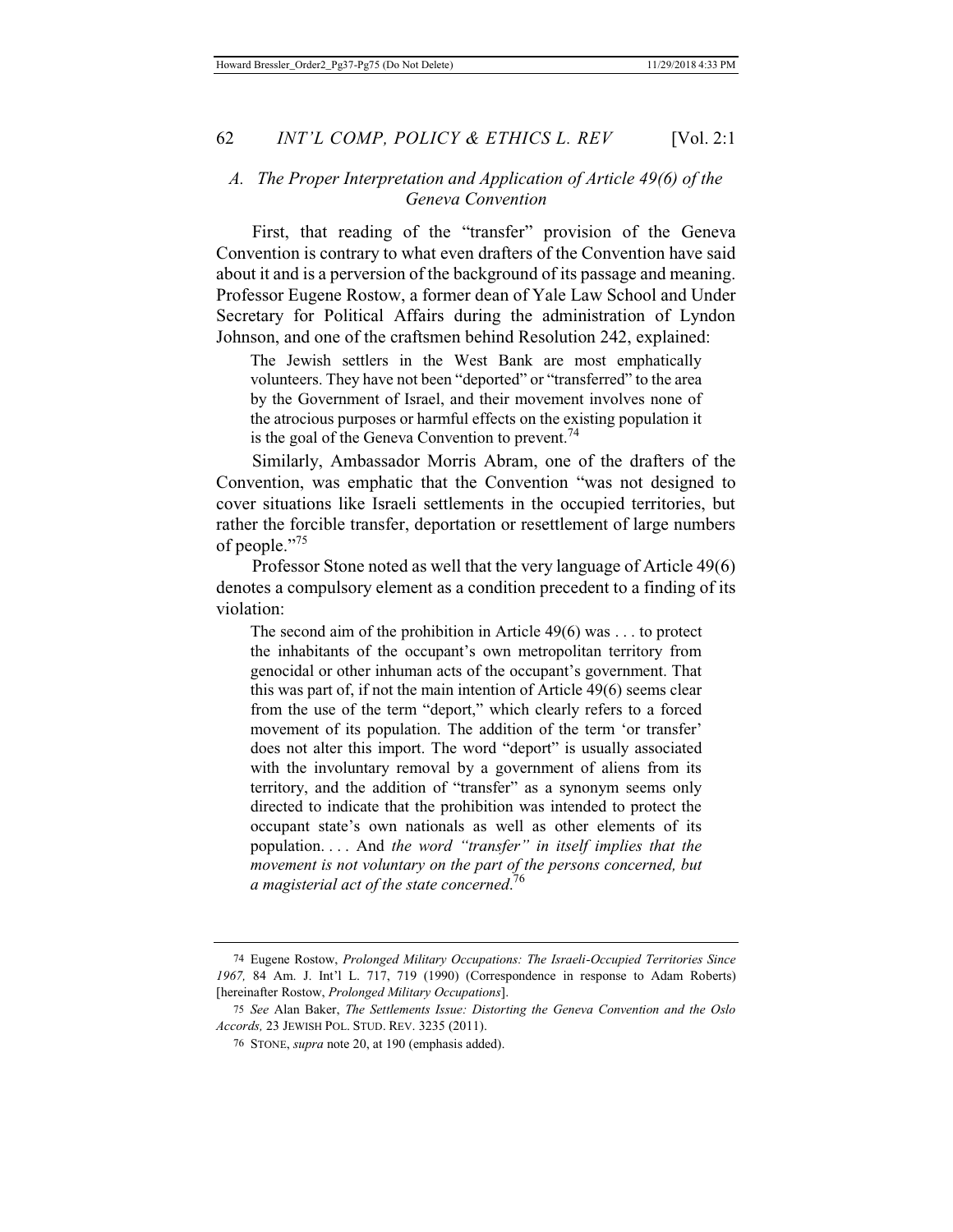That view is supported by the observations of the committee members who deliberated over and ultimately adopted Article 49, who indicated that its purpose was "to prohibit, once and for all, the abominable transfers of populations which had taken place during the last war."77

So too, Professor Shetreet rejects the notion that Article 49 of the Convention applies to Israeli settlements:

The Geneva Convention was signed four years after the end of the Second World War and in light of Nazi genocide during the Holocaust. These factors strongly indicate that the intention of Article 49 was to prevent what had been experienced in two world wars expulsion and settlement. According to rules of interpreting laws that were legislated in different times, there is an essential need to check the circumstances at that time. Thus, it is clear that the establishment of Israeli settlements [does] not involve the element of expulsion of civilian population. All settlements have been established on *unpopulated lands*. 78

Professor Stone aptly explains the abject perversion of applying the terms of the Geneva Convention to this situation:

Irony would . . . be pushed to the absurdity of claiming that Article 49(6), designed to prevent repetition of Nazi-type genocidal policies of rendering Nazi metropolitan territories *judenrein*, has now come to mean that . . . the West Bank . . . must be made judenrein and must be so maintained, if necessary by the use of force by the government of Israel against its own inhabitants. Common sense as well as correct historical and functional context excludes so tyrannical a reading of Article 49(6).79

# *B. The Unsettled Applicability of Article 8(2)(b)(viii) of the Rome Statute*

Indeed, it was precisely because the voluntary movement of individuals into occupied territory is *not* covered by the Geneva Convention that, toward the end of the deliberations over the text of the Rome Statute, the Arab states militated to include within its terms the expanded "war crime" of the "transfer, *directly or indirectly*, by the Occupying Power of parts of its own civilian population into the territory it occupies, or the deportation or transfer of all or parts of the population

<sup>77</sup> *Id*. at 210, n. 7.

<sup>78</sup> Shetreet, *supra* note 38, at 267-68.

<sup>79</sup> STONE, *supra* note 20, at 180*.*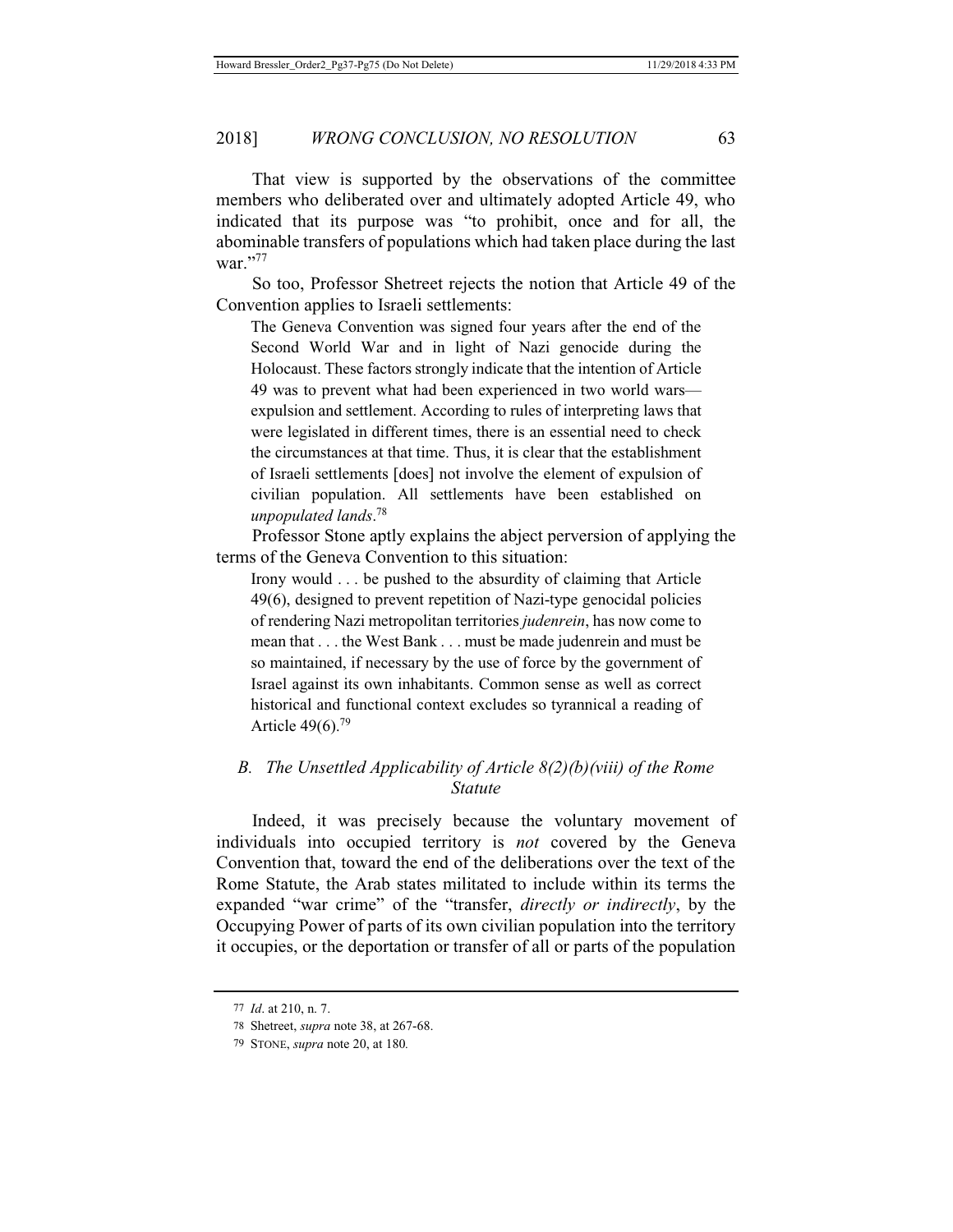of the occupied territory within or outside this territory."80 Because of that last-minute political maneuver, Israel, which had strongly supported the creation of the ICC, like the United States, withdrew its signature from the Rome Statute and did not ratify it. As a result, Israel arguably would not be bound by any ruling of the ICC with regard to application of its terms: "Under the *pacta tertiis nec nocent prosunt* rule of customary international law, also enshrined in the Vienna Convention on the Law of Treaties, treaties such as the Rome Statute generally do not bind or give legal rights to non-parties."81

Nonetheless, the characterization of "direct" or "indirect" transfer of an occupying power's population into occupied territory as a war crime could conceivably except this general rule from application to Israeli personnel, depending on how those terms are ultimately defined, applied and accepted by the ICC and the international community. $82$  The introduction and adoption of Article 8(2)(b)(viii) was a particularly controversial aspect of the negotiations of the text of the Rome Statute, and raised the issues of, *inter alia*, whether: (i) the crime at issue was "limited to forcible transfer" (which would make the Rome Statute consistent with the purposes of the Geneva Convention and which is a sensible construction considering the rejection of the Arab states' proposed Elements.); (ii) criminal transfer was limited to large scale transfers, versus small or individual movement (of which the first interpretation would, again, be consistent with the Geneva Convention's animating thrust); and (iii) the crime described is limited to situations

<sup>80</sup> Rome Statute, *supra* note 73, at art. 8(2)(b)(viii) (emphasis added); *see also* Baker, *supra* note 75, at 36. A far more expansive version of the transfer prohibition, proposed by several Arab states to the Preparatory Commission for the International Criminal Court, Working Group on Elements of Crimes, sought to criminalize conduct where the perpetrator "induced, facilitated, participated or helped in any manner in the transfer of civilian population of the Occupying Power into the territory it occupies." *See* Preparatory Commission for the International Criminal Court [PCICC], *Proposals in relation to elements of article 8 (2) (b) (viii) of the Rome Statute of the International Criminal Court*, at 3 (August 12, 1999). That this extremely broad expression of the elements of criminal transfer was neither accepted by the Working Group nor adopted as part of the final text suggests that unlawful "transfer" under the terms of the Rome Statute requires more than mere support, facilitation or encouragement of the voluntary movement of civilians into occupied territory.

<sup>81</sup> Daniel Benoliel & Ronen Perry, *Israel, Palestine and the ICC*, 32 MICH. J. INT'L L. 73, 108 (2010); *see also* Gennady M. Danilenko, *The Statute of the International Criminal Court and Third States*, 21 MICH. J. INT'L L. 445, 447 (2000) ("As an international treaty, the Rome Statute binds the contracting States only … The general rule *pacta tertiis nec nocent nec prosunt* is supported, as the International Law Commission has observed, by 'almost universal agreement.'").

<sup>82</sup> Danilenko, *supra* note 81, at 489.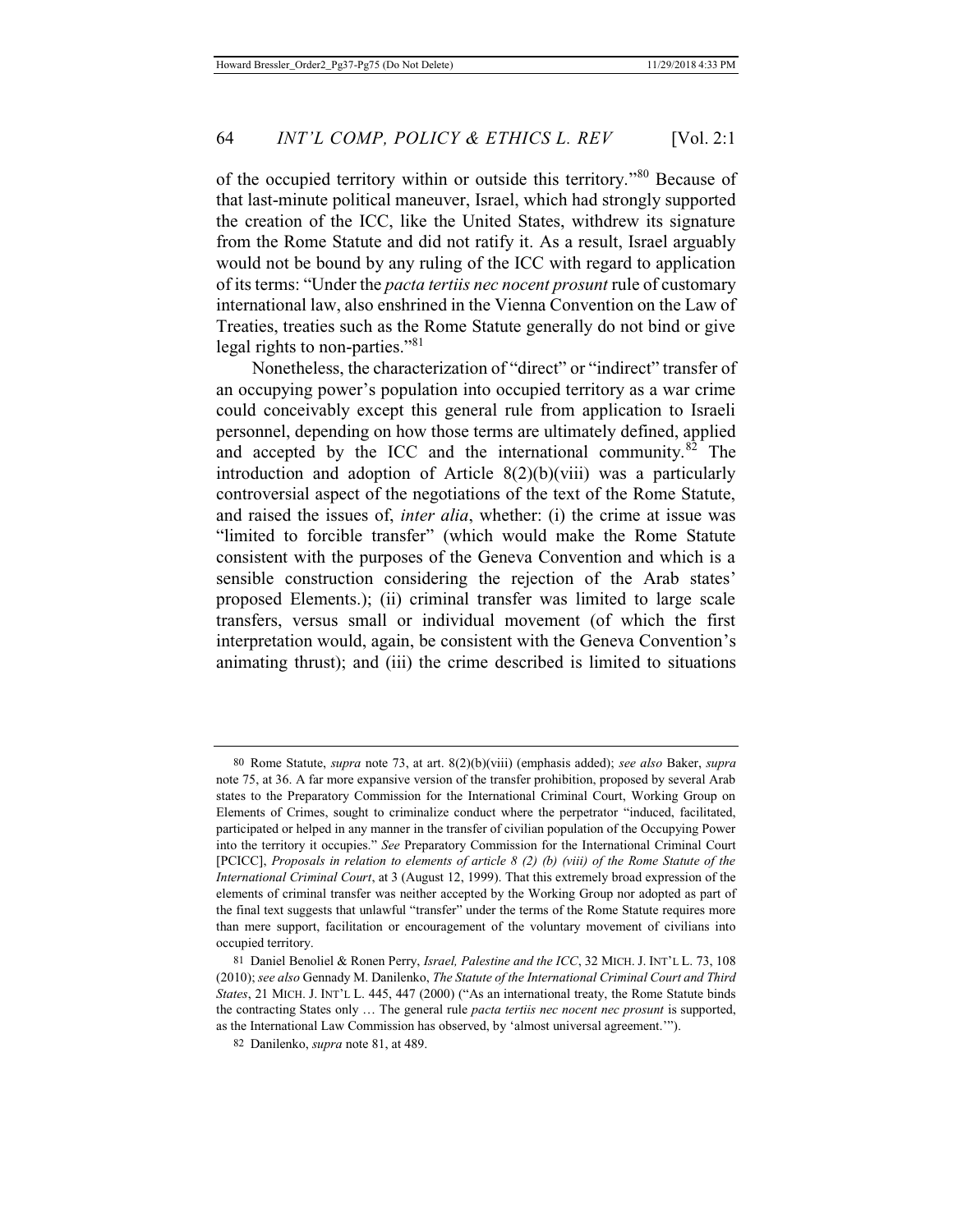where "the economic situation of the local population [is] worsened [or] their separate identity  $\ldots$  endangered by the transfer" in question.<sup>83</sup>

Perhaps owing to the strong objections raised by Israel and the controversy created by the Arab states' maneuvering, the description of the "elements" of this crime includes a footnote indicating that the term "transfer" must be interpreted "in accordance with the relevant provisions of international humanitarian law."84 There is, at a minimum, a legitimate debate as to whether the voluntary relocation of individuals, particularly those with *already existing settlement rights*, into Judea, Samaria and East Jerusalem can properly be considered violative of the provisions of international humanitarian law regarding unlawful "transfer" of populations. *See supra* Part V, Section A. Indeed, on its face, Article  $8(2)(b)(viii)$  requires affirmative state involvement as an element of the crime, *i.e*., transfer "by the Occupying Power." Voluntary individual movement by persons independent of such state involvement would seem to be excepted by this language. Thus, "the main points of controversy [regarding the meaning and application of the Rome Statute's "transfer" prohibition] were left open for interpretation by the future judges [of the ICC]."<sup>85</sup>

Another factor that may hinder the application of the Rome Statute to Israeli settlements is Israel's record of objection to the inclusion and application of this provision (and its ultimate refusal to ratify the treaty): "To the extent that [Article 8(b)(viii) of the Rome Statute's expanded definition of "transfer"] constitute[s] progressive development of substantive criminal law, they bind only State Parties. States that persistently objected to these and other provisions . . . probably may qualify for the status of persistent objector" to which the provision does not apply.86 Israel and the United States were among the persistent

<sup>83</sup> *See* Knut Dörmann, *War Crimes Under the Rome Statute of the International Criminal Court, with a Special Focus on the Negotiations on the Elements of Crimes*, 7 MAX PLANCK Y.B. U.N. L. 341, 395 (2003) http://www.mpil.de/files/pdf3/mpunyb\_doermann\_7.pdf; *see also* Pnina Sharvit Baruch, *Understanding the Settlements Debate*, 111 AJIL UNBOUND 36, 40 (2017) (construing the Rome Statute's prohibition on "transfer" as prohibiting "extreme situations" such as ethnic cleansing would be "in line with the . . . general context of Article 49 of the Fourth Geneva Convention, which deals with situations of deportation and forced transfer of the local population").

<sup>84</sup> Dörmann, *supra* note 83, at 395.

<sup>85</sup> *Id.* Moreover, to the extent that ambiguity exists on the issue of the legality of voluntary movement of citizens of an occupying power into occupied territory, under the terms of the Rome Statute such ambiguity must be resolved in favor of the accused. Rome Statute of the International Criminal Court, July 17, 1998, 2187 U.N.T.S. 90, art. 22(2) ("The definition of a crime shall be strictly construed and shall not be extended by analogy. In case of ambiguity, the definition shall be interpreted in favour of the person being investigated, prosecuted or convicted.").

<sup>86</sup> *See* Danilenko, *supra* note 81, at 488.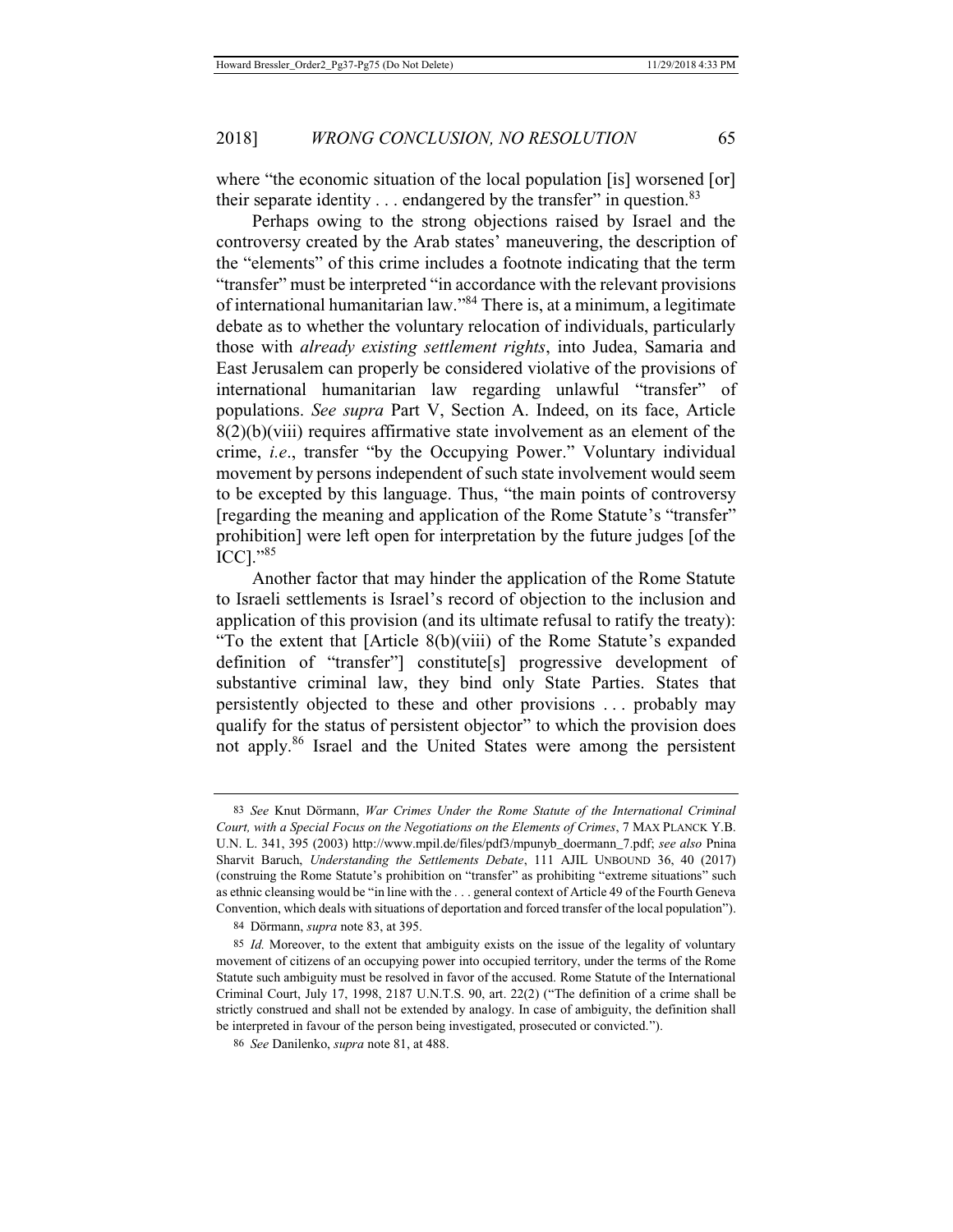objectors to this expansion of the definition of transfer, arguing that there is no "customary international law yet that attached this kind of activity to individuals for criminal responsibility."87 Therefore, they would not be bound by this purported progression in customary international law. *See infra* Part VI. It remains to be seen whether the ICC would choose to pursue prosecution against individual Israeli citizens under Article 12 of the Rome Statute notwithstanding Israel's non-signatory and persistent objector status.

In addition, it is worth noting that the underlying purpose of the Rome Statute is to address "atrocities that deeply shock the conscience of humanity" and the "most serious crimes of concern to the international community."88 It is unclear how the court would view the voluntary settlement of Israelis in Judea, Samaria and Jerusalem in the context of these broader purposes, especially considering that the handful of cases it has accepted have focused on such issues as genocide, mass murder and other crimes against humanity, including the use of child soldiers (a crime for which the Palestinians may, in fact, be guilty). Indeed, the Preamble reaffirms "the Purposes and Principles of the Charter of the United Nations, and in particular that all states shall refrain from the threat or use of force against the territorial integrity or political independence of any State, or in any other manner inconsistent with the Purposes of the United Nations."89 It was only through an aggression by the Arab parties in direct violation of those principles and the purposes of the United Nations that Jewish rights to settle in Judea, Samaria and Jerusalem's old city were interrupted (but not superseded). *See supra* Part III. It would be a gross perversion, then, to apply the provisions of the Rome Statute to Israel's *reversal* of that aggression and *restoration* of those rights.

In any event, absent Israel's consent to submit to ICC jurisdiction a consent highly unlikely to be given—the ICC should be precluded from determining whether Israel's allowance (or even purported facilitation) of voluntary movement by its citizens into Judea, Samaria and Jerusalem falls under the Rome Statute's "transfer" prohibitions; pursuant to the ICJ's holding in the *Monetary Gold* case,<sup>90</sup> "a court should not decide a case if doing so would involve adjudication of the rights and responsibilities of a third party not before the court, and which had not

<sup>87</sup> *Id*. at 488, n.183 (citation omitted).

<sup>88</sup> Rome Statute, *supra* note 73, at pmbl.

<sup>89</sup> *Id.*

<sup>90</sup> Monetary Gold Removed from Rome in 1943 (Italy v. France, United Kingdom of Great Britain and Northern Ireland and United States of America), Preliminary Question, 1954 I.C.J. Rep. 19 (June 15).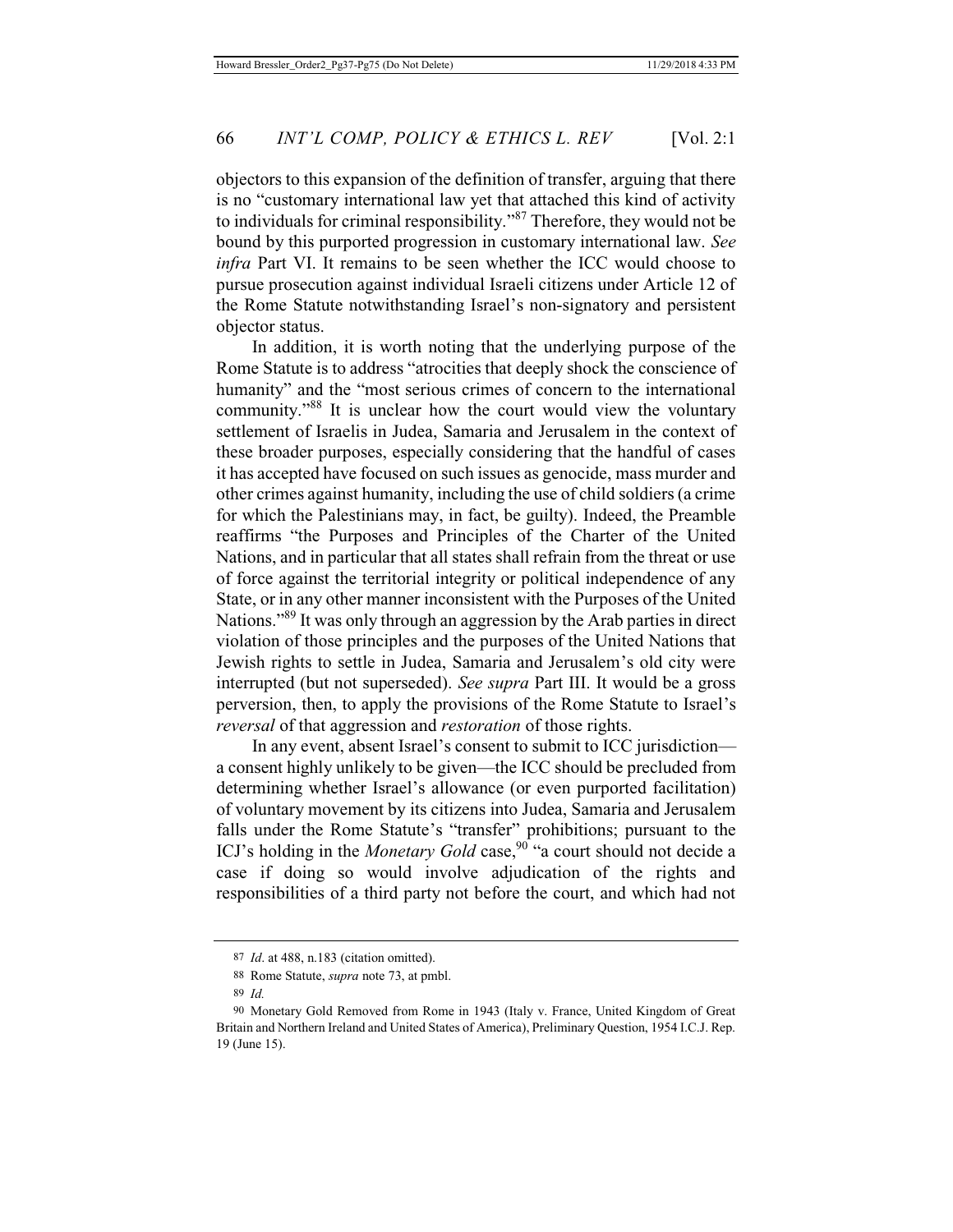given its consent to the proceedings."91 The *Monetary Gold* doctrine "applies to all international law tribunals," *i.e.*, including the ICC.<sup>92</sup> There can be little dispute that the issue of the legality of Israeli settlements in Judea, Samaria, and Jerusalem, and whether such settlements constitute a crime under the Rome Statute, would necessarily involve a determination of the "rights and responsibilities" of Israel, a party that will almost certainly not be before the court. Indeed, in an analogous setting, the ICJ applied the *Monetary Gold* rule in refusing to rule on Portugal's claims regarding the impropriety of Australia's treaty with Indonesia affecting resources off the coast of East Timor. In reaching its decision, the court held that:

[T]he effects of the judgment requested by Portugal would amount to a determination that Indonesia's entry into and continued presence in East Timor are unlawful and that, as a consequence, it does not have the treaty-making power in matters relating to the continental shelf resources of East Timor. Indonesia's rights and obligations would thus constitute the very subject matter of such a judgment made in the absence of that State's consent.<sup>93</sup>

So too, with regard to potential claims concerning Israeli settlements, a decision in the ICC as to the legality of Israeli settlements would require determinations as to Israel's claims to disputed territory, the borders of Israel (and Palestine) and the status of Jewish rights to settle in Judea, Samaria and East Jerusalem; all without Israel's consent to jurisdiction and contrary to the *Monetary Gold* principle.

# *C. Neither the Geneva Convention nor the Rome Statute Displace Preexisting Settlement Rights*

In addition, the right of Jews to settle in these territories was recognized in the Mandate, the terms of which have never been superseded with regard to Judea, Samaria and East Jerusalem as provided for in Article 80 of the UN Charter. *See supra* Part I. The Geneva

<sup>91</sup> Benoliel & Perry, *supra* note 81, at 109, 110 (noting that The Hague, in *Larsen v. Kingdom of Hawaii*, 119 ILR 566 (Perm. Ct. Arb. 2001), interpreted the *Monetary Gold* cases as "setting forth a general international principle that 'an international tribunal cannot decide a dispute between the parties before it if the very subject matter of the decision would be the rights or obligations of a State which is not a party to the proceedings.'").

<sup>92</sup> *Id.* at 110; *see also* Dapo Akande, Prosecuting Aggression: The Consent Problem and the Role of the Security Council (May 2010) (working paper) (on file with Oxford Inst. for Ethics, L. and Armed Conflict) ("The consent principle applies to the ICC as it does to other tribunals. Were the ICC to make determinations on the legal responsibilities of nonconsenting States . . . this would violate the *Monetary Gold* principle.").

<sup>93</sup> East Timor (Portugal v. Australia), Judgment, 1995 I.C.J. 90, 105 (June 30).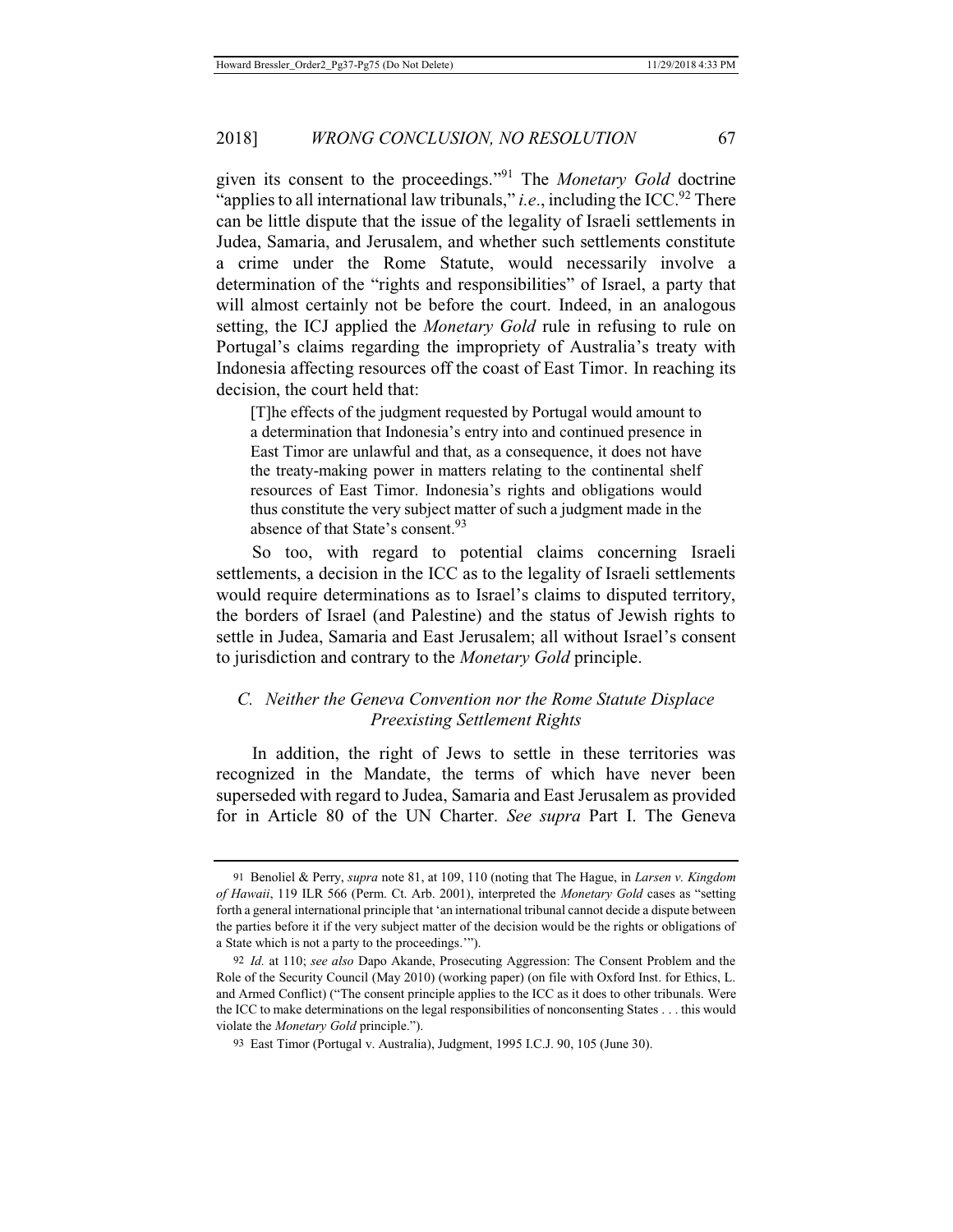Convention and the Rome Statute do not — and could not — undo those *preexisting* rights of settlement, for while the mere fact of occupation in itself may not create sovereign rights in occupied territory, "[a]t the same time, it does not eliminate any preexisting claims or rights of the occupier, or create, in and of itself, new claims or rights over the territory to other political entities."94 In other words, while they preclude mass, forced "transfer" or "deportation" of populations, the Geneva Convention and Rome Statute do not undo already existing settlement rights, which are exactly what the Jewish people have *vis a vis* Judea, Samaria and Jerusalem. Indeed, where there is a conflict between the UN Charter and any other agreement, including a treaty like the Convention or the Rome Statute — as exists here assuming *arguendo* the Convention's and the Statute's prohibitions against "transfer" or "deportation" of populations even apply — under Article 103 of the UN Charter, the UN Charter's provisions, including Article 80, control.<sup>95</sup>

Professor Rostow also recognized this fact:

The opposition to Jewish settlements in the West Bank also relied on a legal argument—that such settlements violated the Fourth Geneva Convention forbidding the occupying power from transferring its own citizens into the occupied territories. How that Convention [or the Rome Statute] could apply to Jews who already had a legal right, protected by Article 80 of the United Nations Charter, to live in the

<sup>94</sup> Baruch, *supra* note 83, at 36; *see also id.* at 38 ("[W]hile residents of an area under the control of a foreign state require the protection of a legal framework, this does not infringe upon claims of sovereignty or on territorial disputes that must be decided by other (political) means.").

<sup>95</sup> *See supra* Section I(B); That the Geneva Convention and the Rome Statute fall under the types of agreements subject to the supremacy clause of Article 103 is apparent. As the ICJ recognized in Military and Paramilitary Activities in and Against Nicaragua (Nicar. v. U.S.)*,*  Judgement, 1984 I.C.J. 392, 440 (Nov. 26): "[A]ll regional, bilateral, and even multilateral, arrangements that the Parties to this case may have made . . . must be made always subject to the provisions of Article 103." Moreover, treaty law itself also recognizes the exceptional status of the UN Charter: "The unique position of the UN Charter in the present international legal order is recognized and reflected by many rules of positive international law, especially treaty law." Bardo Fassbender, *Rediscovering a Forgotten Constitution: Notes on the Place of the UN Charter, in the International Legal Order*, *in* RULING THE WORLD? CONSTITUTIONALISM, INTERNATIONAL LAW AND GLOBAL GOVERNANCE 141 (Jeffrey L. Dunoff & Joel P. Trachtman eds., Cambridge University Press 2009); *see id*. at 142-43 (listing examples of treaties that express their deference to the UN Charter). Indeed, the 1969 Vienna Convention on the Law of Treaties (the "Vienna Convention") indicates that its codified treaty rules are "subject to" Article 103 of the UN Charter. *Vienna Convention on the Law of Treaties (with annex)*, Jan. 27, 1980, 1155 UNTS 331, art. 30(1). The 1986 version of the Vienna Convention states similarly that the rules in question "are without prejudice to the fact that, in the event of a conflict between obligations under the Charter of the United Nations and obligations under a treaty, the obligations under the Charter shall prevail." Vienna Convention on the Law of Treaties between States and International Organizations or between International Organizations, *opened for signature* Mar. 21, 1986, 25 ILM 543, art 30(6).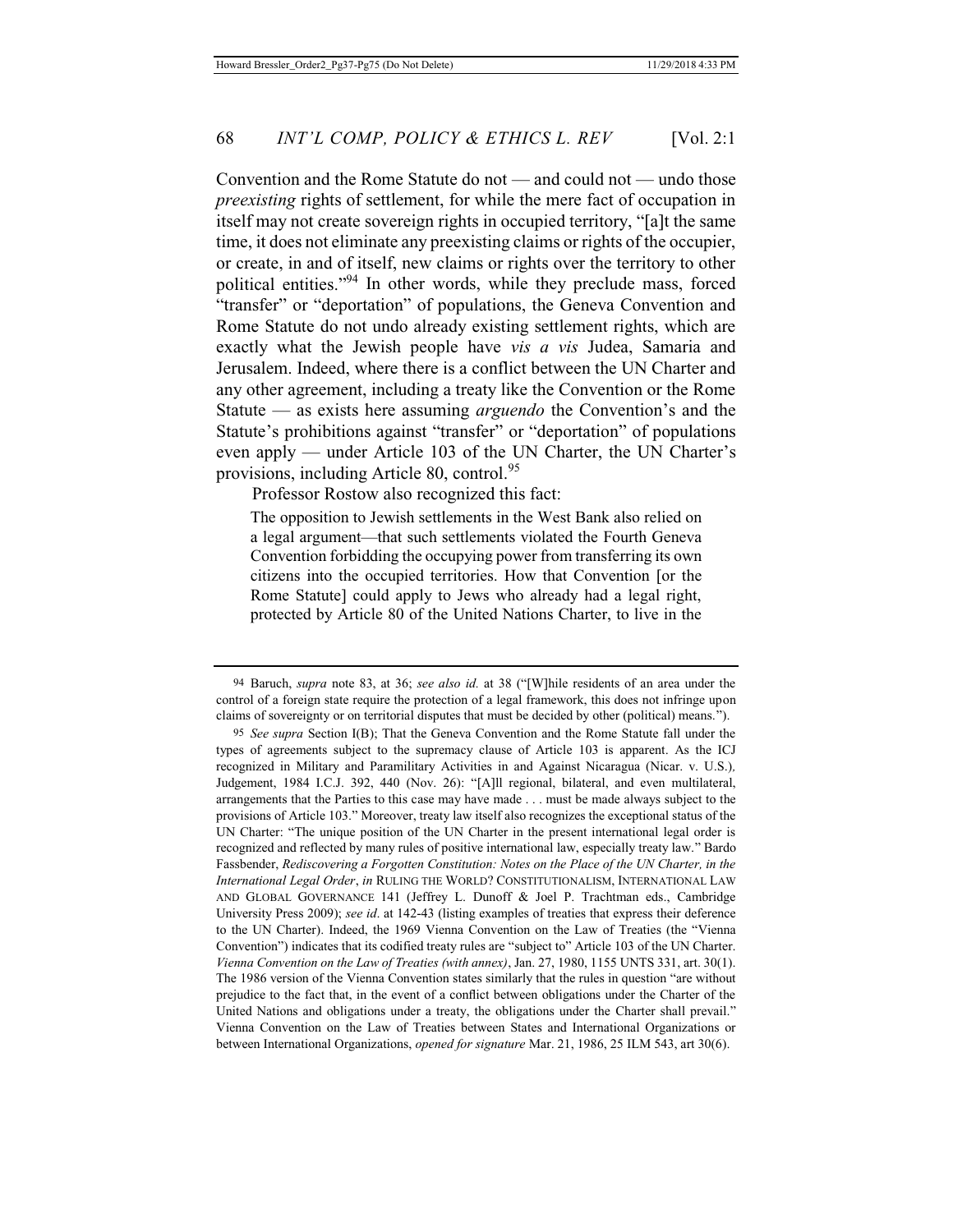West Bank, East Jerusalem, and the Gaza Strip, was never explained.<sup>96</sup>

Moreover, construing the Geneva Convention and the Rome Statute as precluding the voluntary settlement by Jews in Judea, Samaria and Jerusalem, taken in its logical (or, perhaps, illogical) but inevitable extreme, would mean that Jews who exercised their Mandate-assured right to settle in these areas prior to the Arab aggression of 1948, and were forcibly and illegally dispossessed from them, become international criminals (potentially subject to being dragged into the dock at the Hague) by returning to their prior, lawful home areas — and that a government that assists them in reestablishing their rights is a partner in crime. That, truly, would convert international human rights law into an "aggressor's charter."<sup>97</sup>

That does not mean that other humanitarian provisions of the Geneva Convention or the Rome Statute may not be applicable, or that all Israeli actions undertaken with regard to Judea, Samaria and East Jerusalem are legal, but the shoehorning of voluntary relocation of individuals who already have a right to settle within these territories into the "transfer" prohibitions of the Geneva Convention or the Rome Statute (as Resolution 2334 appears to do) is untenable and flies in the face of Article 49 of the Convention's animating purpose (and the purposes of other "relevant provisions of international humanitarian law"), as well as the terms of the UN Charter itself.

## VI. CUSTOMARY INTERNATIONAL LAW AND THE EMERGENCE OF THE

<sup>96</sup> *See* Eugene Rostow, *The Future of Palestine*, *supra* note 17, at 13; *see also* Eugene Rostow, *Prolonged Military Occupations*, *supra* note 74, at 719-720 ("Assuming for the moment the general applicability of the Convention, it could well be considered a violation if the Israelis deported convicts to the area or encouraged the settlement in the territories of people who had no right to be there. But how can the convention be deemed to apply to Jews who do have a right to settle in the territories under international law? — a legal right assured by treaty and specifically protected by Article 80 of the United Nations Charter, generally known as 'the Palestine Article.' The Jewish right of settlement in the area is equivalent in every way to the right of the existing population to live there."); Moshe Arens, *A Matter We Must Solve Ourselves* (July 28, 2009), https://moshearens.com/2009/07/28/a-matter-we-must-solve-ourselves/ ("[A] reading of that convention and an acquaintance with the history of Palestine since the Balfour Declaration and the League of Nations Mandate for Palestine, as well as the circumstances of the occupation of Judea and Samaria by the Jordanian army between the years 1948 and 1967, make it clear that the Geneva Convention is not applicable to Israel's presence in these territories."), cited in Ash, *supra* note 27, at 198, n. 81.

<sup>97</sup> LAUTERPACHT, *supra* note 48, at 52.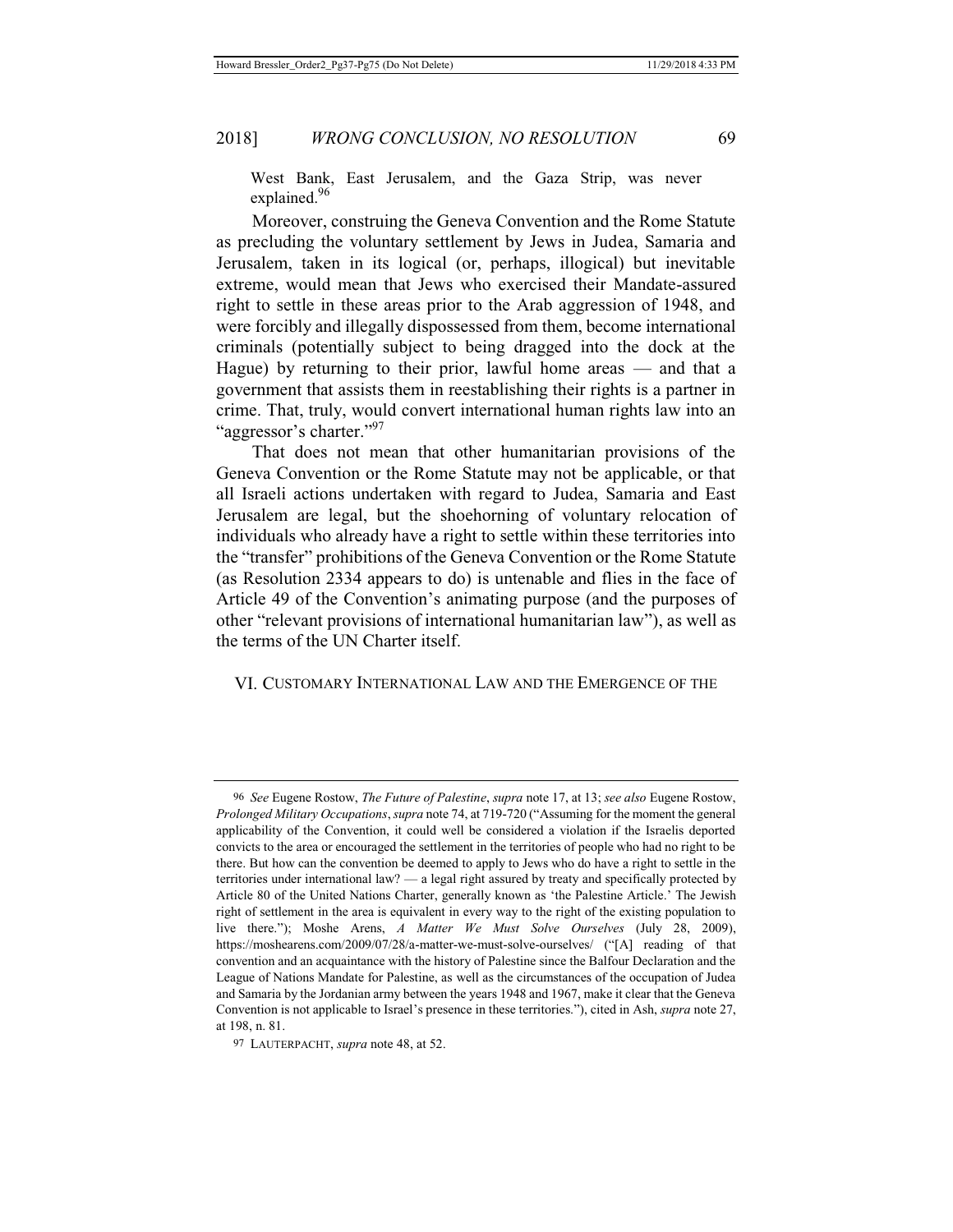## "STATE OF PALESTINE"

Another argument advanced to support the notion that Jewish settlement rights in Judea, Samaria and "East Jerusalem" have terminated is that customary international law has evolved out of the guise of repeated characterizations of Israeli settlements as "illegal" by international bodies. It is also argued that, by virtue of the recognition of a state of "Palestine" by many member states of the United Nations, and Palestine's participation and recognition in several international bodies, such sovereignty has become customary international law by which Israel is bound and which, accordingly, makes Jewish settlement in Judea, Samaria and Jerusalem illegal.<sup>98</sup> Those arguments, too, are misguided.

First, customary international law is created not merely by state pronouncements, but by states' *practice*. 99 Accordingly, what states *do* can be considered a more compelling indication of their acceptance of an international legal norm than what they merely *say* (particularly where what they say contrasts with what they do): "It is of course axiomatic that the material of customary international law is to be looked for primarily in the actual practice and *opinio juris* of States ...."<sup>100</sup> Furthermore, generally speaking, "customary international law is composed only of those rules that States universally abide by, or accede to, out of a sense of legal obligation and mutual concern."101 Thus, "[p]ractices adopted for moral or political reasons, but not out of a sense of legal obligation, do not give rise to rules of customary international law."102 Moreover, nations that are "persistent objectors", *i.e*., that consistently object to an emerging principle of customary international law, are not bound by it once it obtains legal status*,* provided that those objections are raised before the subject rule becomes settled.<sup>103</sup> In other words, in cases in

<sup>98</sup> There are significant grounds for dispute over whether Palestine qualifies for statehood under international law in the first instance. *See supra* Section I(D).

<sup>99</sup> *See*, *e.g.*,RESTATEMENT (THIRD) OF THE FOREIGN RELATIONS LAW OF THE UNITED STATES § 102(2) ("Customary international law results from a general and consistent practice of states followed by them from a sense of legal obligation.").

<sup>100</sup> Continental Shelf (Libyan Arab Jamahiriya/Malta), Judgment, 1985 I.C.J. Rep. 13, ¶ 27 (June 3); *see also* Russian Claim for Interest on Indemnities (Russia v. Turkey), Award of the Tribunal, 1912 P.C.A., at 3 (Nov. 11, 1912) ("[T]he fulfillment of obligations is, between States as between individuals, the surest commentary on the meaning of those obligations.").

<sup>101</sup> Flores v. Southern Peru Copper Corp., 414 F.3d 233, 248 (2d Cir. 2003).

<sup>102</sup> *Id*.

<sup>103</sup> *See, e.g.,* Fisheries Case (United Kingdom v. Norway), Judgment, 1951 I.C.J. 116, 131 (Dec. 18); *see also Overview of International Law and Institutions*, BERKMAN KLEIN CENTER FOR INTERNET & SOCIETY AT HARVARD UNIVERSITY: WIKI, https://cyber.harvard.edu/cybersecurity/Overview of International Law and Institutions (last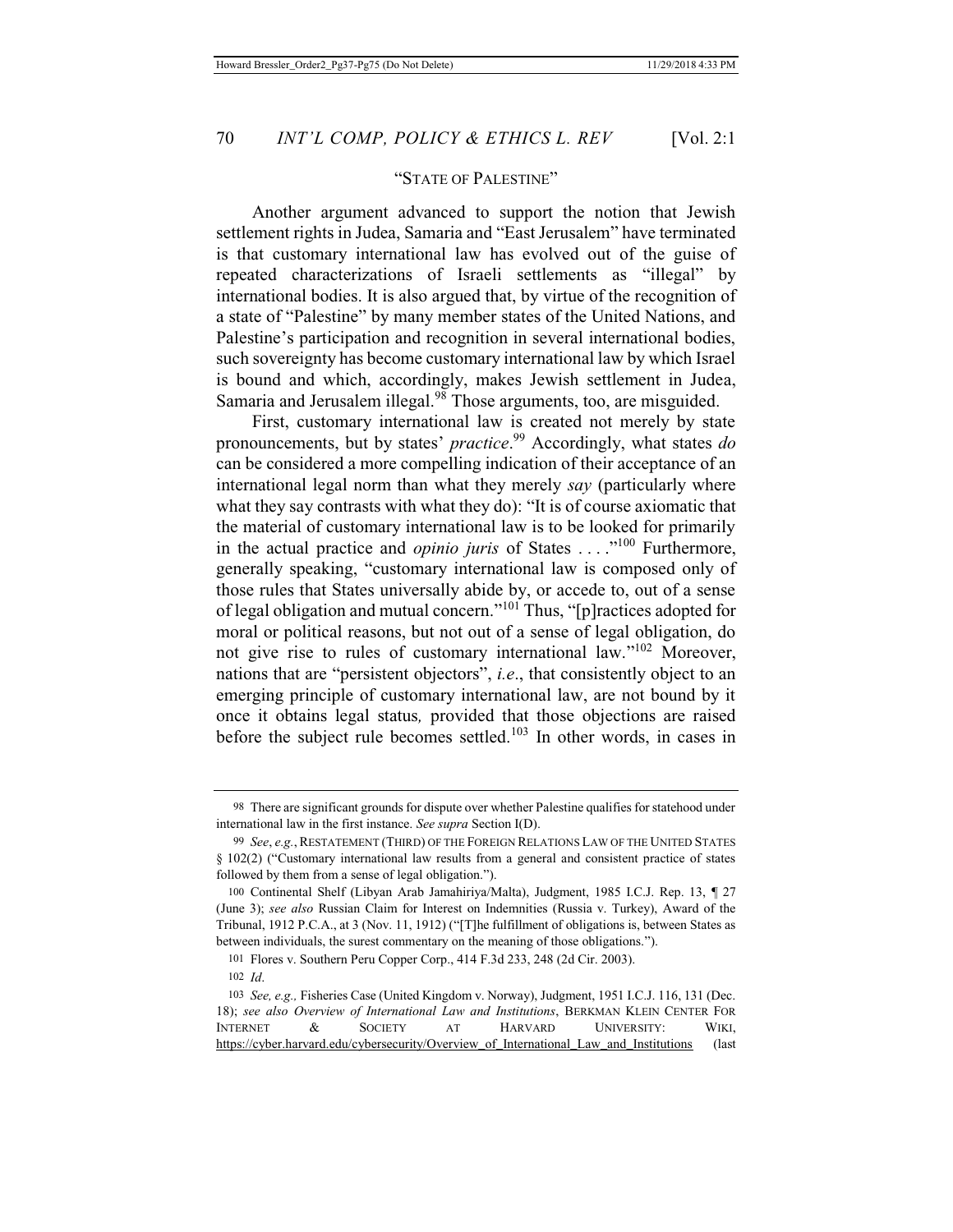which norms of practice have become pervasive enough internationally to form customary law, countries need not consent in order to be bound. However, countries are only bound by such laws if they have not objected to the emergent customary law pre-establishment (the exception being those customary laws that have obtained the status of *jus cogens*).104 Further, as indicated above, for the acts constituting "states practice" to obtain the status of customary international law, they must be undertaken out of a sense of legal obligation (*opinio juris*) and not merely constitute acts "motivated only by considerations of courtesy, convenience or tradition."<sup>105</sup>

The repetition in international instruments of declarations of the purported illegality of Israeli settlements gives rise to the contention that, even in the absence of strictly binding decisions, customary international law proscribes Israeli settlements in Judea, Samaria and East Jerusalem. That approach, however, prioritizes pronouncements over actual practice and rings hollow. For while Israel has been subjected to inordinate focus and condemnation for her settlement policies *vis a vis* Judea, Samaria and Jerusalem, the international community has effectively turned a blind eye — as well as a mute voice and weak hand — to other, similar occupations and policies. Indonesia in East Timor, Turkey in Northern Cyprus, Armenia in Nagorno-Karabakh and Morocco in Western Sahara, among others, all have facilitated the settlement by their citizens in occupied territories, yet have received little attention, much less approbation, from the international community or its legal organs.<sup>106</sup> More on immediate point, very little condemnation was issued and no affirmative action was taken to address Jordan's illegal occupation of, and the free movement of its citizens into, the *very territory* (Judea, Samaria and East Jerusalem) that has produced the maelstrom of attention and condemnation for Israel. Indeed, "[t]he most striking thing about the state practice [with regard to settlement in occupied territories *other* than Israeli settlement in Judea, Samaria and Jerusalem] is the ubiquity of settlement activity and the accompanying international acquiesce."<sup>107</sup> The failure of the community

modified Aug. 6, 2012) (summarizing CURTIS A. BRADLEY & JACK L. GOLDSMITH, FOREIGN RELATIONS LAW: CASES AND MATERIALS (4th ed. 2011)).

<sup>104</sup> *See, e.g.*, Siderman de Blake v. Republic of Arg., 965 F.2d 699, 715 (9th Cir. 1992).

<sup>105</sup> North Sea Continental Shelf Judgment (Federal Republic of Germany/Denmark; Federal Republic of Germany/Netherlands), Judgment, 1969 I.C.J. 3, 44 (Feb. 20); *see also* Military and Paramilitary Activities in and Against Nicaragua (Nicar. v. U.S.), Judgment, 1986 I.C.J. 14, 98 (June 27).

<sup>106</sup> *See, e.g.*, Eugene Kontorovich, *Unsettled: A Global Study of Settlement in Occupied Territories,* J. LEGAL ANALYSIS 9, 285-350 (2017).

<sup>107</sup> *Id.* at 336.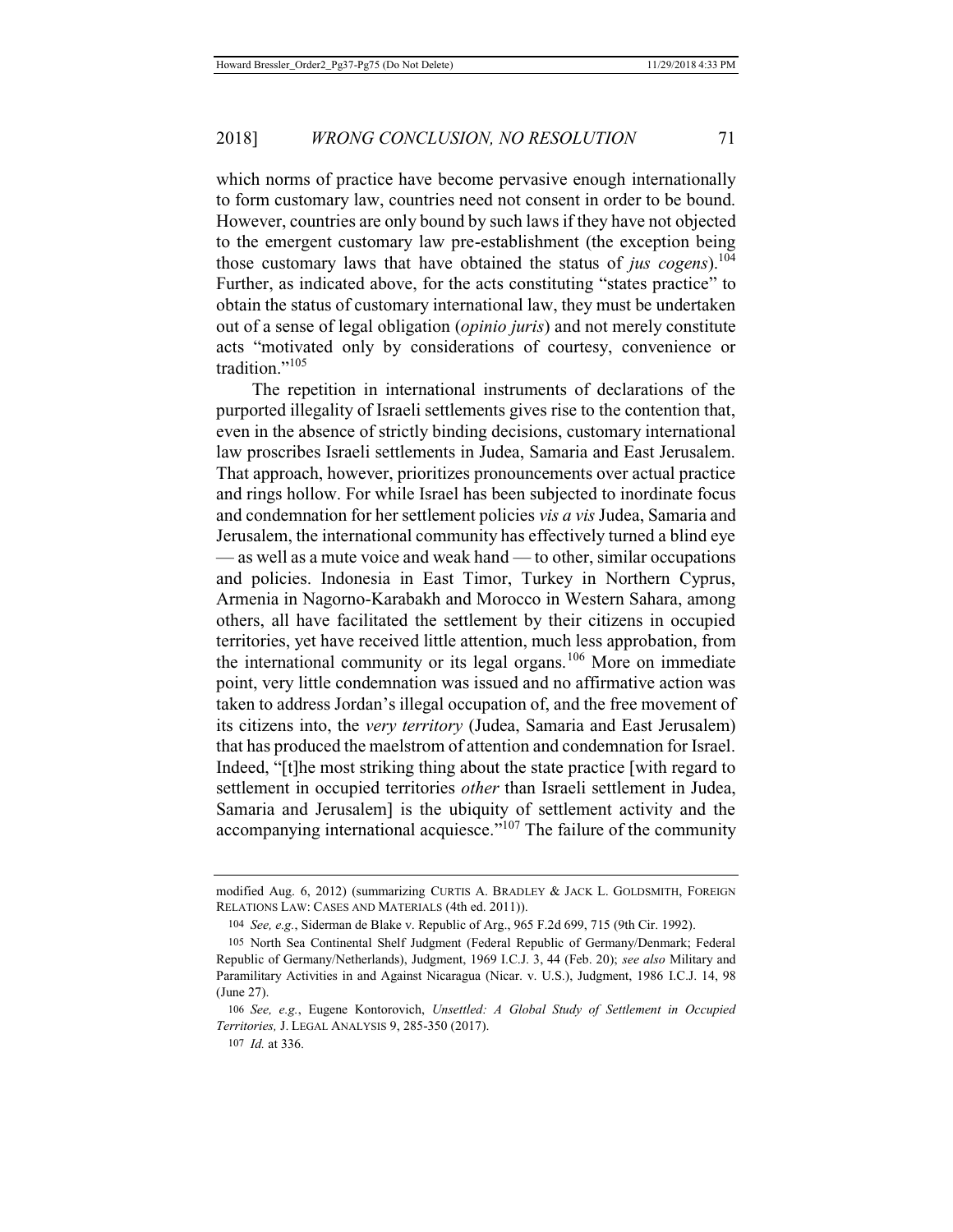of nations — or its institutions — to treat settlement by countries *other* than Israel, in occupied territories *other* than Judea, Samaria and East Jerusalem, as equally illegal undermines the notion that customary international law renders Israeli settlements in those territories illegal.

In addition, in this case in particular, Israel has consistently objected to: (i) the notion that the right of Jews to settle in Judea, Samaria and Jerusalem, recognized by the Mandate and sustained by Article 80 of the UN Charter, has been vitiated; (ii) Palestinian claims to superior sovereignty over most of these territories; and (iii) Palestinian assertions of statehood (and the seeming recognition of such within UN organs). Moreover, there is no clear rule of law *obligating* member states to recognize any state prior to that state having been admitted to the United Nations according to the procedures set out by the UN Charter and, therefore, widespread recognition of "Palestine" by member states of the United Nations does not form the *opinio juris* required to create binding customary international law.108

In fact, a cogent argument could be made that recognition of Palestine as a state is in *direct contravention* of the UN Charter. Part of the proposed State of Palestine is ruled by Hamas, an entity sworn to use military force in order to effectuate the elimination of another member state (*i.e*., Israel), that has perpetrated numerous terrorist attacks toward that end — including bombings and rocket and mortar attacks directed at purely civilian targets — and which engages in blatant anti-Semitism.<sup>109</sup> While much was made of the purported 2017 "revision" of the Hamas Charter, a simple review of that statement of principles reveals that it does not abandon in any manner its fundamental opposition to the existence of Israel in any part of the land from the Jordan River to the Mediterranean, and does not foreswear violent means of effectuating that end.<sup>110</sup>

Further, the Palestinian Authority, among other things, encourages terrorism against Israeli civilians by, *inter alia*, paying hundreds of millions of dollars to the perpetrators of terrorist attacks and their families (as well as heaping praise and honorable recognition on the perpetrators

<sup>108</sup> *See, e.g.*, Crawford, *supra* note 27, at 309 ("There is no rule that majority recognition is binding on third states under international law."). Admission of a state as a full member of the United Nations requires a recommendation by the Security Council in favor of such admission, followed by a decision of the General Assembly approving such a recommendation. U.N. Charter article 4, ¶ 2; *see also Competence of the General Assembly for the Admission of a State to the United Nations*, 1950 ICJ Rep. 4, 7-8 (Mar. 3) ("[t]he recommendation [of the Security Council] being the condition precedent to the decision [of the Assembly] by which the admission [is] effected.").

<sup>109</sup> *See* Covenant of the Islamic Resistance Movement, Arts. 6, 11, 13-14, 22, 28, 32, 34 (1988). 110 *See* A Document of General Principles and Policies, Arts. 2, 14, 18-20, 25, 27 (May 2017).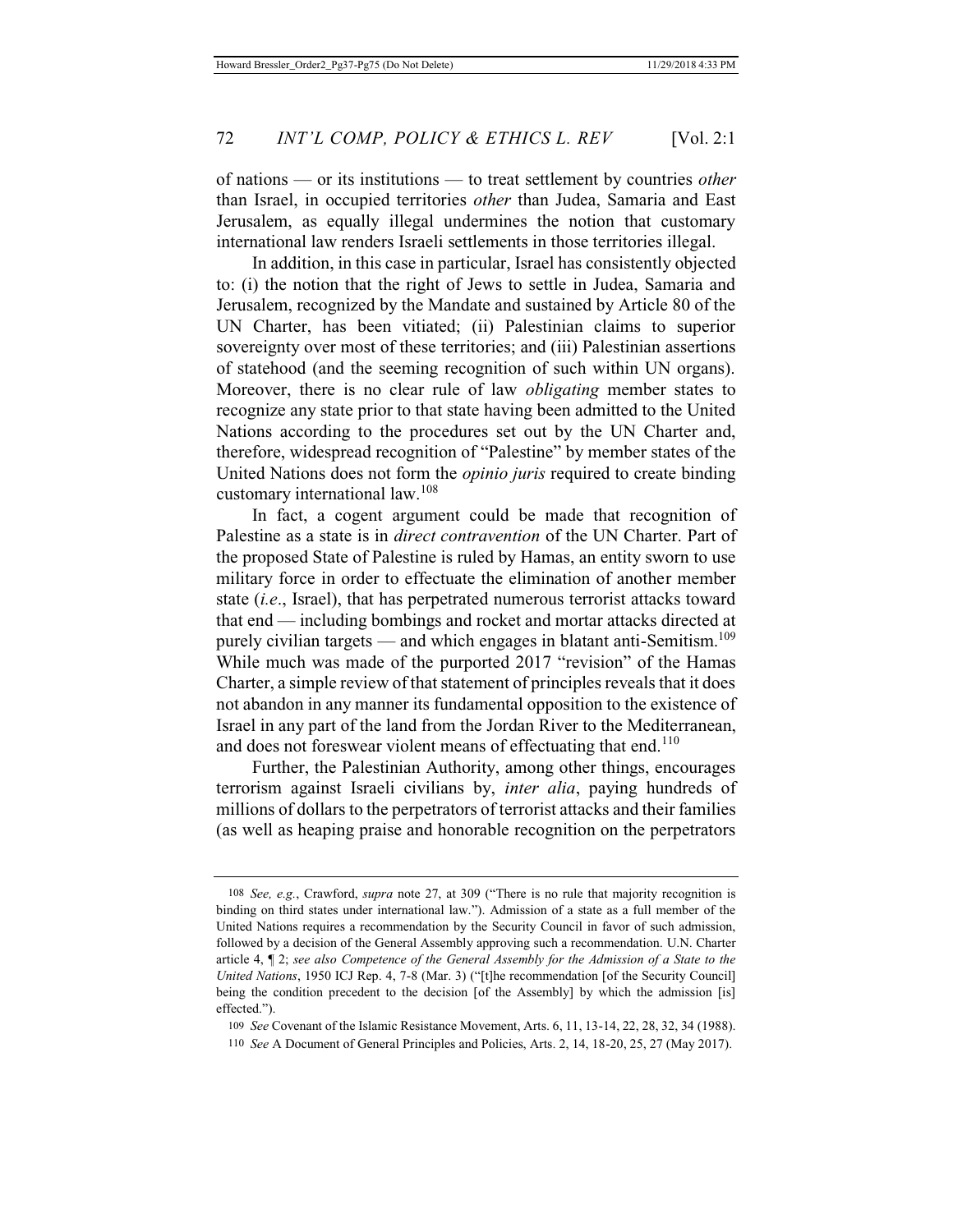of such attacks).111 The conduct of both the PA and Hamas is in violation of, *inter alia*, the principles set forth in international treaties proscribing terrorist activities and support therefor.<sup>112</sup> The argument that such actions are undertaken in purported furtherance of a "right to self-determination" does not excuse these violations of international law:

[T]he [International Convention for the Suppression of Terrorist Bombings], the Financing Convention and [UNSC] Resolution 1566 all expressly acknowledge that violation of the principles embodied in those documents are under no circumstances justifiable by political, philosophical, racial, ethnic, or religious considerations. Moreover, there have been no formal reservations to either of the Conventions purporting to assert that a right of self-determination justifies committing these otherwise condemned acts.<sup>113</sup>

Similarly, the PA's breaches of the Oslo Accords (including, for example, failing to curb incitement to terror, continued demonization of Israel in official and educational materials, and its efforts to have its statehood declared and join certain international bodies, such as the ICC) indicate further Palestine's unwillingness or inability to meet its international (including treaty) obligations, which states *in statu nascendi* must demonstrate they can and will do.

It is settled that "when an entity claims to be a state, it must satisfy the international community that it is not the product of international illegality. Put another way, the process by which the entity emerges should not have breached any international rule."<sup>114</sup> Moreover, the "ability and willingness" of an emerging state to "carry out international obligations" is a "criterion for admission of new members to the United

<sup>111</sup> *See, e.g*., *Settlement Activities, supra* note 5, at 2273, n.54; Thane Rosenbaum, *Palestinians are Rewarding Terrorists. The U.S. Should Stop Enabling Them*, WASH. POST (April 28, 2017) https://www.washingtonpost.com/posteverything/wp/2017/04/28/palestinians-are-rewarding-

terrorists-the-u-s-should-stop-enabling-them/?utm\_term=.ddc433a67732; Daniel Schwammenthal, *Why is the West Financing Palestinian Terror*, NEWSWEEK (Nov. 13, 2017) http://www.newsweek.com/why-west-financing-palestinian-terrorism-700861 (in fact, the United States Congress passed, and President Trump signed into law, the Consolidated Appropriations Act of 2018, which includes a provision (known as the "Taylor Force Act," for a United States Army veteran murdered by a Palestinian in Tel Aviv in 2016), that renders the PA ineligible to receive federal funds unless it stops providing stipends to persons and the families of persons who take part in terrorist activities); *see* Pub.L. 115-141, §§ 1002(1), 1004, 132 Stat 348 (2018).

<sup>112</sup> *See, e.g*., G.A. Res. 54/109, art. 2, ¶¶ 1(b), 3 (Dec. 9, 1999); *Id.* at art. 6; *Id.* at art. 8, ¶ 1; *Id.* at art. 20.

<sup>113</sup> Almog v. Arab Bank, PLC, 471 F. Supp. 2d 257, 282 (E.D.N.Y. 2007).

<sup>114</sup> NII LANTE WALLACE-BRUCE, CLAIMS TO STATEHOOD IN INTERNATIONAL LAW 66 (Carlton Press 1994); *see also* Christian Hillgruber, *The Admission of New States to the International Community*, 9 EUR. J. INT'L L. 491, 506 (1998) ("The existing states have always regarded the ability and willingness of a new state to act in accordance with international law as a precondition of its being recognized. . . .").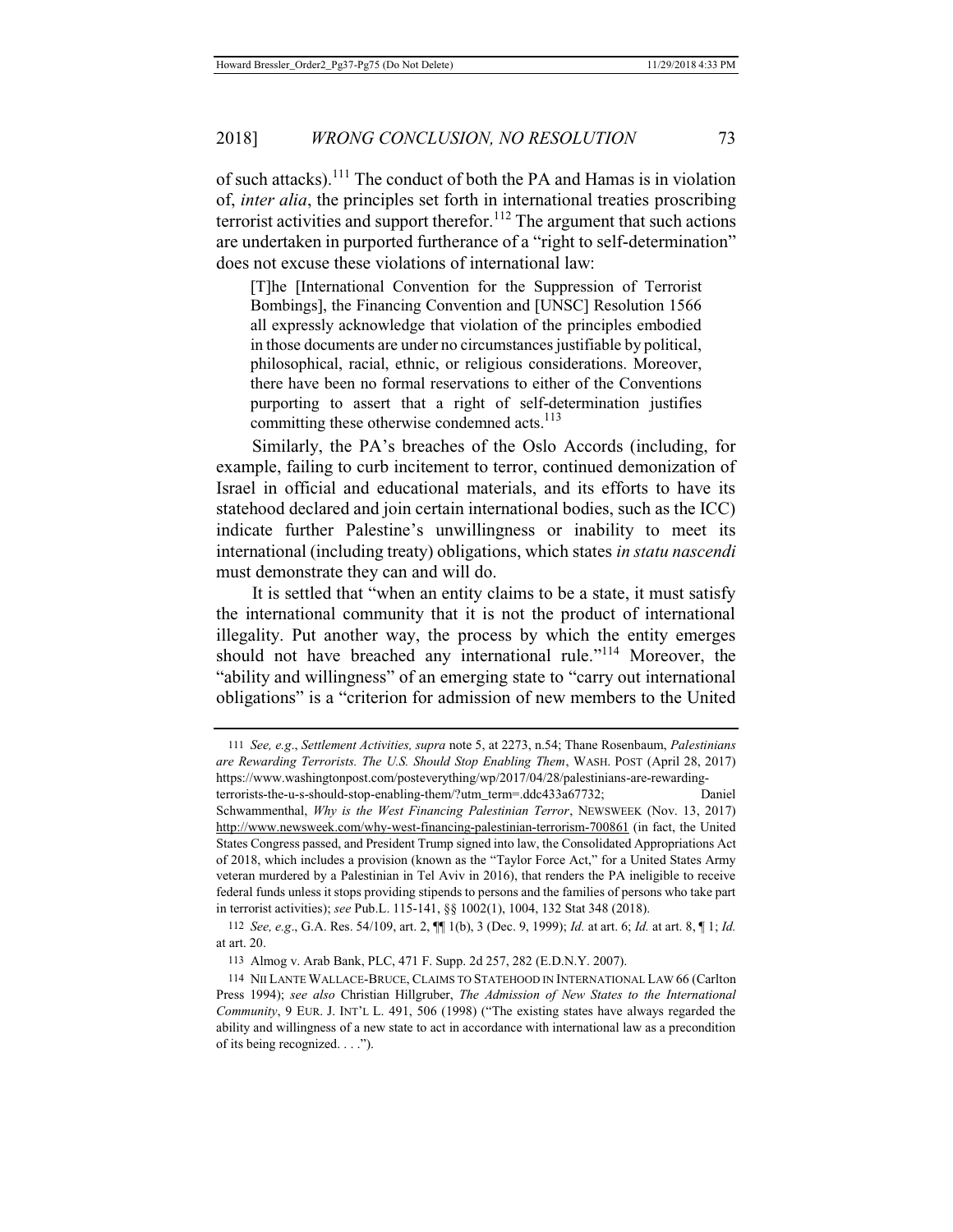Nations."115 The proposed state of Palestine fails those tests. It should not, therefore, be considered as being committed to the terms of the UN Charter, including, *inter alia*, those directed toward peaceful relations among nations, and the prohibition of threats or use of force against the territory or sovereignty of other member states. $116$ 

Under the principles expressed above, therefore, Israel is not bound by any "customary international law" that would purport to deprive its citizens of settlement rights in Judea, Samaria and Jerusalem or predispose sovereignty issues as they relate to those territories. Moreover, even if the foregoing were not the rule, no such customary international law could override the Mandate-established, UN Charter-incorporated rights to "close settlement" by Jews in these territories. *See supra* Part I. Thus, even broad recognition of Palestinian statehood within the Judea, Samaria and "East Jerusalem" regions by member states of the United Nations — and the attendant effect such recognition purportedly would have on Jewish rights to settle in those territories — does not create legally binding customary law restricting the right of Jews to settle in these areas.

#### VII. CONCLUSION

The oft-repeated contention that Israeli settlements in Judea, Samaria and Jerusalem are illegal is misguided. From both an historical and international legal perspective, the right of Jews to "close settlement" throughout these territories has long been established and has never been extinguished. No historical development or binding legal instrument has supplanted that right. The recognition of this fact and the legal status of the settlements, however, does not necessarily legalize all actions taken by the Israeli government in protecting and allowing the exercise of that right by its citizens, nor does it relieve Israel of its obligations to the other local populace — the Palestinians — in carrying out its duties and ensuring the protection of human rights (of both Israelis and Palestinians) under international law; issues beyond the scope of this article. Nonetheless, if the negotiation of an ultimate peace agreement, settling

<sup>115</sup> Hillgruber, *supra* note 114, at 499.

<sup>116</sup> *See, e.g*., U.N. Charter, art. 2, ¶ 4 (requiring that "[a]ll members shall refrain in their international relations from the threat or use of force against the territorial integrity or political independence of any state, or in any other manner inconsistent with the Purposes of the United Nations"); U.N. Charter, art. 4,  $\Pi$  ("Membership in the United Nations is open to all other peaceloving states which accept the obligations contained the present Charter …"); *see also* Schaeftler, *supra* note 16, at 70 ("the desire to destroy the State of Israel is contrary to Article 2(4)" of the Charter).